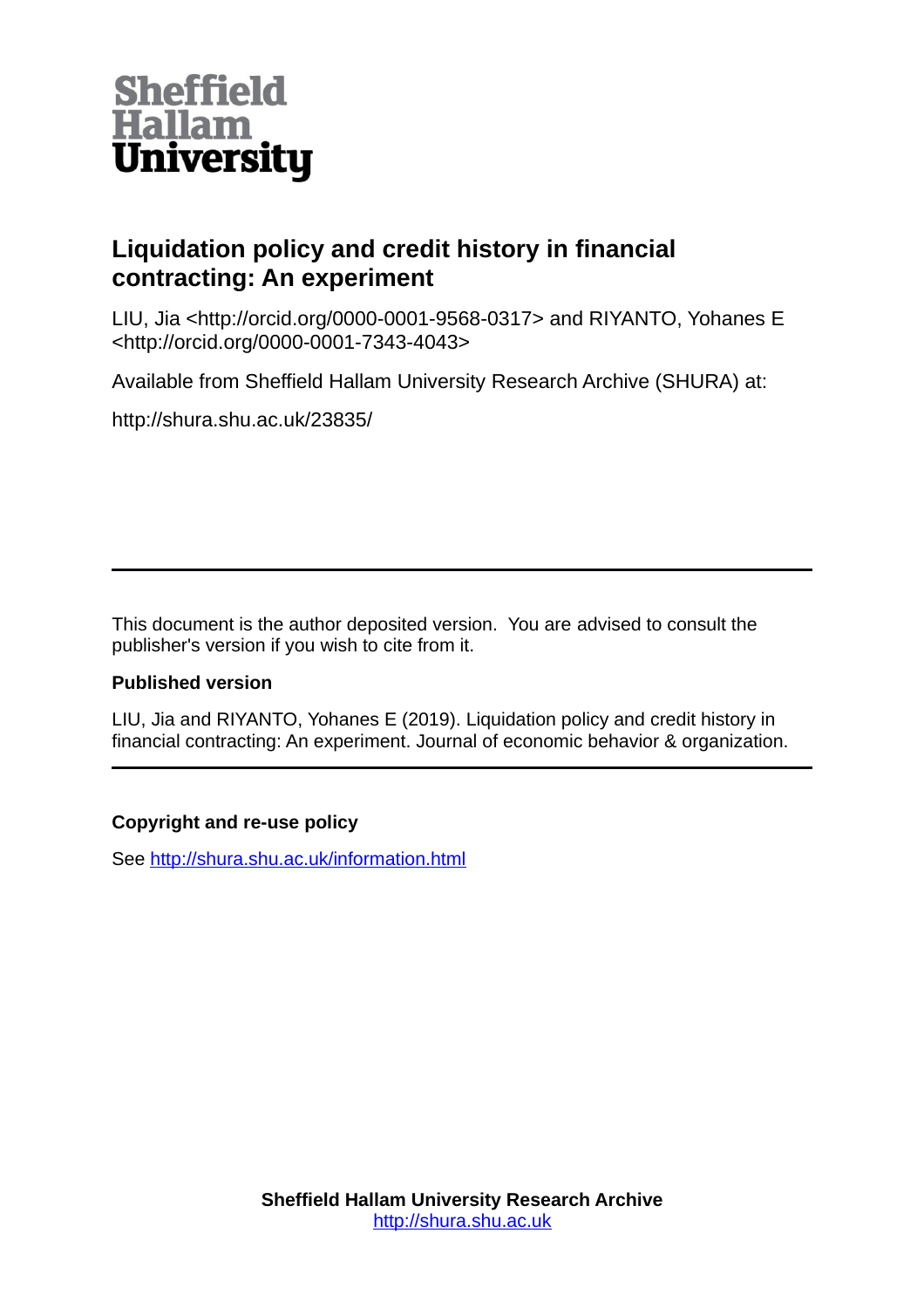# Liquidation Policy and Credit History in Financial Contracting: An Experiment

Jia Liu<sup>a\*</sup> Yohanes E. Riyanto<sup>b</sup>

<sup>a</sup> Sheffield Business School, Sheffield Hallam University, City Campus, Howard Street, Sheffield, S1 1WB, UK

<sup>b</sup> Division of Economics, School of Social Sciences, Nanyang Technological University, 14 Nanyang Drive HSS 04-70, 637332, Singapore

#### **Abstract**

In the presence of contract incompleteness and asymmetric information, liquidation policy plays an important role in financial contracting. Liquidation is a double-edged sword. It deters borrowers from defaulting strategically, but it could be harsh to borrowers experiencing short-term liquidity problems. This paper presents an experimental analysis of the impacts of (1) liquidation policy on borrowers' incentive to engage in strategic default and (2) disclosure of credit history information on lending relationships and borrowers' behaviors. We show that liquidation policy deters borrowers from defaulting strategically. The availability of credit information softens the liquidation policy when the equilibrium liquidation policy is relatively lenient and helps to reduce strategic defaults.

**Keywords**: Strategic Default, Liquidity Default, Liquidation Policy, Credit History, Lab Experiments

**J.E.L. Classification**: C70, C91, G14, G33

<sup>\*</sup> Corresponding author

E-mail addresses: *jia.liu@shu.ac.uk* (J. Liu), *yeriyanto@ntu.edu.sg* (Y. Riyanto)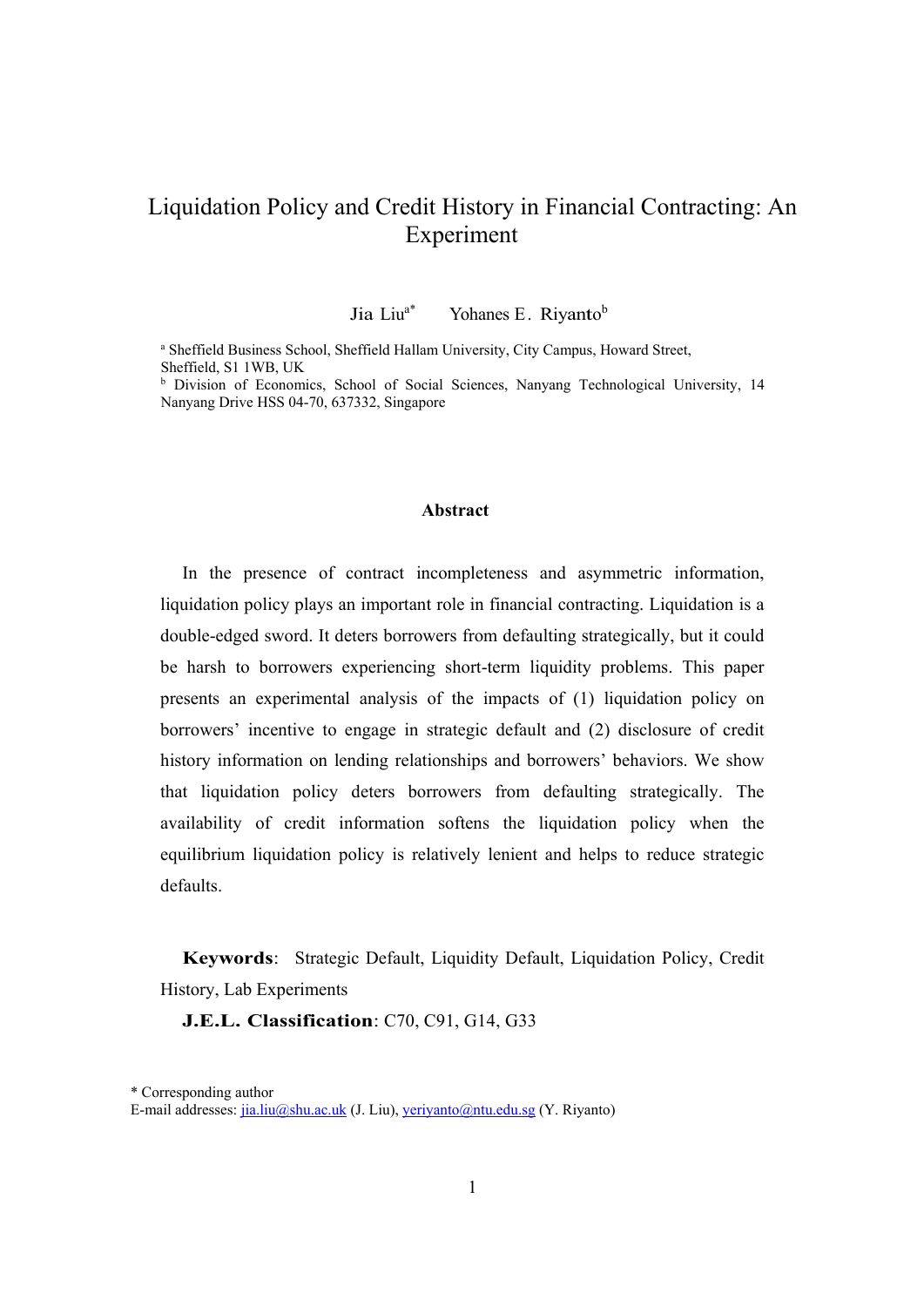# **1 Introduction**

1

Loan contracts are typically accompanied by covenants stipulating the rights and obligations of lenders and borrowers and actions that lenders can take under various contingencies. As complete as these contracts can be, there will always be unforeseen contingencies that cannot be covered in the contracts. When these contingencies arise, both parties may potentially end up in a protracted dispute requiring a third party to adjudicate. A borrower may opportunistically claim that she is facing financial distress and is unable to repay the loan, and then ask for financial leniency from the lender despite being actually financially sound. The incentive to engage in such a strategic act is exacerbated in the presence of asymmetric information between the borrower and the lender. It would be difficult for the lender to find out whether the default occurs due to financial distress (liquidity problem) or opportunistic behavior (strategic default).<sup>1</sup>

In the absence of the assignment of control rights, borrowers can strategically default on the loan, placing lenders in a vulnerable position. In anticipation of this possibility, lenders might be unwilling to fund projects even if these projects are profitable. This insight was first developed by Grossman and Hart (1986) and subsequently by Hart and Moore (1990 and 1998) and Aghion and Bolton (1992). Following the spirit of Aghion and Bolton (1992), Dewatripont and Tirole (1994) build a theoretical model based on the premise that the optimal financial contract should correlate income rights and control rights. It goes beyond the framework of Aghion and Bolton (1992), which addresses the potential conflicting goals between the manager and the single investor, by introducing managerial moral hazard and multiple outside investors holding diverse securities. Dewatripont and Tirole (1994) state that the optimal loan contract calls for appropriate

<sup>1</sup> Bolton and Scharfstein (1990 and 1996) coined these two default cases as, respectively, liquidity default and strategic default.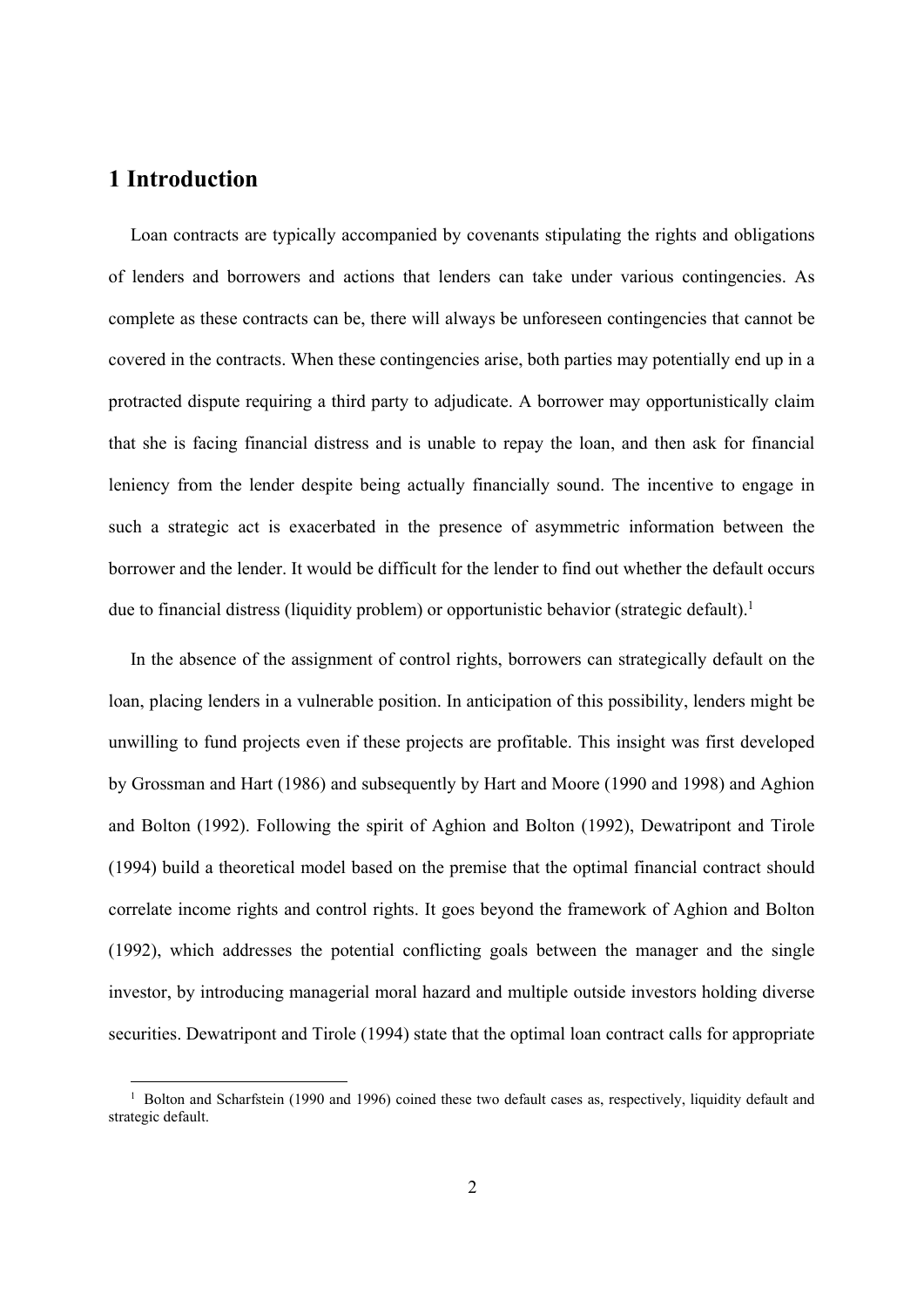course of actions by outside investors following the firm's realization of profits. Bolton and Scharfstein (1996) extend the Aghion and Bolton state-contingent loan contract to examine the role of liquidation policy as a tool to transfer control rights from borrowers to lenders when norepayment occurs. Liquidation policy can be designed optimally to exert disciplinary muscle over errant borrowers with high propensity to commit strategic default.<sup>2</sup> Bolton and Scharfstein (1996) argue that the optimal liquidation policy calls for probabilistic liquidation; borrowers will be liquidated with positive probability if they fail to repay the loan regardless of the underlying reason for default.

A number of mechanisms are documented in the empirical banking literature to address the issues such as adverse selection and moral hazard resulted from information asymmetry between borrowers and lenders. For instance, lenders could require borrowers to pledge collateral, which could alleviate moral hazard problems and thus acts as a disciplinary tool in theory. However, empirical evidence suggests that collateralized loans sometimes are associated with higher default rates (Jiménez and Saurina, 2004; Berger et al., 2016). Besides collateralized loans, relationship banking is another powerful tool (see Boot, 2000 for an excellent review). Longterm relationships could enhance market welfare (Boot and Thakor, 1994) and deter misbehavior (Brown et al., 2004; Fehr and Zehnder, 2009).

In addition, empirical evidence has shown that liquidation is a widely used disciplinary instrument. Banks exercise foreclosure rights in the event of missed mortgage payments (Gerardi et al., 2013; Gerardi et al., 2015). In the United States bankruptcy code, Chapter 7 liquidation allows the borrower's assets to be sold to pay creditors' claims. Chapter 7 liquidation is not an uncommon type of bankruptcy filings for businesses (Bris et al., 2006; Altman and Hotchkiss,

-

<sup>&</sup>lt;sup>2</sup> See also Hotchkiss et al. (2008) for a thorough survey of literature on corporate bankruptcy and liquidation.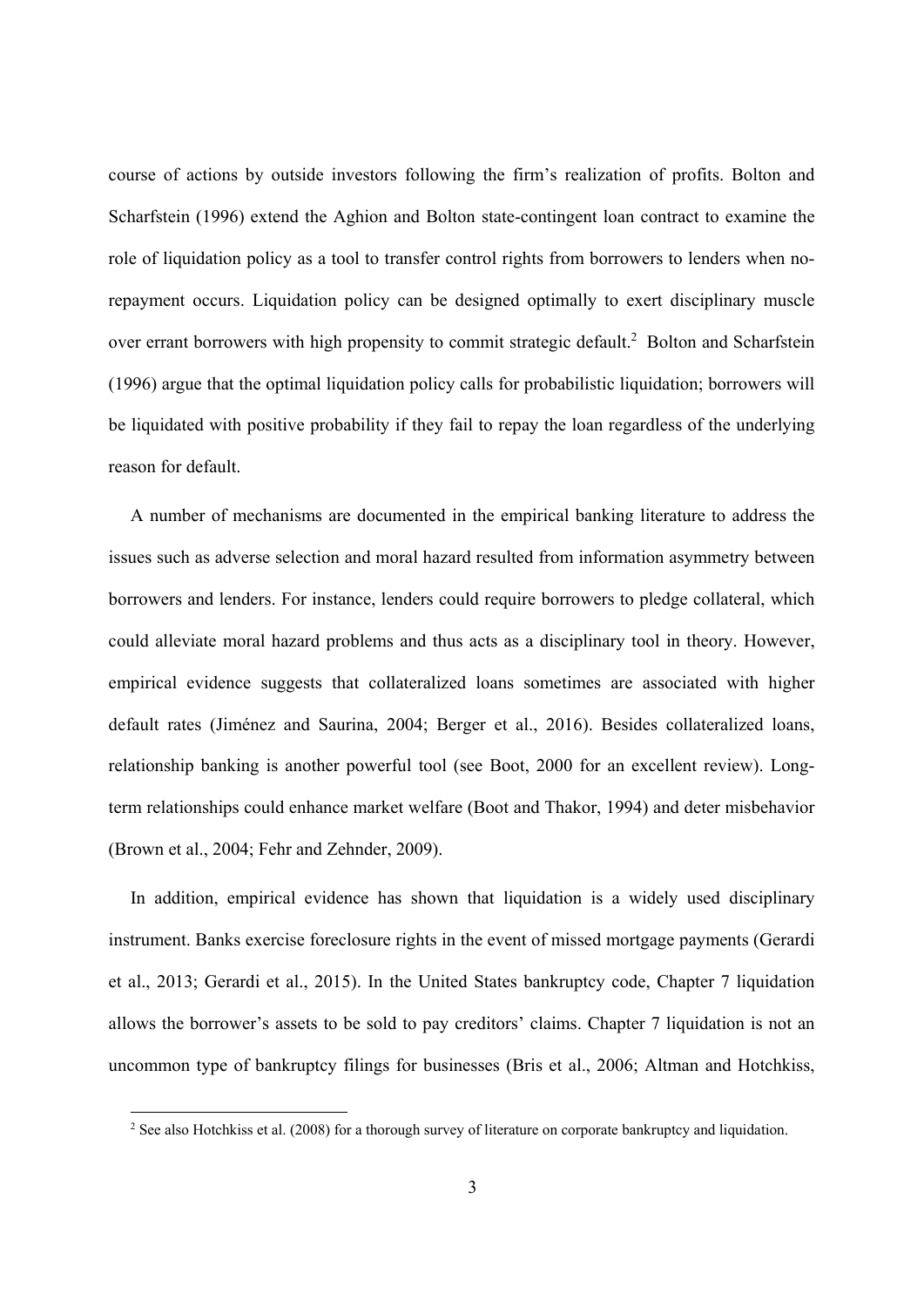2011). We believe the insights provided by Bolton and Scharfstein (1996) have some empirical relevance. Kahl (2002) shows that the dynamic liquidation strategy may explain why financial distress tends to be long-term in nature. Dynamic liquidation proposed in Kahl (2002) and probabilistic liquidation outlined in Bolton and Scharfstein (1996) share similarities in spirit as liquidation involves uncertainty in the process in both frameworks. Cleary et al. (2007) adopt a similar setup as Bolton and Scharfstein (1996) and set liquidation to be stochastic. They propose a theory suggesting a U-shape relationship between internal funds and a firm's investment. Their theoretical predictions find strong empirical support.

This paper delves into the role of liquidation policy in debt contracting. In particular, this paper adopts Bolton and Scharfstein's framework of probabilistic liquidation policy as the centerpiece and presents an experimental analysis of the impact of liquidation policy on borrowers' incentive to engage in strategic default. Through a series of laboratory experiments, we investigate how the liquidation policy is set, what factors influence the harshness of the liquidation policy and how this liquidation policy affects borrowers' incentive to engage in opportunistic behavior. In addition, this paper evaluates the role of credit history in lending relationship. Specifically, we compare the incidence of strategic default and the choice of the liquidation policy when information on borrowers' credit history is provided to all lenders. Similar to liquidation policy, information on credit history could play an important disciplinary role in deterring borrowers from defaulting strategically.<sup>3</sup>

With regards to the role of credit history, our study is closely related to the strand of literature on credit information sharing. In the presence of adverse selection and moral hazard, credit

-

<sup>&</sup>lt;sup>3</sup> See Jappelli and Pagano (2006) for an excellent survey on the role and effects of sharing credit information among lenders on lending relationships.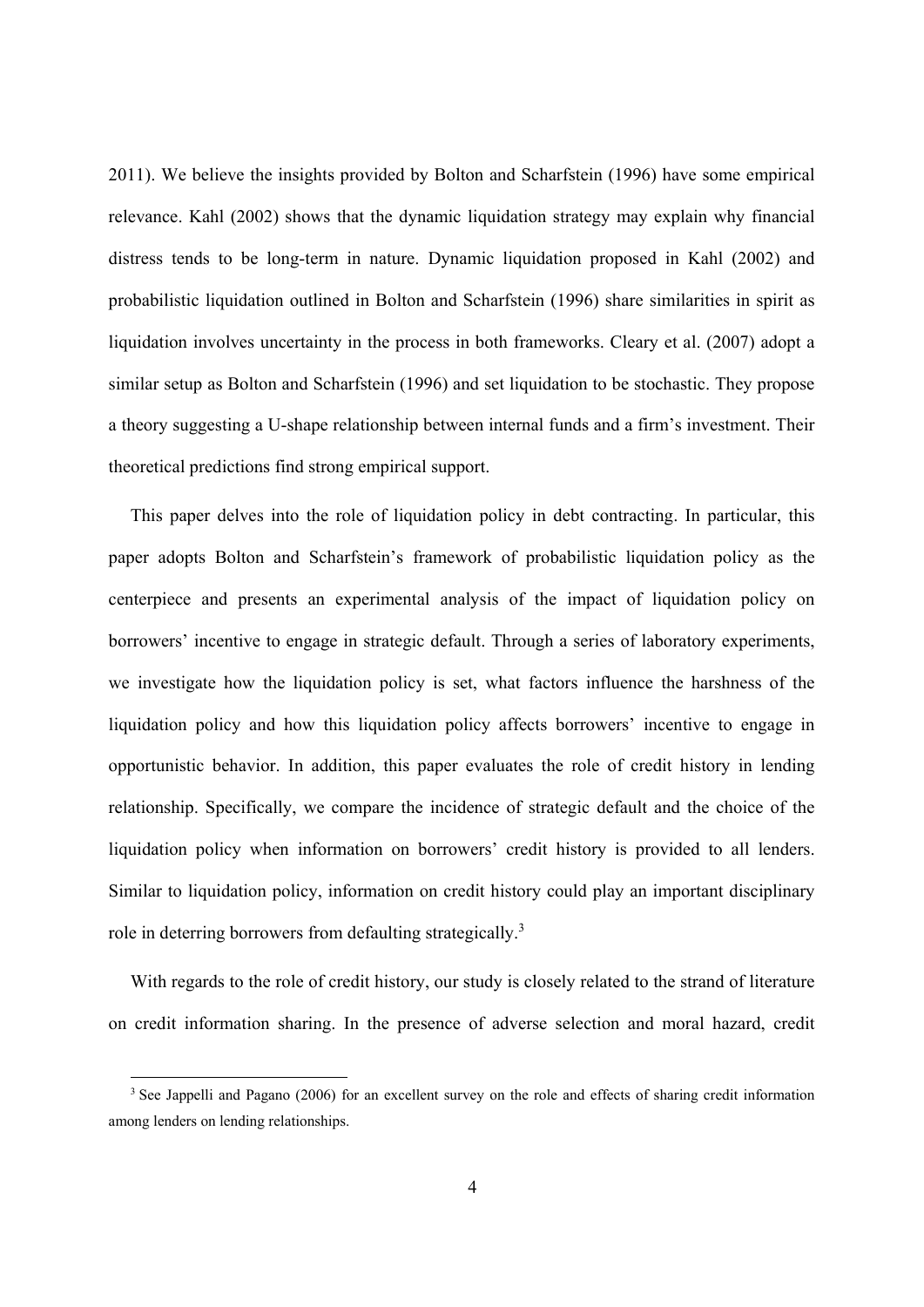information sharing attenuates the problem and reduces strategic default rate (Pagano and Jappelli, 1993; Padilla and Pagano, 1997, 2000). The sharing of credit information among lenders would open up an opportunity for borrowers to develop a good reputation. This, in turn, would lessen the extent of conflict of interest between lenders and borrowers (Diamond, 1989). On the empirical front, Jappelli and Pagano (2002) find evidence that credit information sharing is associated with lending expansion and reduced credit risk. Djankov et al. (2007) show that credit information sharing improves borrowers' access to credit using aggregate cross-country data. A host of other papers have shown that credit information sharing improves credit market performance by fostering lending and reducing default rates (e.g., Brown et al., 2009; de Janvry et al., 2010; Doblas-Madrid and Minetti, 2013; Degryse et al., 2016).

Our study contributes to the literature on financial contracting and credit information sharing in two ways. First, to the best of our knowledge, this is the first experimental study focusing on the interplay between the liquidation policy and borrowers' strategic behavior. The challenge of studying strategic defaults is that they are "*de facto unobservable events*" (Guiso et al., 2013; Mayer et al., 2014). The experimental methodology makes it possible to study factors that would be unobservable in empirical studies (see, e.g., Davydenko and Strebulaev, 2007). In our study, the experiments allow us to clearly distinguish between strategic default and liquidity default, which would be difficult, if not impossible, to study using existing empirical data.

Second, to the best of our knowledge, our study is one of only a handful of experimental studies exploring the effects of the disclosure of credit information on lending relationships and credit market performance (e.g., Brown and Zehnder, 2007). By having both liquidation policy and credit information sharing within the same experimental framework, we are able to study the interaction between them such as how credit information sharing affects the liquidation policy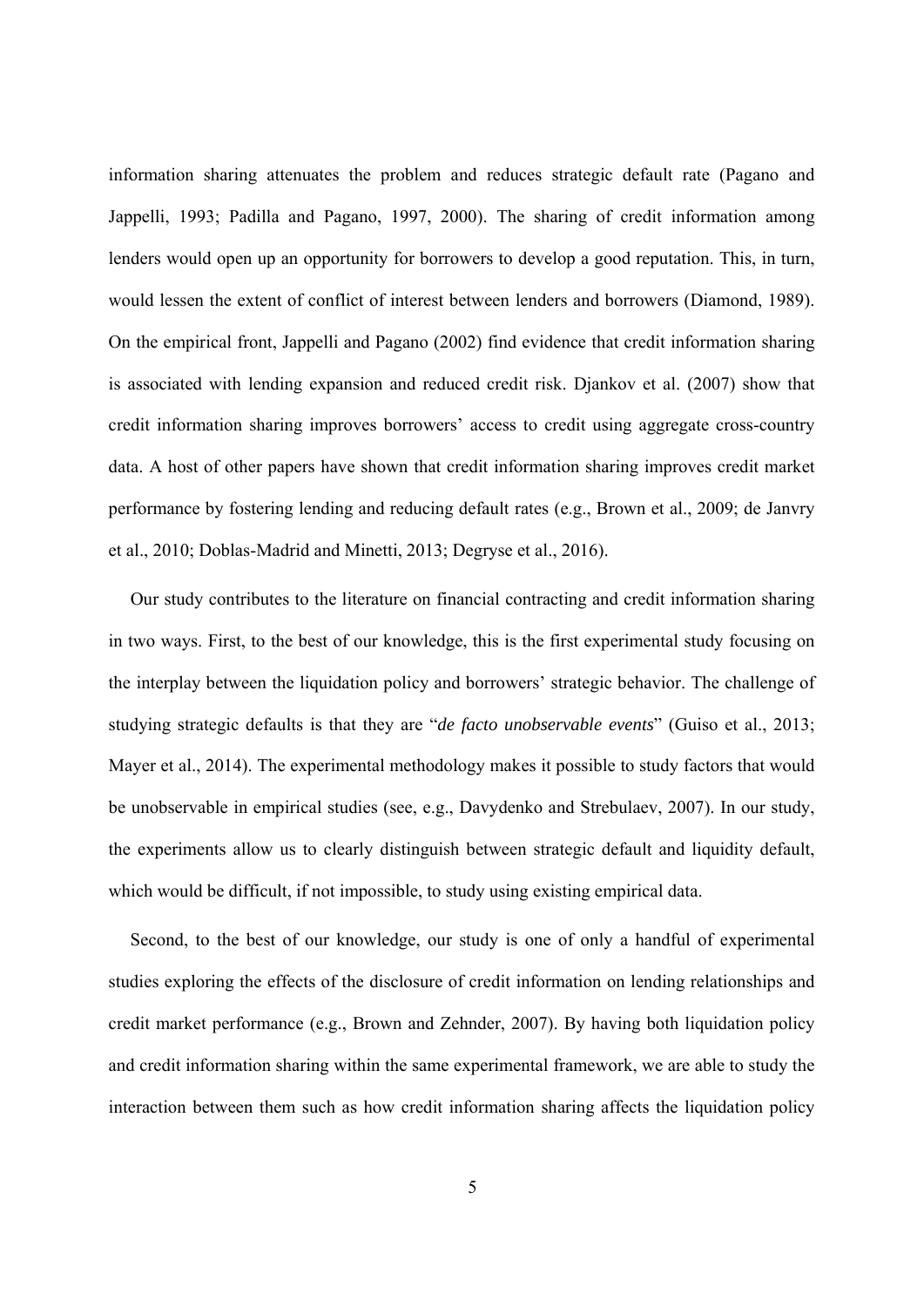and how credit information sharing influences strategic defaults under different liquidation policies. Credit information sharing significantly reduces the problem of information asymmetry between lenders and borrowers. As such, there might be less need for lenders to impose a harsh liquidation policy if default occurs. Our experiment provides a direct test of this speculation.

The rest of the paper is organized as follows. Section 2 introduces the theoretical framework, and Section 3 presents our experimental design and procedure. The results are presented in section 4. Section 5 concludes the paper.

# **2 Theoretical Framework**

We begin by introducing the probabilistic liquidation framework proposed in Bolton and Scharfstein (1996). It is a two-period model of a lending relationship between a bank and a firm that has no initial wealth. At time  $t = 0$ , the firm borrows an initial investment K from the bank to implement a project with uncertain payoff (e.g., cash flow). At time  $t = 1$ , the project is successful with probability  $\theta$ , generating a cash flow x or fails with probability  $(1 - \theta)$ , generating a cash flow 0. Both the bank and the firm are assumed to be risk neutral.

Similar to other incomplete contract models (e.g., Grossman and Hart, 1986), cash flow is assumed to be *observable* by both parties, but *not verifiable* by a third party (e.g., a court). Consequently, the loan contract cannot be made contingent on the realization of cash flow, and instead it should specify the allocation of control rights over assets in case defaults happen. More specifically, the loan contract specifies that if the firm repays an amount of  $R<sub>x</sub>$  (i.e., the repayment when the cash flow is  $x$ ), the bank has the right to liquidate the firm's assets with probability  $\beta_x$ . If the firm repays an amount of  $R_0$  (i.e., the repayment when the cash flow is 0), the bank has the right to liquidate the firm's assets with probability  $\beta_0$ . The repayment and liquidation decisions take place at the end of period  $t = 1$ . Essentially, if the liquidation takes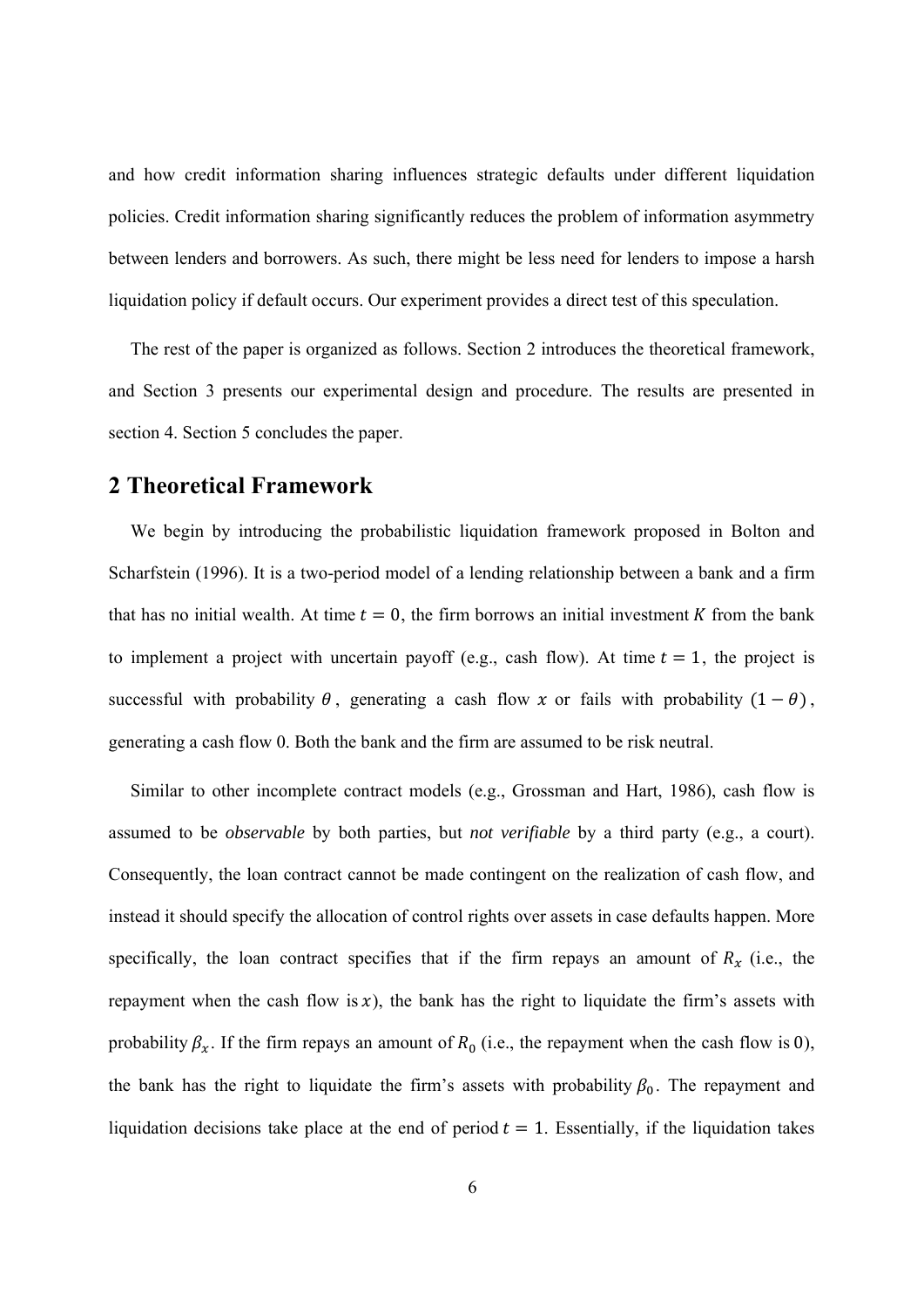place, the control rights over the firm's assets are transferred from the firm to the bank. If the firm survives liquidation at period  $t = 1$ , the firm proceeds to period  $t = 2$  and receives the continuation cash flow of  $y$  with certainty. The firm's expected payoffs can be expressed as,

$$
\theta[x - R_x + (1 - \beta_x)y] + (1 - \theta)[0 - R_0 + (1 - \beta_0)y].
$$
 (1)

The bank's expected payoffs can be expressed as

$$
\theta(R_x + \beta_x L_x) + (1 - \theta)(R_0 + \beta_0 L_0) - K,\tag{2}
$$

where  $L_x$  and  $L_0$  represent the liquidation value of assets when cash flow is x and 0, respectively.

Given that the firm has no initial wealth, the repayment at period  $t = 1$  cannot exceed the amount of funds available, which implies that  $R_0 \le 0$  and  $R_x \le x$ . Under the risk neutrality assumption, the loan contract is designed to be incentive compatible to ensure that the manager has an incentive to repay  $R_x$  rather than  $R_0$  when cash flow is x. The incentive constraint can then be expressed as,

$$
x - R_x + (1 - \beta_x)y \ge x - R_0 + \beta_0 S + (1 - \beta_0)y,\tag{3}
$$

where S refers to the utility that the firm's manager receives by paying  $R_0$  when the actual cash flow is  $x$  and the assets are subject to liquidation.

In addition to satisfying the incentive constraint above, the optimal contract must give an incentive for the firm to repay  $R_0$  rather than  $R_x$  when cash flow is 0. However, it is straightforward that this constraint is not binding because the firm cannot repay a positive amount of  $R<sub>x</sub>$  when cash flow is 0. Finally, at the optimum, the bank's payoffs from lending must be non-negative.

$$
\theta(R_x + \beta_x L_x) + (1 - \theta)(R_0 + \beta_0 L_0) - K \ge 0.
$$
 (4)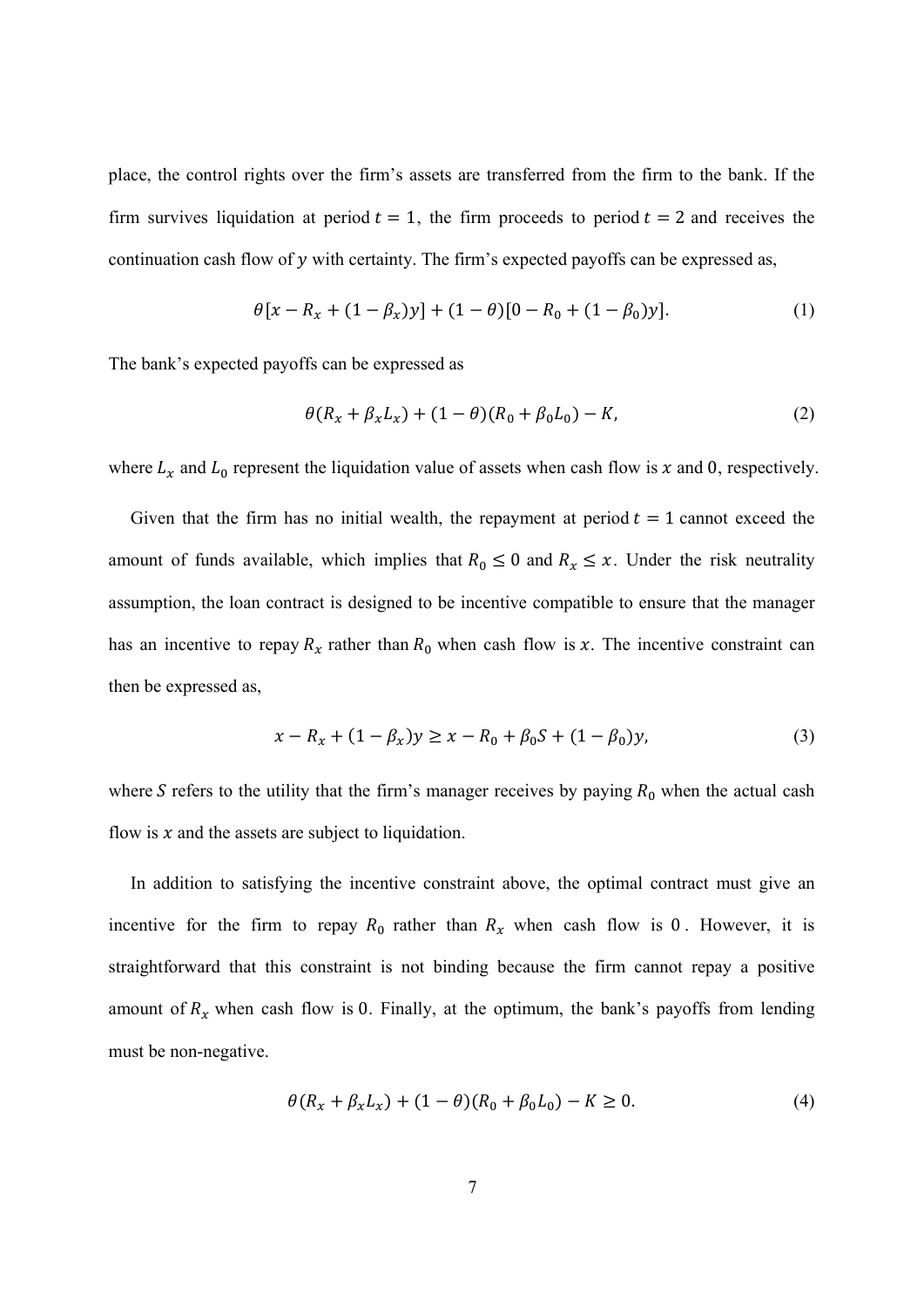It is optimal to set  $R_0 = 0$  and  $\beta_x = 0$ . That is, when the cash flow is 0, the repayment amount must also be 0. When the firm repays  $R_x$  given that the cash flow is x, the firm should not be liquidated. It is straightforward to establish that the incentive constraint and the nonnegative profit constraint must be binding. Substituting  $R_0 = 0$  and  $\beta_x = 0$  into (3) yields

$$
R_x = \beta_0 (y - S). \tag{5}
$$

Substituting  $(5)$  to  $(4)$  and assuming that  $(4)$  is binding yields

$$
\beta_0[\theta(y-S) + (1-\theta)L_0] - K = 0.
$$
 (6)

The optimal  $\beta_0$  can then be derived as

$$
\beta_0 = \frac{K}{\theta(y - S) + (1 - \theta)L_0}.\tag{7}
$$

 $\beta_0$  is increasing in the amount of investment outlay K and decreasing in the continuation cash flow y at period  $t = 2$ , and the liquidation value of assets  $L_0$  when cash flow is 0. Under some parameter values, there will be a strictly positive probability of liquidation when the repayment is  $R_0$ . This implies that regardless of the reason (whether it is due to liquidity constraint or strategic behavior) for the lack of repayment, the bank will liquidate the firm with some probability  $\beta_0$ .

## **3 Experimental Design and Procedures**

Our experiment has two goals. First, we investigate factors influencing the optimal liquidation policy. Second, we evaluate the role of liquidation policy and credit history disclosure in deterring the firm from engaging in strategic default.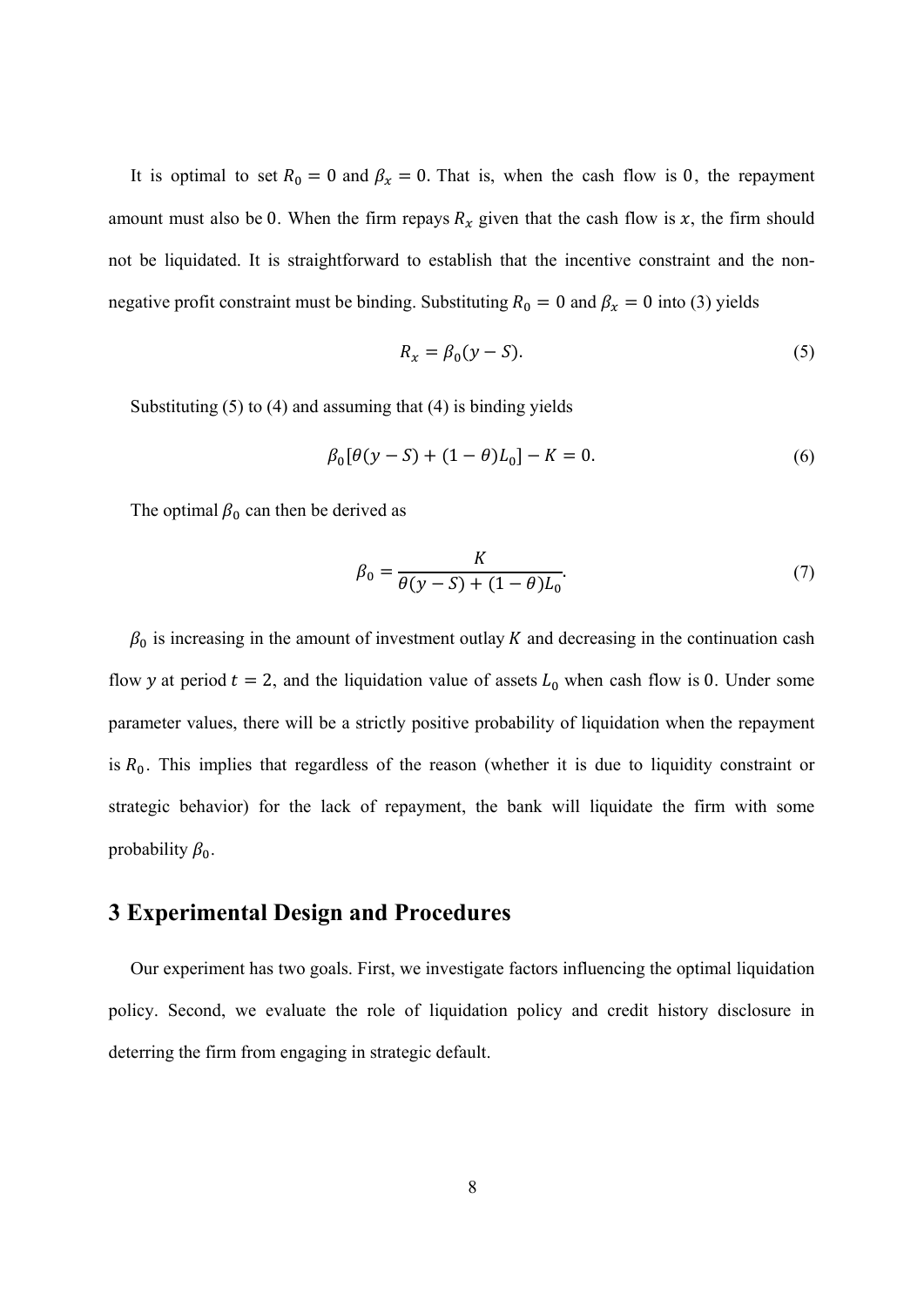#### **3.1 Experimental Design**

#### **The Benchmark Optimal Liquidation Probability**

To investigate if the findings are sensitive to the value of  $\beta_0$ , we conducted the experiment with a low beta ( $\beta_{0\_low}$ ) and a high beta ( $\beta_{0\_high}$ ). For the purposes of our experiment, we assigned the following parameter values to the above model:  $K = 14$ ,  $x = 30$ ,  $(y - S)_{low}$ 64,  $(y - S)_{high} = 24$ ,  $R_{x\_low} = 19.2$ ,  $R_{x\_high} = 16.8$ ,  $L_0 = 12$  and  $\theta = 2/3$ . It is straightforward to verify that these values satisfy (5) and (6), and thus there exists a feasible solution for  $\beta_{0 \, low}$  and  $\beta_{0 \, high}$ . Substituting these parameter values to (7) yields the following optimal probability of liquidation when the borrower fails to repay.

$$
\beta_{0\_low} = 0.3. \tag{8}
$$

$$
\beta_{0\_high} = 0.7. \tag{9}
$$

#### **The Game Structure**

 $\overline{a}$ 

The game used in the experiment followed the structure in Bolton and Scharfstein (1996). At the beginning of each round, each bank has an initial endowment to lend. The firm receiving the loan will use the funds to cover its capital outlay K. The project may succeed with probability 2/3 yielding 30 points or fail with probability 1/3 yielding 0 points. If the project succeeds, the firm can either repay the bank with 19.2 (low beta treatments) or 16.8 (high beta treatments) points<sup>4</sup> covering the amount loaned to the firm and the interest payment or default on the loan.

If default occurs regardless of the reason, the bank is entitled to liquidate the firm and sell its assets. The bank will do so with some probability agreed upon earlier between both parties and

<sup>4</sup> These points are the amount of money available to banks from their interest earned minus their cost of funds (e.g., the principal and the interest payments to depositors).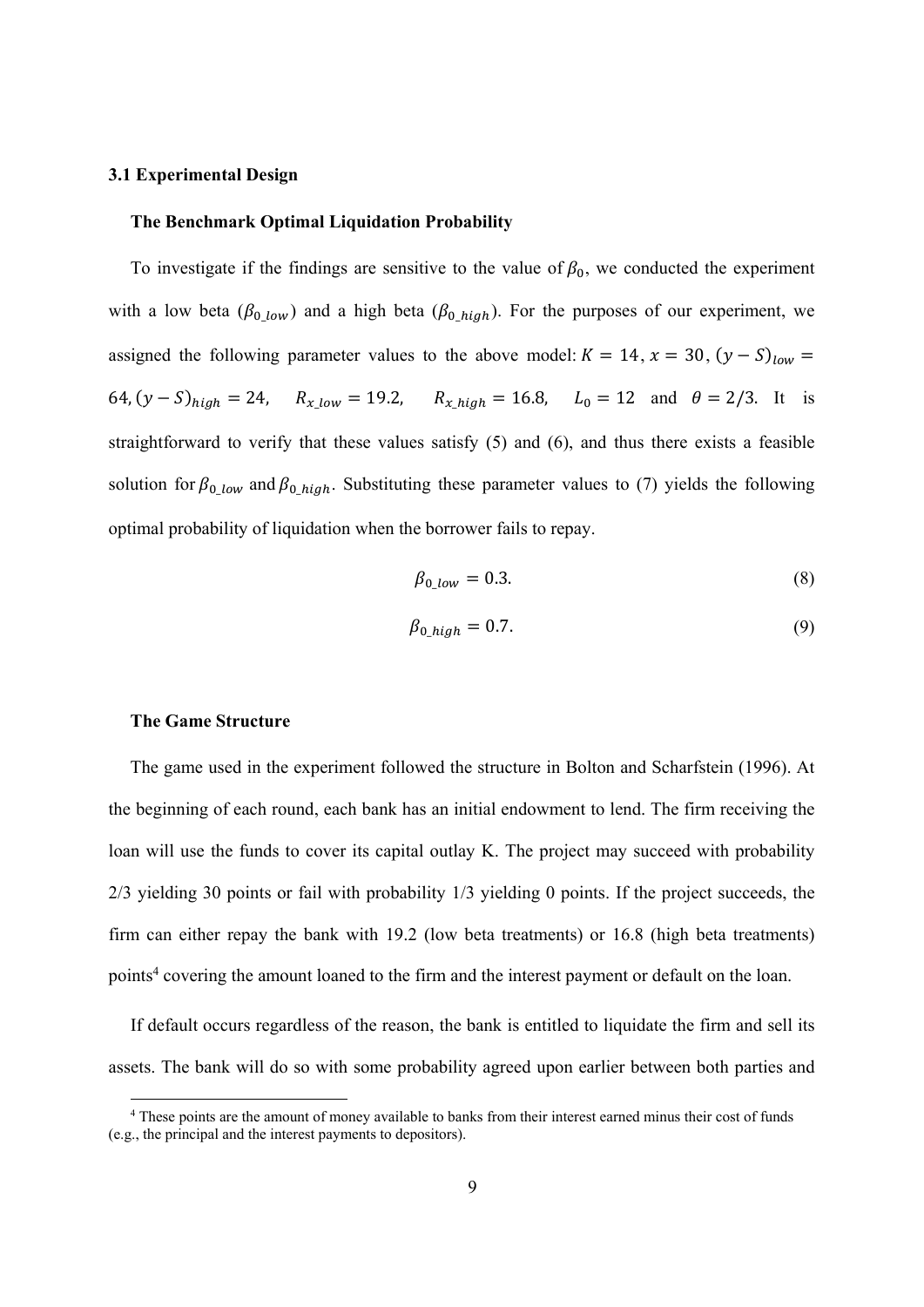stated in the loan contract. If the firm repays the loan, the bank cannot liquidate the firm. The bank obtains 12 points if the matched firm is liquidated for defaulting. The game ends when liquidation occurs. Otherwise, the game proceeds to  $t = 2$ . If the firm survives liquidation and proceeds to  $t = 2$ , it obtains a sure second period payoff of 64 (low beta treatments) or 24 (high beta treatments) points. Both banks and firms have complete information on the project status in period 1 (i.e., whether or not the project is successful).

Banks must use up the available 14 points for the loan in each round if they intend to lend. If they decide not to get involved in a lending relationship, they will have to sit out that particular round and will only receive 6 points.<sup>5</sup> Figure 1 illustrates the game tree.

#### [Enter Figure 1 Here]

#### **The Experimental Treatments6**

-

We employed the  $2 \times 2$  design and varied two dimensions, i.e., the equilibrium beta and the presence of credit history. For the equilibrium beta dimension, the low and high equilibrium beta is set to be 0.3 and 0.7 correspondingly. This is achieved by adjusting the repayment amount and the second period payoff. As for the credit history dimension, the credit history of firms in previous rounds is revealed to banks before banks decide whether to engage in a lending relationship with any specific firm. The credit history profile includes information on the number

<sup>&</sup>lt;sup>5</sup> One way to motivate this setup is to think of the 6 points as the bank's non-interest based revenue after subtracting the cost of funds and some administrative costs. We set this payoff following two considerations. It has to be small enough to encourage banks to get matched and has to be large enough to give unmatched banks a decent payoff. It could be viewed as the payoff from banks' outside option. It is not uncommon in the literature that payoff from the outside option is different from that from entering the game (Rapoport et al., 2000; Zwick and Rapoport, 2002; Croson et al., 2003; Schmitt, 2004; Charness and Dufwenberg, 2006; Rigdon, 2009; Cox et al., 2010). Though our setup is not to mimic the financial institutions in real world, the insights gained from the experiment could still be useful to test the empirical relevance of theories proposed to understand real world issues (Dufwenberg, 2015).

<sup>&</sup>lt;sup>6</sup> The experiment was conducted in a framed context. Though the neutral context is more ideal, it runs the risk of confusing subjects. Use of "framed" contexts in such experiments is not uncommon in the literature (see, e.g., Brown and Zehnder, 2010; Cole et al., 2015; Brown and Serra-Garcia, 2017).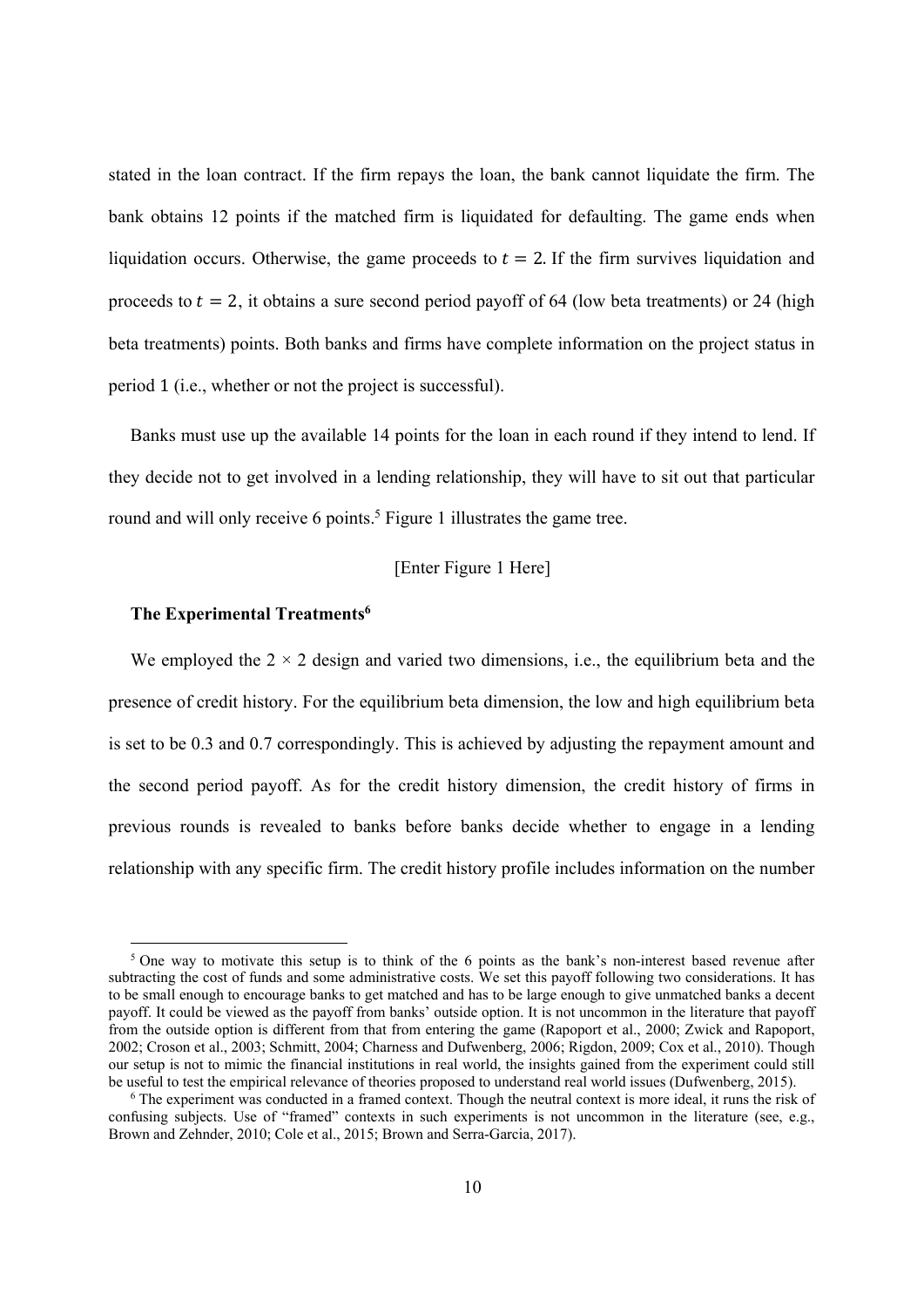of successful projects, the times of defaults while the project is successful, the number of failed projects, the times of defaults while the project fails in all previous rounds.

Like the no-credit-history treatments, interactions in the credit-history treatments are one-shot in nature. We reassign temporary identifications to firms in every matching cycle so that the credit history profile and the firm's identity are not connected. Lenders choose borrowers based on the beta offer and the credit history without knowing if they have had interactions with specific borrowers before. That is to say, we exclude the possibility of relationship banking.

There were 4 treatments in total: the *low beta no-credit-history (Low\_NCH)* treatment, the *low beta credit-history (Low\_CH)* treatment, the *high beta no-credit-history (High\_NCH)* treatment and the *high beta credit-history (High\_CH)* treatment. Banks and firms play in pairs and have to go through a matching process. We introduce competition to attract borrowers among banks by having more banks than firms. This competition would theoretically drive the non-negative constraint to 0 and eliminate the bargaining power of banks.<sup>7</sup>

#### **3.2 Predictions**

-

We formulate our predictions based on the two treatment variations, i.e., the beta value dimension and the credit history dimension.

In the *low beta no-credit-history (Low\_NCH)* and the *high beta no-credit-history (High\_NCH)* treatments, lenders choose borrowers based on the beta offers and that no reputation building is possible. According to the incentive constraint (3),  $\beta_0 \ge R_x/(y - S)$  holds. In other words, the predicted beta is increasing in the ratio of the repayment and the second period payoff. We vary this ratio so that there are "*low beta*" and "*high beta*" conditions across treatments. Given that

<sup>&</sup>lt;sup>7</sup>In order to provide enough incentive to participants playing the role of the bank in our experiment, we need to ensure that they would on average obtain positive earnings from the experiment. We achieve this by using a combination of the show-up fee and the earnings from the experiment.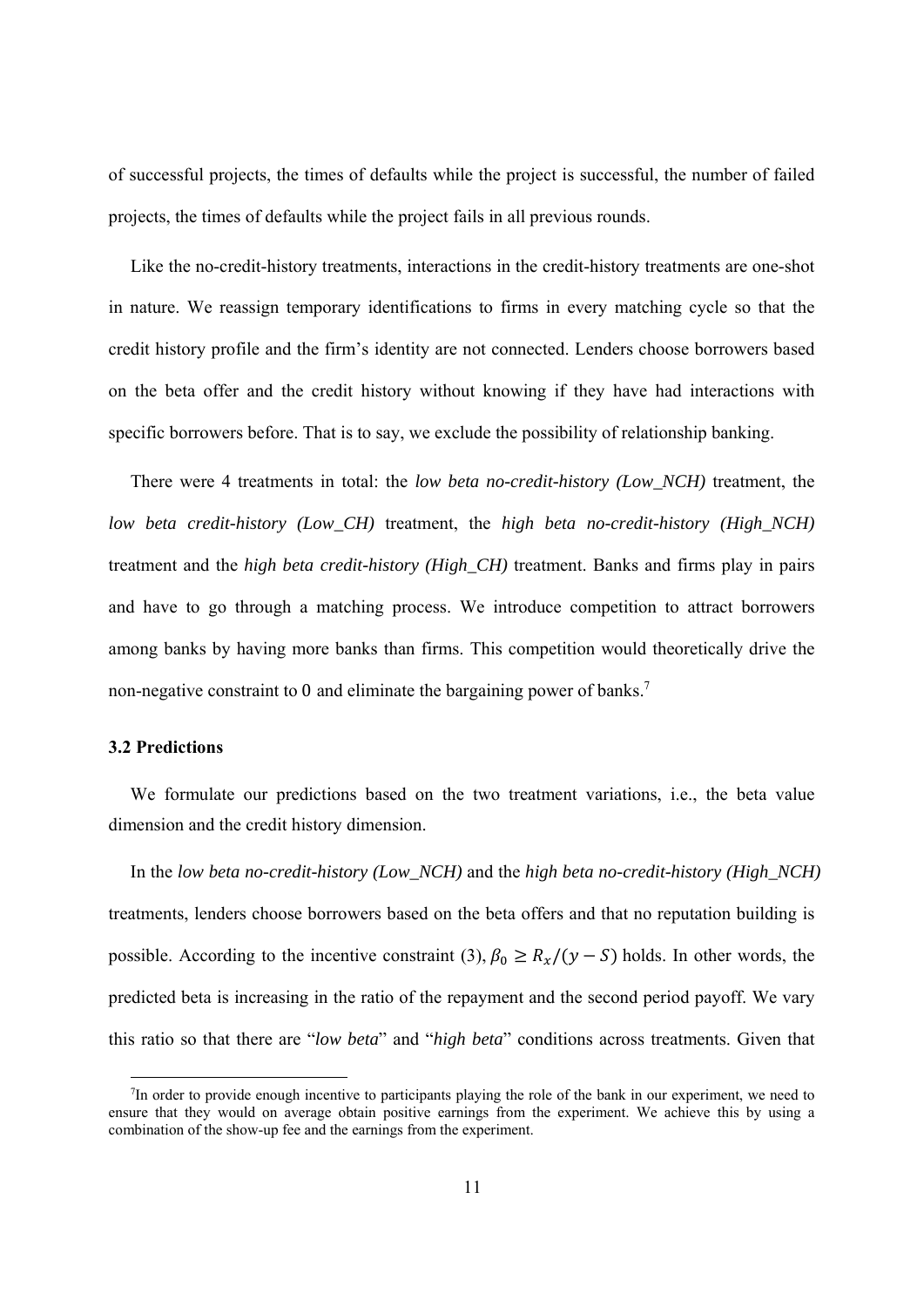the incentive constraint (3) and the non-negative constraint (4) are both binding, the theoretical predictions for the agreed beta are 0.3 for the Low\_NCH treatment and 0.7 for the High\_NCH treatment. Note that the prediction is based on the assumption of risk neutrality and rationality specified in the model. Considering that those assumptions might not be fully realistic, our goal is not to make point predictions of the beta agreed on. Treatment effects are our primary interests. Therefore, we expect higher beta in the High\_NCH treatment compared to the Low\_NCH treatment.

*Hypothesis 1. The agreed beta in the High\_NCH treatment is higher than that in the Low\_NCH treatment.*

Though the effect of credit history is not directly captured in the probabilistic liquidation model, credit history may affect the continuation value of the business, which is the second period payoff  $(y)$  in the model. In general, credit history has impacts on one's future access to credits. For instance, credit card providers decide one's credit limit and interest rate based on the borrower's credit profile. A business with a good repayment history is more likely to get loans than those without. In other words, a borrower with a good credit history is likely to receive favorable treatments from lenders. Since the interest rate, the loan size and the second period payoff are exogenously given in the probabilistic liquidation framework, the favorable treatment is likely to be in a form of a lower liquidation probability.

An alternative approach to understanding why there might be lower liquidation probabilities when the credit history is available is to think of liquidation as a disciplinary device. Brown and Zehnder (2007) find that credit reporting is a powerful disciplining instrument when the alternative device relationship banking is not available. It has little effect when relationship banking is available. Credit information sharing and liquidation are both disciplining devices and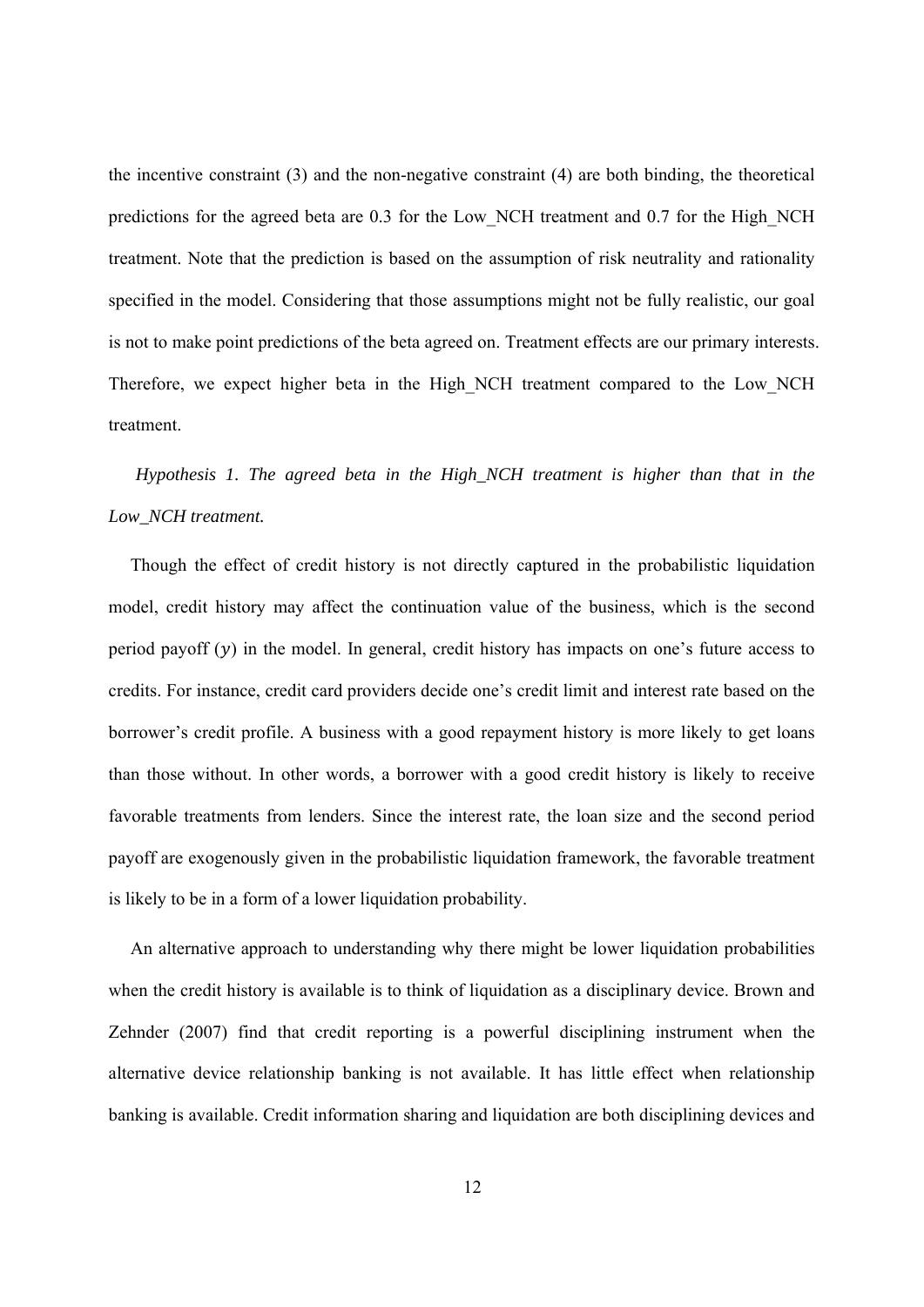that they are both available in the credit-history treatments. As a result, the harsh liquidation policy as an additional disciplining tool will not be in strong demand when the other tool credit reporting is in place.

*Hypothesis 2. The agreed beta is lower in the credit-history treatments than that in the nocredit-history treatments.* 

Following the discussion in Brown and Zehnder (2007), we assume there are two types of non-distinguishable borrowers: the social type and the payoff-maximizing type. The social type borrower suffers a psychological cost  $\alpha$  if she does not repay the loan when the project is successful. For the payoff-maximizing type borrowers, we have  $\beta_0 = \frac{K}{\theta(y-5)+(1-\theta)L_0}$  as specified in equation (7). For the social type borrowers, the borrower's incentive constraint becomes  $x R_x + (1 - \beta_x)y \ge x - R_0 + \beta_0 S + (1 - \beta_0)y - a$  and the lender's non-negative payoff constraint remains the same. The equilibrium beta is specified as  $\beta_0^s = \frac{K - \theta a}{\theta(y - s) + (1 - \theta)L_0}$ . It is straightforward to infer that the social type borrower tends to have a lower equilibrium beta in theory when the type is observable by both parties. When it is not observable, borrowers can potentially use their offer of  $\beta$  to signal their type. Good borrowers can offer a higher value of  $\beta$ to separate themselves from bad borrowers. In our experimental setup without credit history, the borrowers' types are unobservable by banks, we expect good borrowers to have higher beta values.

*Hypothesis 3 In the no-credit history treatments where the borrower's type is not distinguishable, good borrowers signal their type through higher beta values. In the credithistory treatments, borrowers with good credit histories tend to end up with a lower beta (i.e., more lenient liquidation policy).*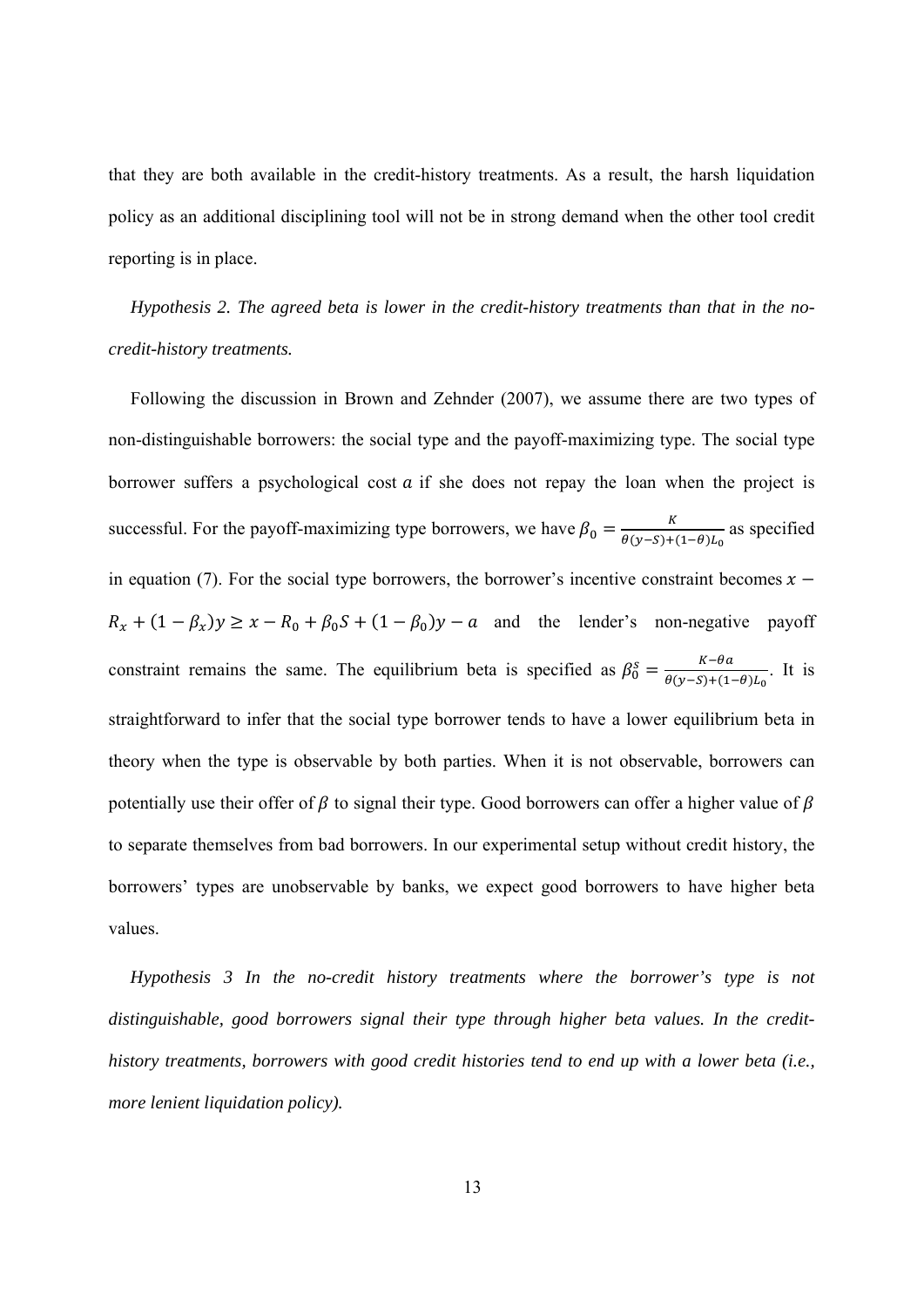When future loan conditions are dependent on the credit history, borrowers have strong incentive to maintain a good credit history. Through field experiments, Karlan and Zinman (2009) find that borrowers default significantly less when future loan offers are contingent on past repayment behaviors. Credit information sharing is often associated with improved access to credit and reduced credit risk (e.g., Diamond, 1989; Pagano and Jappelli, 1993; Padilla and Pagano, 1997, 2000; Jappelli and Pagano, 2002; Djankov et al., 2007; Brown et al., 2009; de Janvry et al., 2010; Doblas-Madrid and Minetti, 2013; Degryse et al., 2016). Therefore, we expect the strategic default rate to be lower in the credit-history treatments than that in the nocredit-history treatments.

*Hypothesis 4. The availability of credit history information reduces strategic default in the credit-history treatments compared to that in the no-credit-history treatments.*

#### **3.3 Procedures**

1

#### **The Matching Process**

The matching process between borrowers and banks takes place at the beginning of each round. The process can be described as follows. Firms require funds K from banks to implement a project. Firms post their desired liquidation probability  $\beta_i$  for all banks to observe. Banks then decide which firm to select.<sup>8</sup> If a firm is selected by only one bank, the pair is matched successfully and the agreed  $\beta_i$  will be incorporated in the loan contract. If a firm is selected by multiple banks, a random draw decides which bank is going to be matched with the firm. This completes one matching cycle. Unmatched firms and banks after the first matching cycle enter

<sup>&</sup>lt;sup>8</sup>We opt for a setup whereby firms make an offer of  $\beta_i$  to banks to be in line with the assumption that firms have stronger bargaining power than banks. There are more banks than firms, and we do not allow multiple banking relationships, so there will be some banks that will not get matched and miss out on the opportunity to earn higher payoffs. Banks compete to attract firms and since firms know this, they would in theory offer  $\beta_i$  which will just make the non-negative profit constraint of banks binding. Letting banks make an offer of  $\beta_i$  to firms would in theory not alter the results.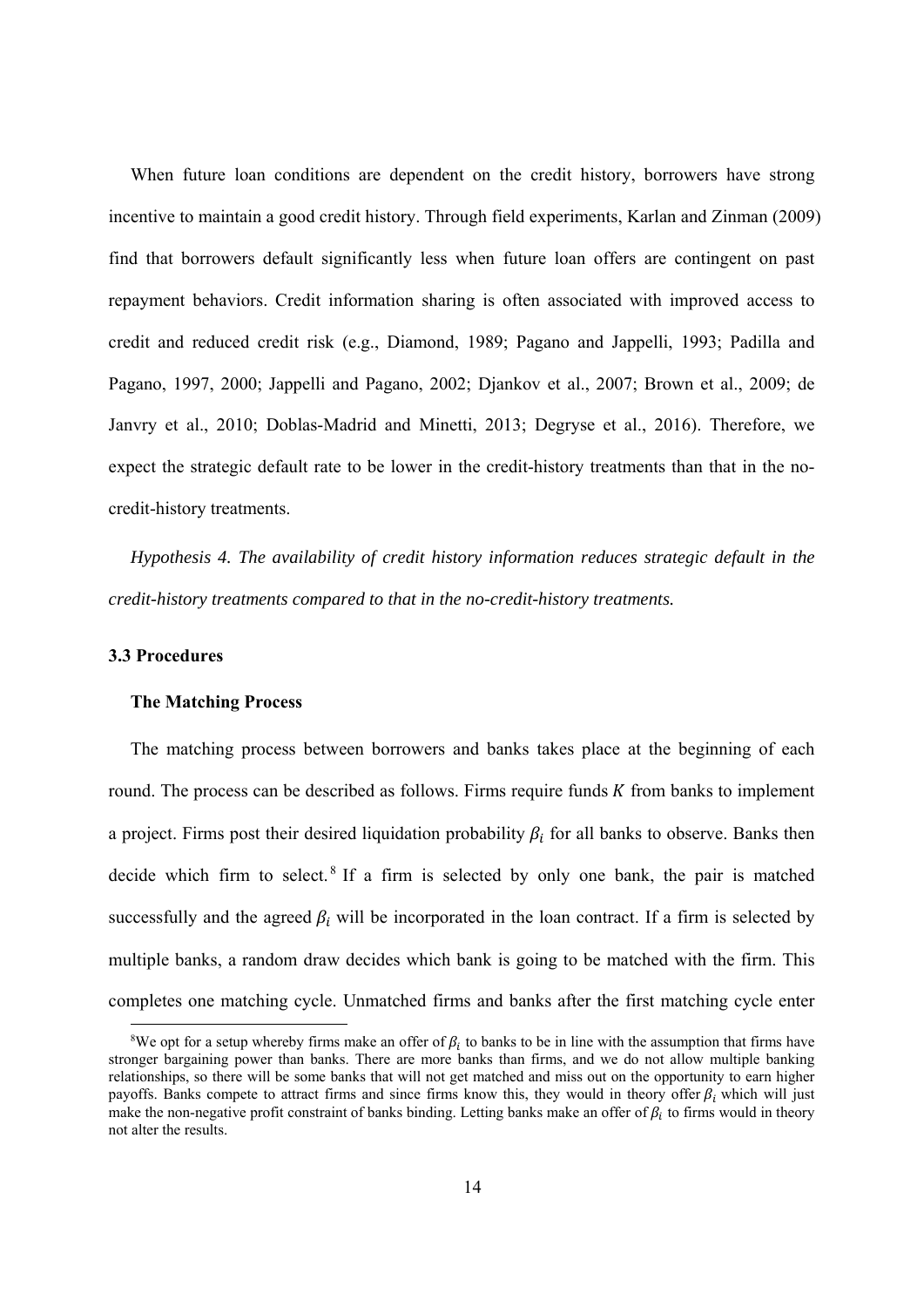the next cycle and repeat the matching process all over again. We allow for up to 5 matching cycles in the matching process. If they remain unmatched after 5 matching cycles, they will have to be inactive until a new round begins. An unmatched bank would earn 6 points and an unmatched firm would earn 0 points.<sup>9</sup>

The experiment was conducted in the lab at Nanyang Technological University (NTU) in Singapore. Participants were NTU undergraduate students from various academic backgrounds<sup>10</sup> The experiment was programmed in Z-tree (Fischbacher, 2007). The between-subject design was adopted. There were 3 sessions for each treatment with 21 subjects per session, totaling 252 subjects in 12 sessions. In addition, we had 3 independent clusters within every session and that matching only happened within the cluster. That is to say, there were 9 independent matching groups and therefore 9 independent group-level observations for every treatment. In each matching cluster, there were 3 firms and 4 banks.

We provided paper instructions,<sup>11</sup> which were read aloud at the beginning of each session. Subjects had to answer all control questions correctly before proceeding to the experiment. Subjects played the game for 10 rounds anonymously without knowing the total number of rounds beforehand. They were randomly assigned the role of firms or banks and that the role stayed fixed during the course of the experiment. 1 out of 10 rounds was randomly selected for payment. The points were converted into Singapore dollars (SGD) at the exchange rate of 1 point  $= 0.2$  SGD (firms) or 1 point  $= 0.8$  SGD (banks). After the 10 rounds, there was a risk elicitation

1

<sup>9</sup> Alternatively, we could choose different payoff magnitude for the unmatched banks. The choice of 6 points is to provide banks with a bit of bargaining power albeit much lower than that of firms, and it allows them to have on average some reasonable earnings from the experiment. We believe that changing this payoff magnitude would not qualitatively alter the results of our experiment.

 $10$  If one is concerned about the representativeness of student subjects, it is perhaps worth noting that it is common in the experimental literature that student subjects are used to study topics in financial markets. Cornée et al. (2012) find that commercial bank professionals and students show comparable behavioral patterns.

 $11$  Experimental instructions are provided in the supplementary appendix.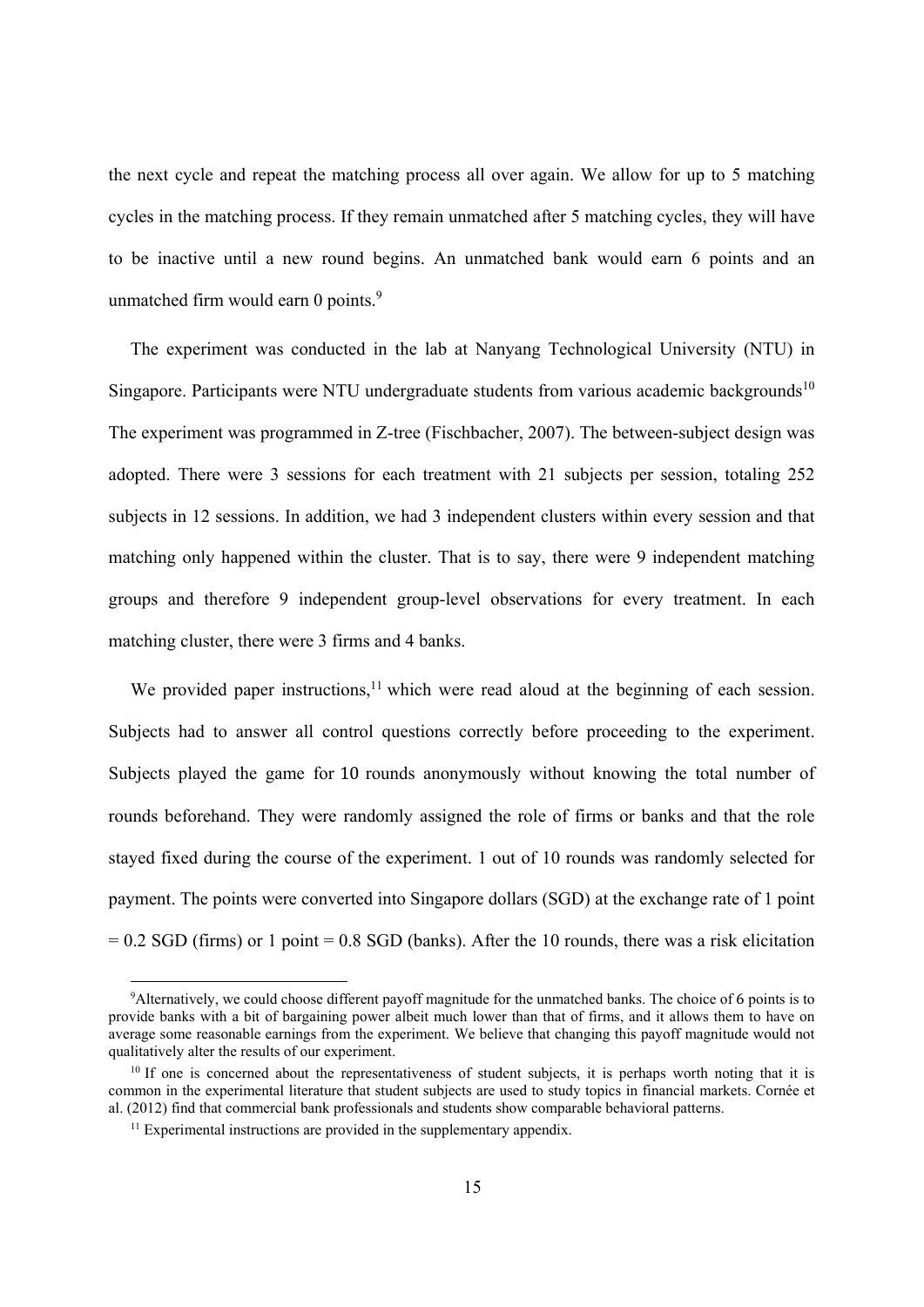stage. We used a method similar to Holt and Laury (2016). Subjects were asked to choose between a sure payoff (safe choice) and a lottery (risky choice). Table 1 shows the 10 choices in the risk elicitation stage. Subjects were not shown the payoff difference. It is expected that subjects would switch from option A to option B at some point. A risk neutral agent would switch in line 6. The later she switches, the more risk averse she is. 1 out of 10 lines was selected for payment. The payment for the experiment included earnings in the binding round for the main experiment, earnings in the binding line for risk elicitation and the 5 SGD show-up fee. Subjects had to fill in a questionnaire before seeing their final payment. The average duration of one session was around 90 mins and that the average payment was around 17 SGD (equivalent to around 12.3 US dollars). Subjects were paid in cash privately at the end of the experiment.

[Enter Table 1 here]

## **4 Experimental Results**

In this section, we start with the summary statistics. Then, we present an analysis of the choice of  $\beta$  including the effects of the credit history information on the choice of  $\beta$ . Subsequently, we investigate borrowers' incentive to engage in strategic default.

#### **4.1 The Summary Statistics**

The frequency with which the borrowers defaulted  $(y)$  when their project is successful gives us a measure of the borrowers' propensity to engage in misbehavior by committing strategic default. This can be expressed as

$$
\gamma = \frac{\sum (Default|Success)}{\sum Success}.
$$
 (10)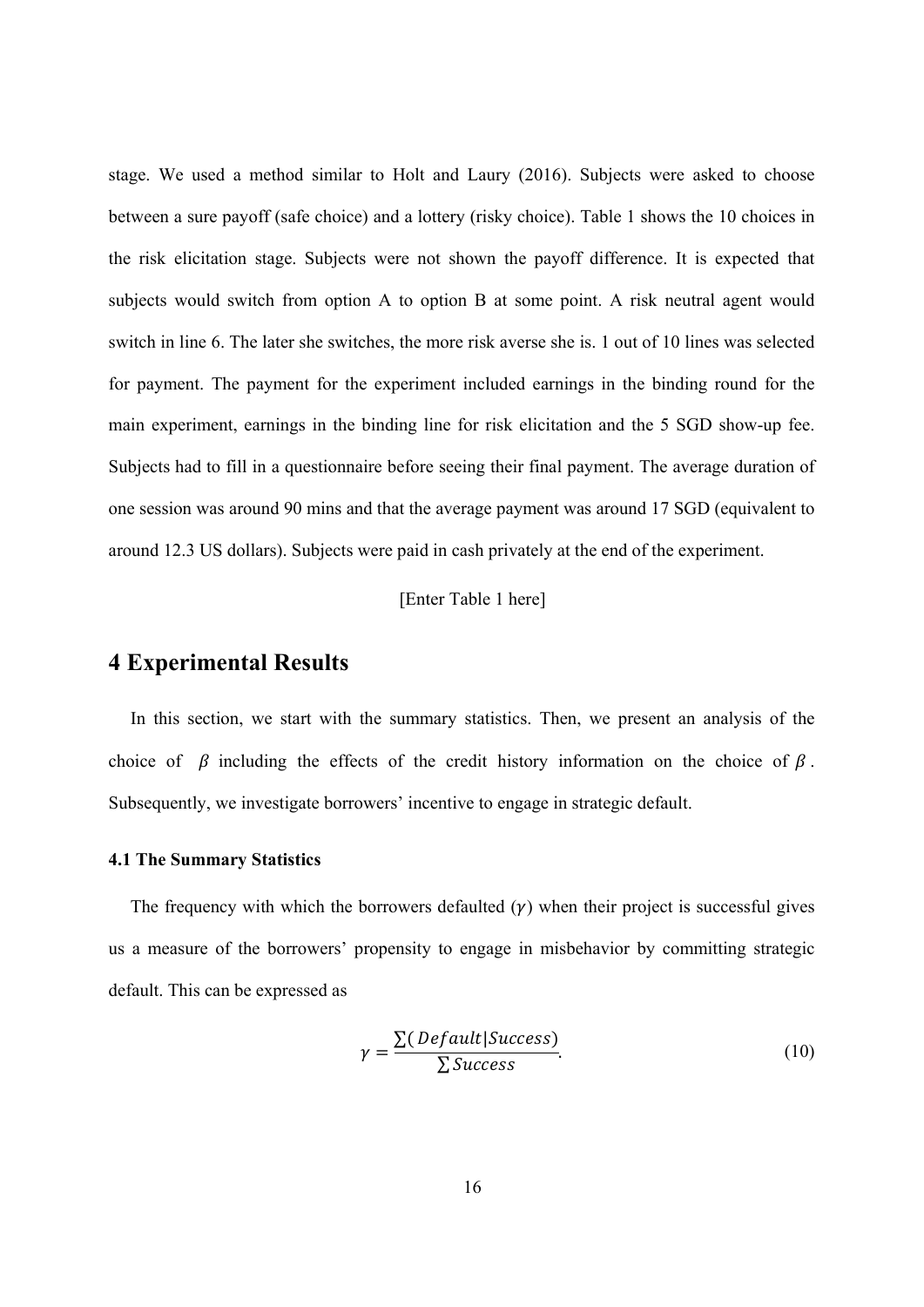Table 2 presents the summary statistics of all treatments. To be consistent with the theoretical framework of Bolton and Scharfstein (1996), which assumes that the banking sector is perfectly competitive, we have more banks than the potential borrowers, i.e., 3 firms and 4 banks. Consequently, in every round, at least one of the banks would fail to match with a borrower and therefore has to be inactive in that particular round. The number of matching pairs in the second column of table 2 only includes successfully matched pairs out of the maximum possible number of matched pairs, which is 270, in every treatment. Thus, roughly over 95% of the times, a pair is successfully formed.

The average mutually agreed liquidation probability  $(\beta)$  in all treatments shown on the third column of table 2 falls into the range of 0.4 and 0.5. It is above the predicted equilibrium beta 0.3 in the low beta treatments and is below the predicted equilibrium beta 0.7 in the high beta treatments. There seems to be little difference in the agreed  $\beta$  between the no-credit-history treatments and the credit-history treatments. This is true for both the low beta and the high beta treatments. The last column on the right is calculated according to equation (10). It shows the percentage of misbehavior. Overall, there is a substantially higher proportion of strategic defaults in the high beta treatments than that in the low beta treatments. In addition, the percentage of strategic defaults is lower in the credit-history treatments than that in the no-credit-history treatments. This finding is universal regardless of the equilibrium beta value. The difference is more pronounced in the high beta treatments (42.4% vs 69.0%) than that in the low beta treatments (29.9% vs 32.6%).

[Enter Table 2 Here]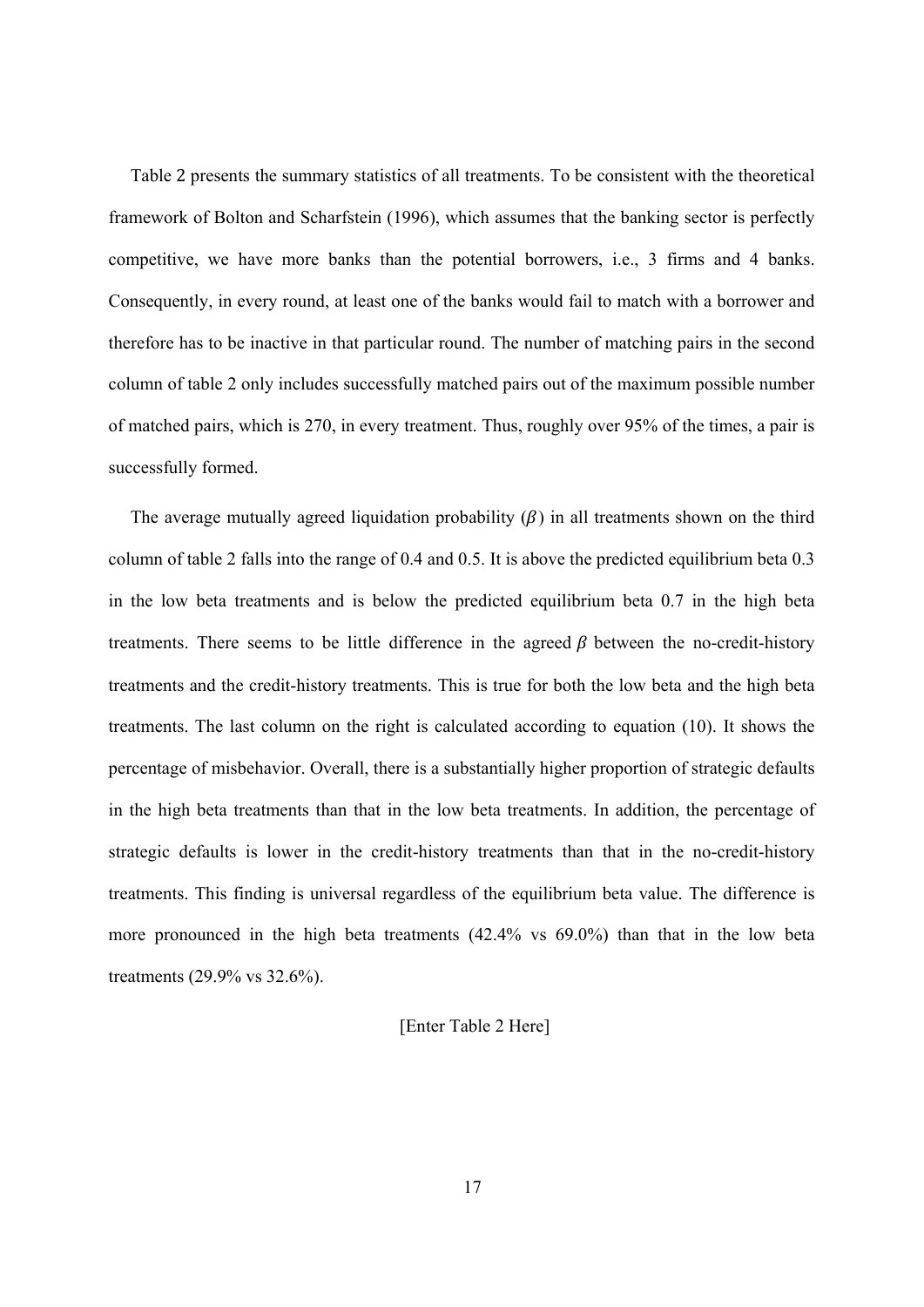#### **4.2 The Optimal Choice of Liquidation Policy**

1

Figure 2 shows the evolution of the mutually agreed  $\beta$  over time. The average mutually agreed  $\beta$  is roughly stable over time in most of the treatments except that there is a mild decaying trend in the low beta credit-history treatment. In the equilibrium  $\beta$  value dimension, there is no significant difference in the agreed  $\beta$  between the low beta treatment and the high beta treatment when credit history is absent (two-sided Mann Whitney test <sup>12</sup>, p = 0.69). Hypothesis 1 does not find its support. The difference becomes marginally significant in the presence of credit history (two-sided Mann Whitney test,  $p = 0.07$ ). As for the credit history dimension, the agreed  $\beta$  is not significantly different between the no-credit-history treatments and the credit-history treatments. This is universal regardless of the equilibrium  $\beta$  value (twosided Mann Whitney test, Low NCH vs Low CH, p = 0.251; High NCH vs High CH, p =  $0.566$ ).<sup>13</sup> The evidence does not support hypothesis 2.

#### [Enter Figure 2 Here]

The average  $\beta$  in the low beta treatments roughly lies in the range of 0.35-0.5, which is above the equilibrium  $\beta$  at 0.3. On the contrary, the average  $\beta$  in the high beta treatments roughly falls into the range of 0.45-0.55, which is below the equilibrium  $\beta$  at 0.7. There could be numerous

<sup>&</sup>lt;sup>12</sup> The matching cluster average is used as independent observations. Unless otherwise stated, the same rule applies to all the non-parametric tests in the paper.

<sup>&</sup>lt;sup>13</sup> The distribution of beta values in all treatments are available in appendix A (Figure A3 and A4). For the low beta condition, the top 3 common beta values in the no-credit-history treatment are 0.4, 0.5 and 0.3, which account for 68%. The top 3 common beta values in the credit-history treatment are 0.3, 0.5 and 0.2, which account for 62%. For the high beta condition, the top 3 common beta values are 0.5, 0.6 and 0.4, which account for 68% in the nocredit-history treatment and account for 58% in the credit-history treatment. Though the mean values of beta are similar across treatments and that the non-parametric tests find no significant difference, we do observe some difference in the distribution of beta. On the beta value dimension, if we compare the top 3 common beta values (0.4, 0.5 and 0.3 in Low NCH vs 0.5, 0.6 and 0.4 in High NCH), beta values are slightly lower in the low beta treatment. On the credit history dimension, if we again compare the top 3 common beta values (0.4, 0.5 and 0.3 in Low\_NCH vs 0.3, 0.5 and 0.2 in Low\_CH), beta values are slightly lower in the credit-history treatment for the low beta condition. Such a difference in beta is not observed for the high beta condition. This is consistent with econometric analysis in table 3, where the Low\_CH treatment dummy is negatively significant and the High\_CH treatment dummy is not significant.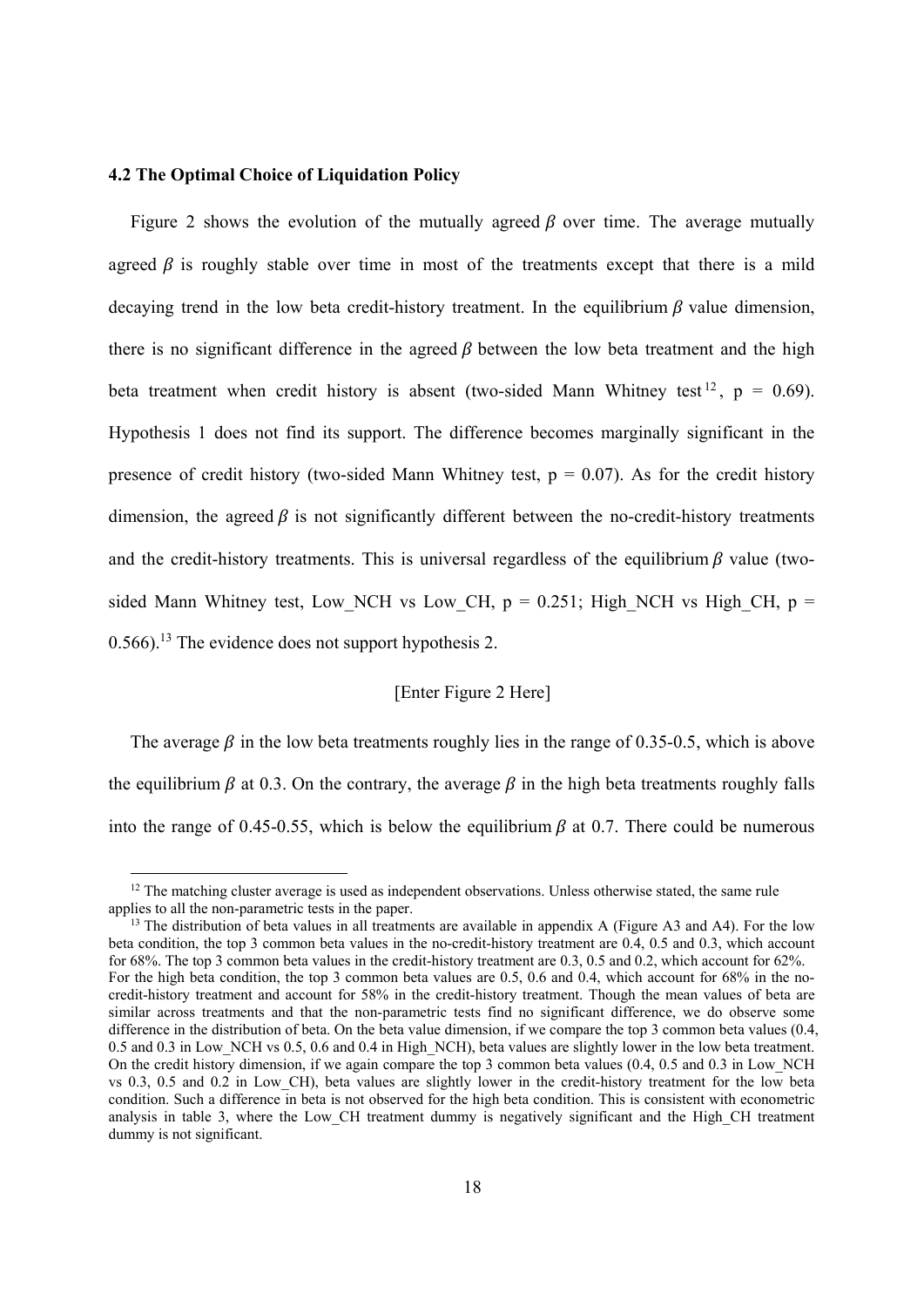factors explaining why the observed  $\beta$  deviates from the equilibrium  $\beta$ . It is beyond this paper's intention to exhaust all those reasons. We endeavor to explore some of those factors in the following discussions.

In general, the average  $\beta$  is in proximity to 0.5, which may serve as a focal point. Since the equilibrium  $\beta$  in our experiment is not so straightforward without sophisticated calculations, it is possible that subjects are not sure which  $\beta$  to start with. 0.5 seems to be a natural focal point. They may then agree on betas around that anchor. As shown in figure 2, the average  $\beta$  in period 1 is indeed very close to 0.5. However, the agreed  $\beta$  fails to increase to the high equilibrium  $\beta$  or decrease to the low equilibrium  $\beta$  in the corresponding treatments.

Our findings, to some degree, share similar spirit with findings in Isaac et al. (1989). Isaac et al. (1989) study contributions in threshold public goods game with high, medium and low provision points. There is a salient equilibrium among the multiple equilibria in each game. It is found that the mean contribution is above the salient equilibrium in the public goods game with a low provision point. It is below the salient equilibrium in the ones with medium and high provision points. As the salient equilibrium requires large individual contributions when the provision point is high, there could be a high risk of being at the receiving end of an opportunistic behavior by others. Likewise, a high  $\beta$  means a high risk of being liquidated if liquidity default happens beyond the agent's control. Therefore, firms might be reluctant to offer high  $\beta$  especially when they have some bargaining power as in our experiment. This could be one of the reasons why the observed  $\beta$  is below the equilibrium  $\beta$  in high beta treatments.

Besides saliency, another possible factor contributing to the no-difference result in the beta dimension could be risk attitudes. Firms are subject to liquidation according to the agreed probability in case of project failure, which is expected to happen one third of the times and is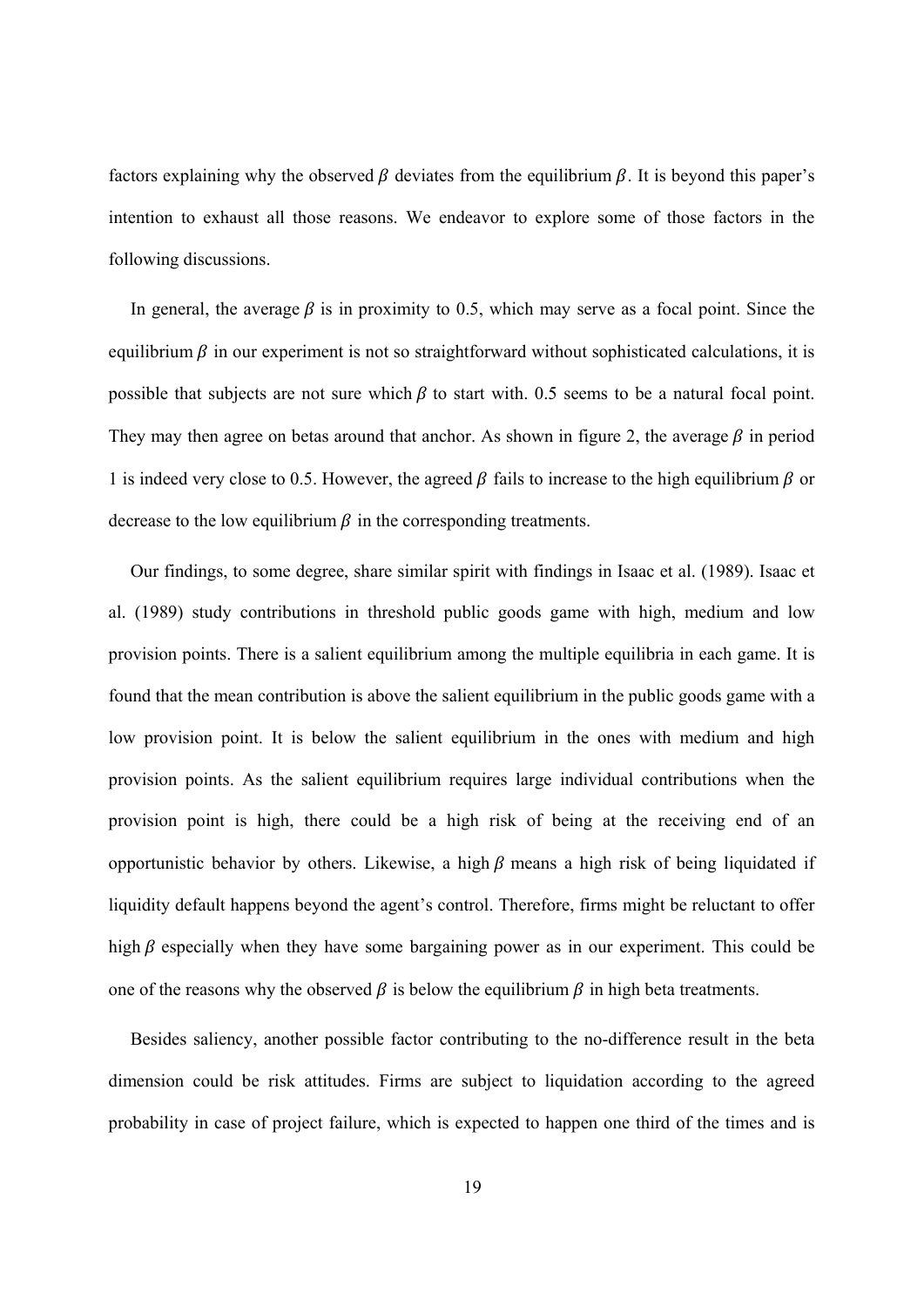beyond their control. As a result, the firm might be reluctant to offer high betas if one is riskaverse. This effect might be more pronounced for firms in the high beta treatments. Though the agreed beta overall is not much different between the low beta and high beta conditions, the treatment effect might be present for some risk attitude categories. Our results show that all types of risk attitudes exist among firms<sup>14</sup> and there seems to be difference in beta between the low beta and high beta conditions for some categories of risk attitudes<sup>15</sup>. For the risk-loving type in the no-credit-history treatments and the risk-averse type in the credit-history treatments, the average beta value appears to be higher in the high beta treatments than that in the low beta treatments.

Table 3 reports the multilevel mixed-effects linear estimates of the determinants of  $\beta$ . The dependent variable is the mutually agreed liquidation probability  $(\beta)$ , which also captures the severity of the liquidation policy. We have separate regressions for the low beta treatments and the high beta treatments, respectively. Separate regressions have the advantage of directly capturing the effect of credit history on  $\beta$  for the low beta and the high beta conditions.

The independent variables are as follows: a treatment dummy (*Low\_CH*) with the Low\_NCH treatment being the baseline, a treatment dummy (*High\_CH*) with the High NCH treatment being the baseline, *Round*, the proportion of strategic defaults for the firm in previous rounds (*Firm PreSdefault Percent*) and its interaction with the treatment dummy (*Low\_CH*ൈ*Firm PreSdefault Percent, High\_CH×Firm PreSdefault Percent* ); the number of cycles needed to get matched for the firm in the previous round (*Firm Cycles (t-1)*), the number of safe choices chosen in the risk elicitation stage (*No of Safe Choices*), a set of indicator variables representing

1

<sup>&</sup>lt;sup>14</sup> See figure A5 in appendix A for the distribution of firms' risk attitudes. Those who chose more than 6 safe choices could be classified as risk-averse. Those with less than 6 safe choices could be classified as risk-loving and

<sup>&</sup>lt;sup>15</sup> See table A1 and table A2 in appendix A for the mean beta value by risk attitudes.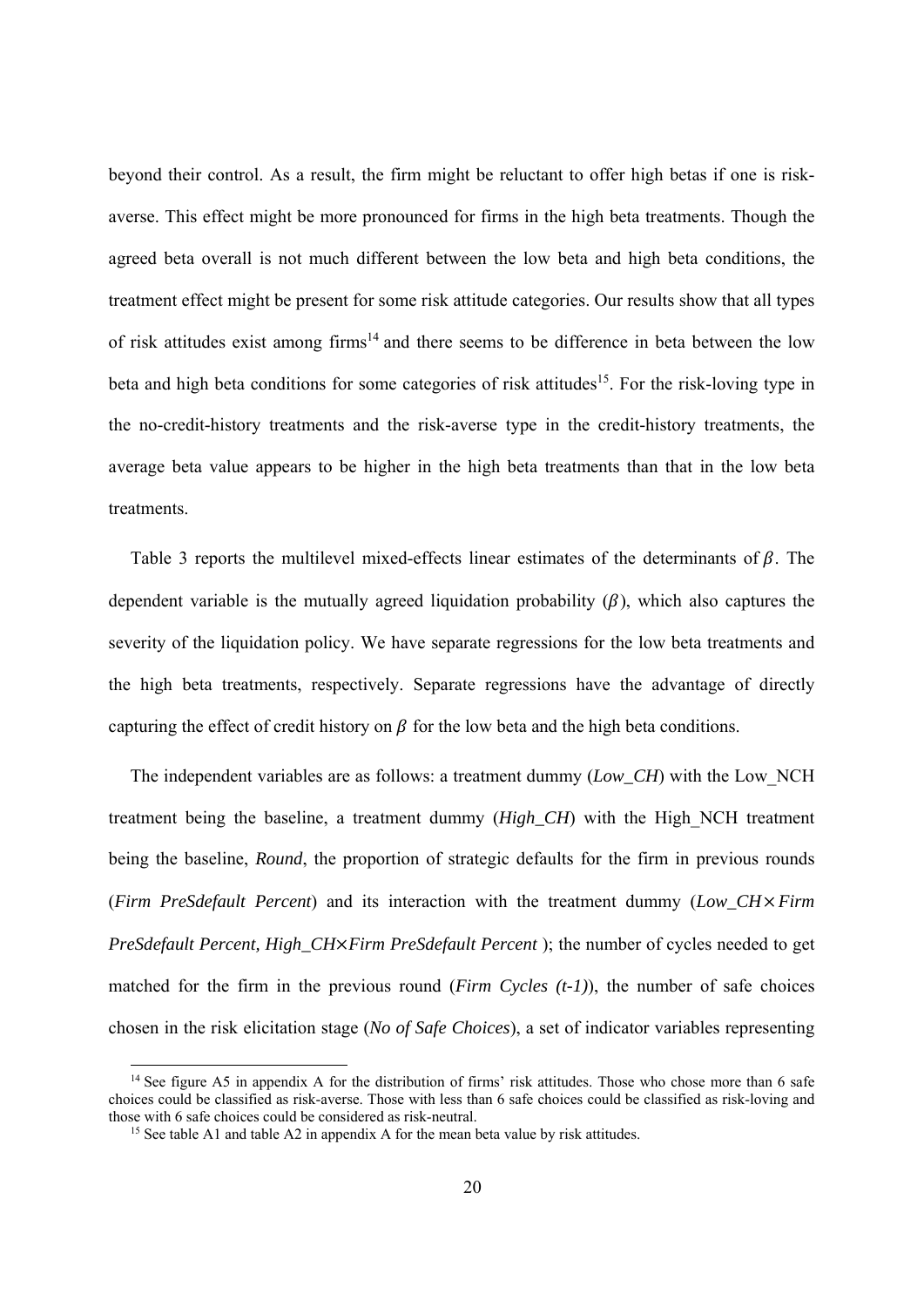the gender composition of the pair with mixed gender pairings (*Gender Pair (Mix)*) and twomale pairings (*Gender Pair (Male)*), the average age of the pair (*Age Pair*), a set of indicator variables representing whether the pair has attended economics/finance classes with one of the pair having attended such classes (*EconExperience Pair (M)*) and both having attended such classes (*EconExperience\_Pair (Y)*). The similar definition applies to the variable representing the subjective report on whether they understand probability (*Probability Pair (Y)*) and the variable representing whether they have participated economics experiments before (*ExpExperience Pair (M), ExpExperience Pair (Y)*). The baseline of the gender variable is the two-female pairing, of the economics experience variable is that neither of the pair has economics exposure, of the probability variable is that only one of the pair reports understanding of probability and of the experiment experience variable is that neither of the pair has economics experiment experience.

#### [Enter Table 3 Here]

Panel A presents the analysis of the Low\_NCH and the Low\_CH treatments. Panel B presents the comparison of the High\_NCH and the High\_CH treatments. The treatment dummy *Low\_CH* is negatively significant. It suggests that the presence of credit history decreases the agreed  $\beta$ value compared to the case where credit history is absent. This is intuitive because credit history itself tells something about the firm's propensity to engage in strategic default. As a result, the matched bank on average may not require a severe liquidation policy, i.e., a high  $\beta$ , as an insurance to lend. However, the presence of credit history seems to only affect  $\beta$  in the low beta treatments. Such effects are not observed in the high beta treatments as indicated by the insignificance of the treatment dummy *High\_CH*. When credit history is absent, the more the firm strategically defaults, the lower the  $\beta$  would be. This applies to both the low beta and the high beta treatments as shown by the negative sign of the variable *Firm PreSdefault Percent*.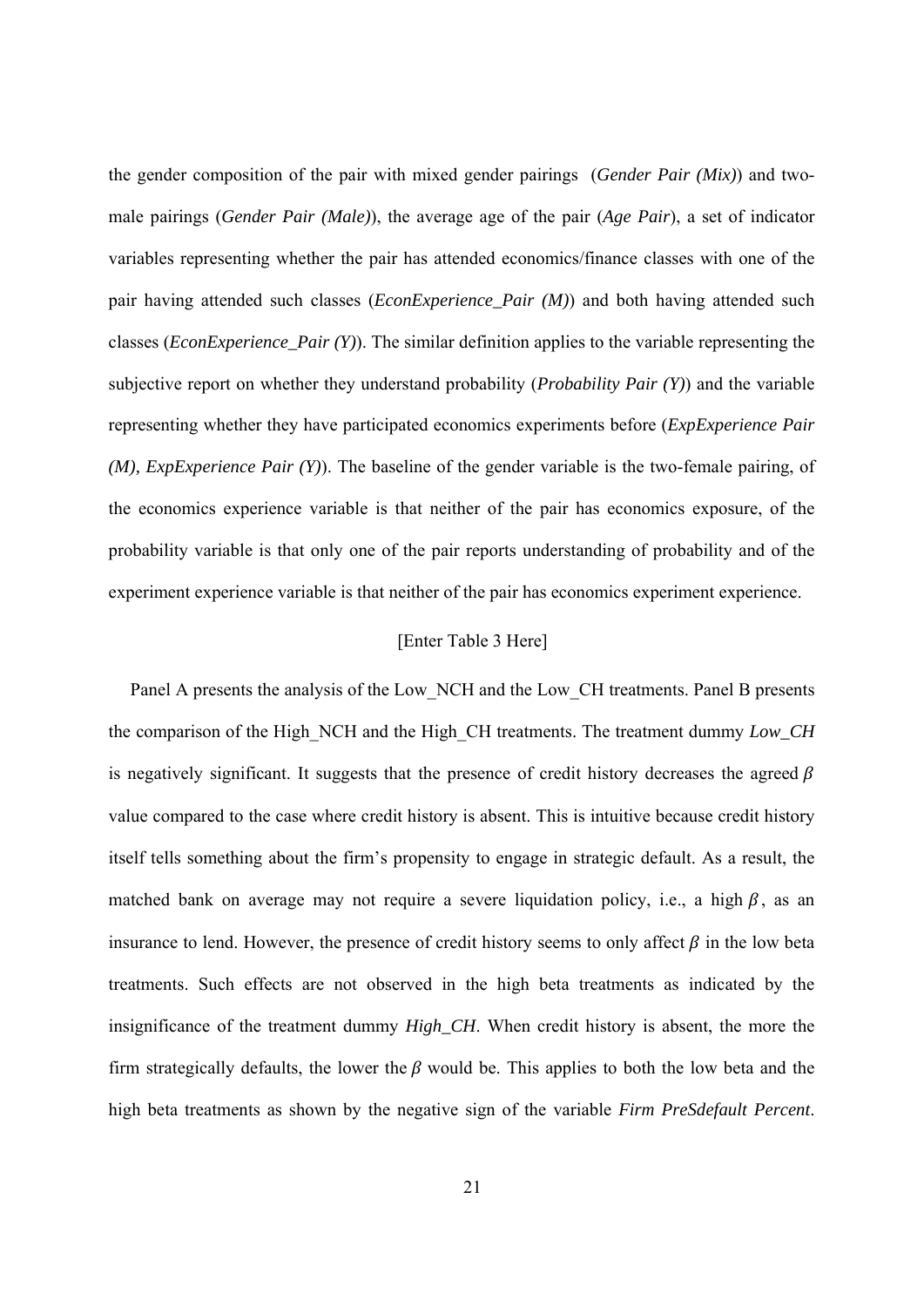This is consistent with the signaling effect.<sup>16</sup> The results support hypothesis 3. Besides the direct effects captured by the treatment dummy, credit history exerts indirect effects on  $\beta$  captured by the interaction between the treatment dummy and the proportion of the firm's strategic defaults (*Low\_CH × Firm PreSdefault Percent* and *High\_CH × Firm PreSdefault Percent*). The positive sign of the interaction variable indicates that when the credit profile worsens (i.e., there is a higher proportion of strategic defaults in the past), there would be an upward pressure on the value of  $\beta$  when the credit history is present. In other words, when a firm has a bad credit history and the credit history is revealed to creditors, the creditors may require the firm to commit to a more severe liquidation policy (higher  $\beta$ ) to persuade creditors to lend. The effect is more pronounced in the low beta treatments than that in the high beta treatments.

Note that, *Firm Cycles (t-1)* can be interpreted as a measure of toughness of the firm in the negotiation process. Longer firm matching cycles imply that the firm initially offers a low  $\beta$ , and no bank is willing to accept the offer, and the firm is reluctant to revise its offer upward in the early matching cycles. The effect of *Firm Cycles (t-1)* is negatively significant. It suggests that the tougher the firm is in the matching process, the lower  $\beta$  it achieves. Since firms have more bargaining power than banks, it is not surprising that being tough helps firms gain better  $\beta$  deals. Risk attitude does not have any significant effects in the low beta treatment while it does in the high beta treatments. The larger number of safe choices chosen indicates a more risk averse attitude. Being more risk averse drives down  $\beta$  in the high beta treatments.

As shown in model (2) and (4), results are qualitatively the same after socio-demographics are included. The socio-demographic variables mostly have differential effects in the low beta and

1

<sup>&</sup>lt;sup>16</sup> Figure A6 in appendix A depicts the relationship between the average propensity of strategic default and the agreed beta. Figure A6 shows that good borrowers tend to have higher beta, which is consistent with results in table 3.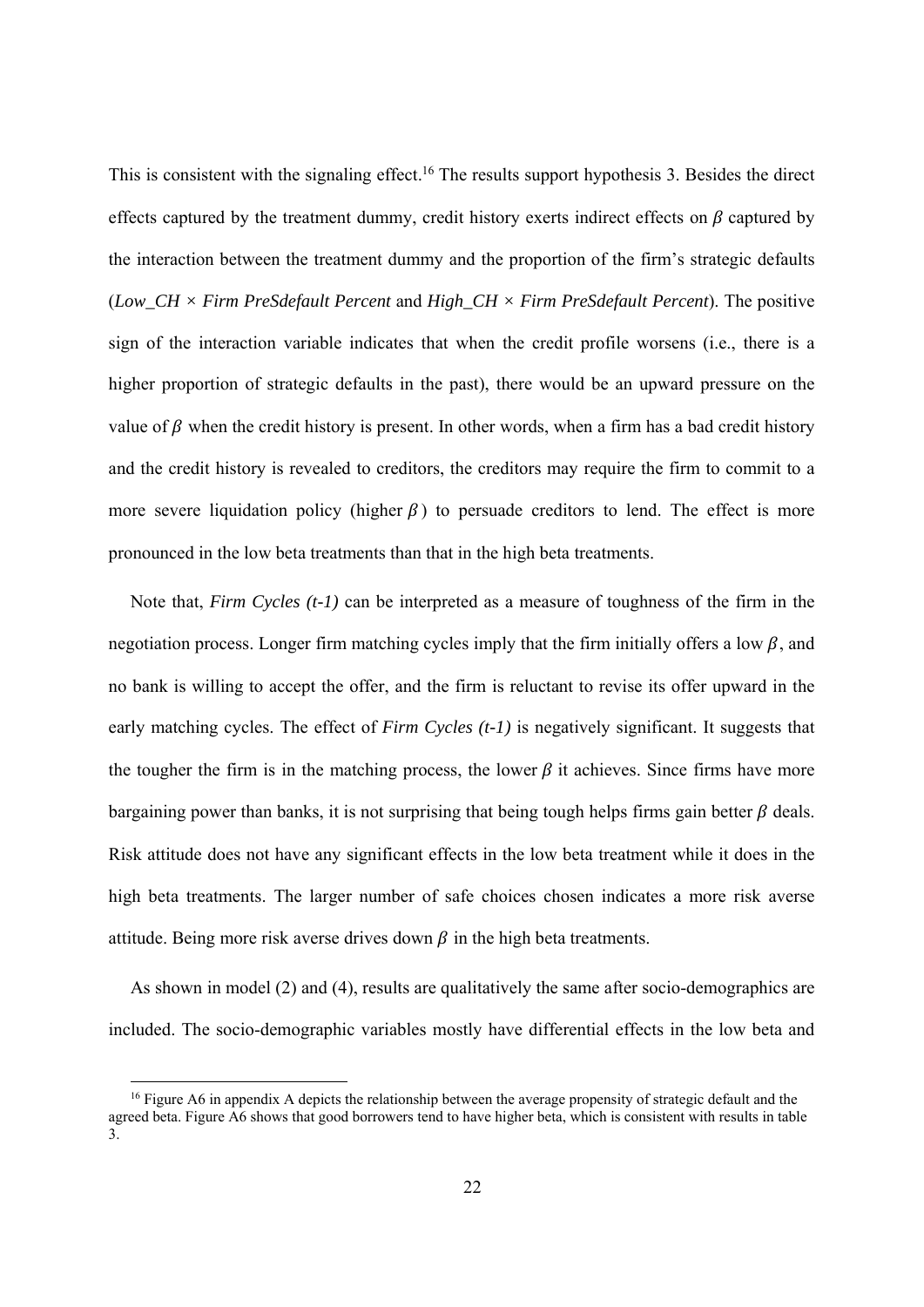the high beta treatments except for gender. The presence of male in the pair drives up  $\beta$ , which is true for both beta level conditions. The matched pair having economics exposure or understanding probability has some positive effects on  $\beta$  while the economics experiment experience tends to drive down  $\beta$ . Those effects are only observed in the high beta treatments.

#### **4.3 The Incidence of Strategic Defaults**

Figure 3 presents the strategic default rate conditional on the value of the mutually agreed  $\beta$  in all treatments. In general, the percentage of strategic defaults goes down as the liquidation policy becomes more severe (i.e.,  $\beta$  becomes higher). Overall, for the low beta treatments, the strategic default rate is not significantly different between the no-credit-history treatment and the credit-history treatment (two-sided Mann Whitney test, p=0.757). As for the high beta treatments, the strategic default rate in the no-credit-history treatment is significantly higher than that in the no-credit history treatment (two-sided Mann Whitney test,  $p=0.003$ ). One possible reason might be that due to our parameter settings, the second period payoff if one survives liquidation is much higher in the low beta treatments than that in the high beta treatments (64 vs 24). As a result, one might be more tempted to take the risk to default strategically in the low beta treatment despite that credit history is revealed. In other words, our results suggest that the presence of credit history alone is not enough to offset the payoff temptation to default strategically in the low beta treatments. The magnitude of payoff when one survives liquidation and the probability of liquidation are also important, as they determine whether or not the borrowers should gamble by strategically defaulting. However, when the payoff of doing so is not so large and the probability of liquidation is sufficiently large as in the high beta treatments, it might be better to behave well to maintain a good credit history.

[Enter Figure 3 Here]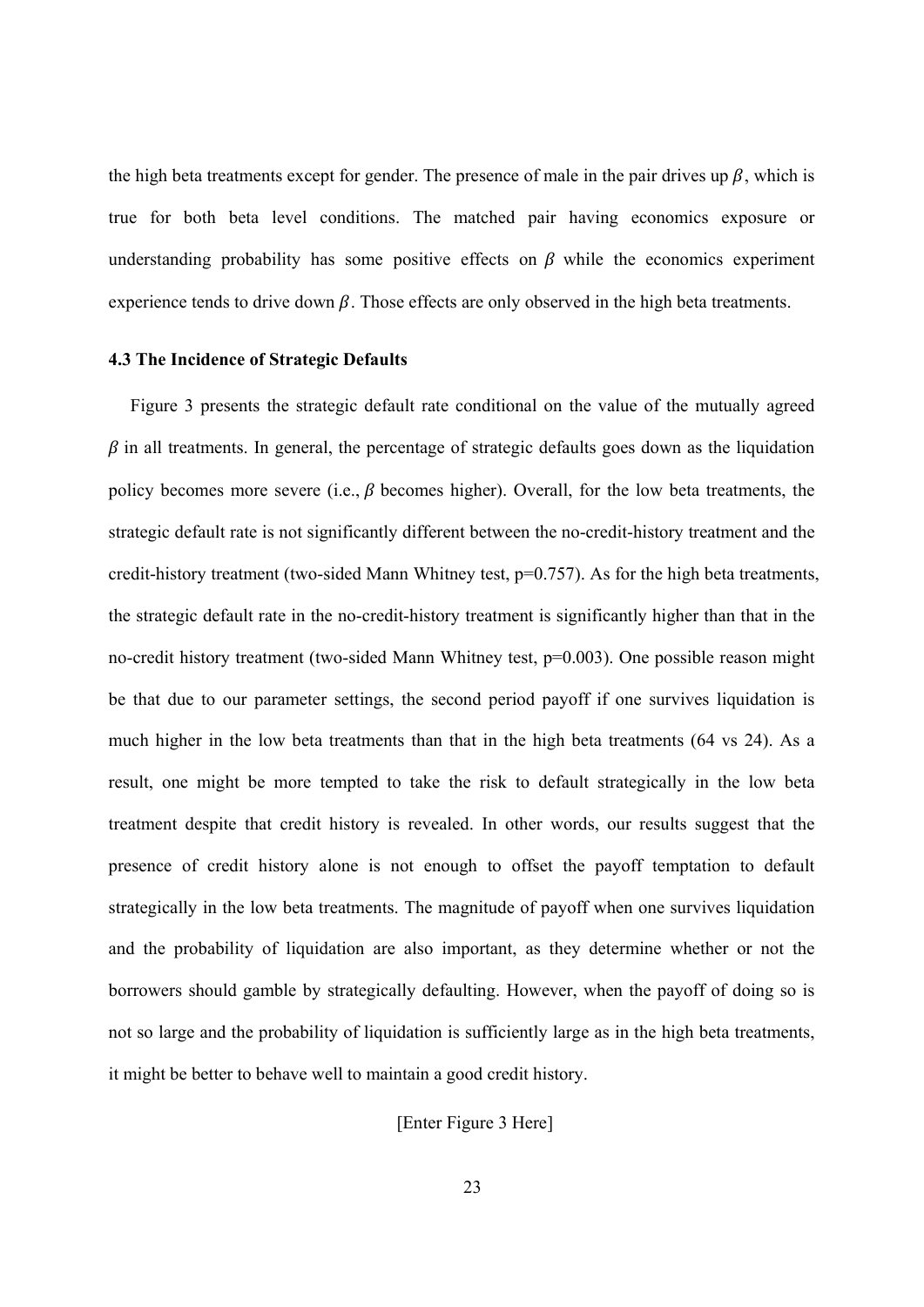When the agreed  $\beta$  is lower than the equilibrium  $\beta$ , the incentive constraint is not satisfied. That is to say, in cases where  $\beta$  < 0.3 in the low beta treatments or  $\beta$  < 0.7 in the high beta treatments, firms, in theory, have no incentive to repay the loan even if the project is successful as the expected payoff from defaulting on the loan is higher than that from repayment. However, we do not observe 100% strategic default in those cases in both treatments. Thus, interestingly, firms show some degree of intrinsic trustworthiness even if it is not payoff maximizing to do so.

As shown in figure 3, when  $\beta$  is low, i.e.,  $\beta \le 0.3$  for the low beta treatment or  $\beta \le 0.5$  for the high beta treatments, the strategic default rate in the credit-history treatment is lower than that in the no-credit-history treatment. The result holds for both the low beta treatments and the high beta treatments. The availability of credit history dampens borrowers' incentive to default strategically in the low beta range. In other words, when the credit history is available, borrowers have less incentive to default strategically even when the incentive compatibility constraint is violated.

Our results show that severe liquidation policy in case of defaults and information sharing discourage strategic default to some degree. This finding contributes to the literature on borrowers' strategic default behavior. Foote et al. (2008) suggest that homeowners' default decisions are related to the relative weight of mortgage and income from keeping the house. Borrowers' repayment decisions could be also related to lenders' ability to exclude defaulted borrowers from their current income source (Brown and Serra-Garcia, 2017), moral and social factors (Fay et al., 2002; Gross and Souleles, 2002; Karlan, 2005; Guiso et al., 2013), and mortgage modification programs (Mayer et al., 2014).

Table 4 reports the multilevel mixed-effects probit estimates of the determinants of strategic default. The dependent variable strategic default is a binary variable taking value 1 if the firm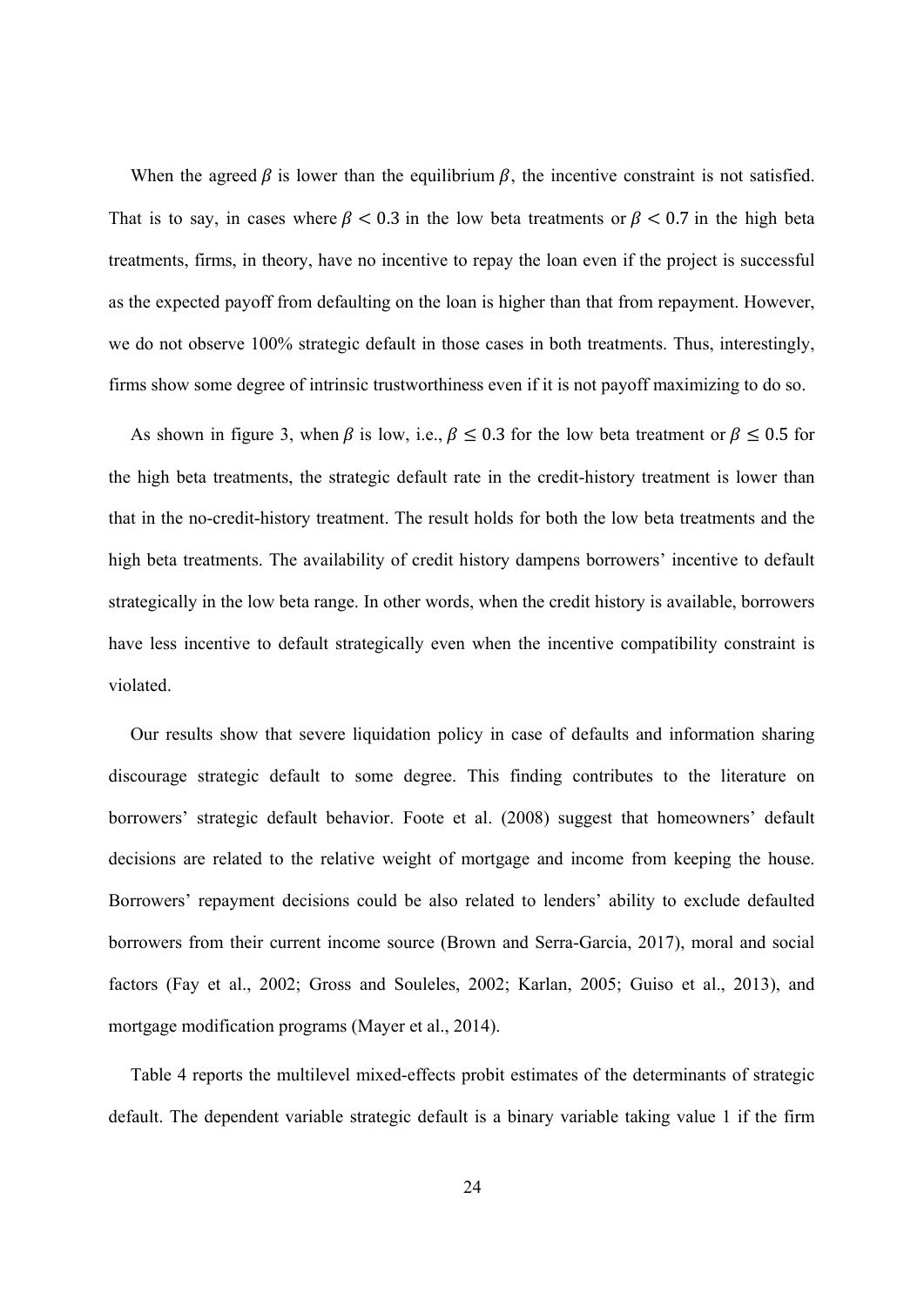does not repay the loan when the project is successful and 0 otherwise. The independent variables are the mutually agreed  $\beta$  (*Beta*), the dummy variable taking value 1 if credit history is revealed and 0 otherwise (*CH*), the interaction between the credit history dummy and the mutually agreed  $\beta$  (CH\_Beta), the accumulated times of liquidation in previous rounds (*AccumPreviousLiquidation*), Round number (*Round*), the number of cycles needed for the firm to get matched (*Firm Cycles*), the number of safe choices in the risk elicitation stage (*No of Safe Choices*), gender taking value 1 for males and 0 otherwise (*Gender*), age (*Age*), a dummy variable taking value 1 for foreigners and 0 otherwise (*Nationality*), a dummy variable representing whether one has attended economics/finance related classes (*EconExperience*), a dummy variable indicating the subjective report on whether one understands probability (*Probability*), a binary variable indicating whether one has participated economics experiments before (*ExperimentExperience*).

#### [Enter Table 4 Here]

The agreed beta value has negatively significant effects on the firm's propensity to default strategically. That is to say, as the liquidation policy becomes more severe (i.e., the agreed  $\beta$ goes up), it is less likely that the firm will default strategically. This is in line with results in figure 3. It is straightforward that the cost of strategic default rises as the agreed  $\beta$  increases, which deters strategic default to some degree. The presence of credit history exerts negative and significant influence on strategic default. Therefore, making credit history available could be an effective disciplinary tool to discourage strategic default. Hypothesis 4 finds its support. The firm's liquidation experience in the past and the toughness of the firm in the matching process do not have any significant effects. Risk attitude has negatively significant effects. A larger number of safe choices represents a more risk adverse attitude. The more risk averse the agent is; the less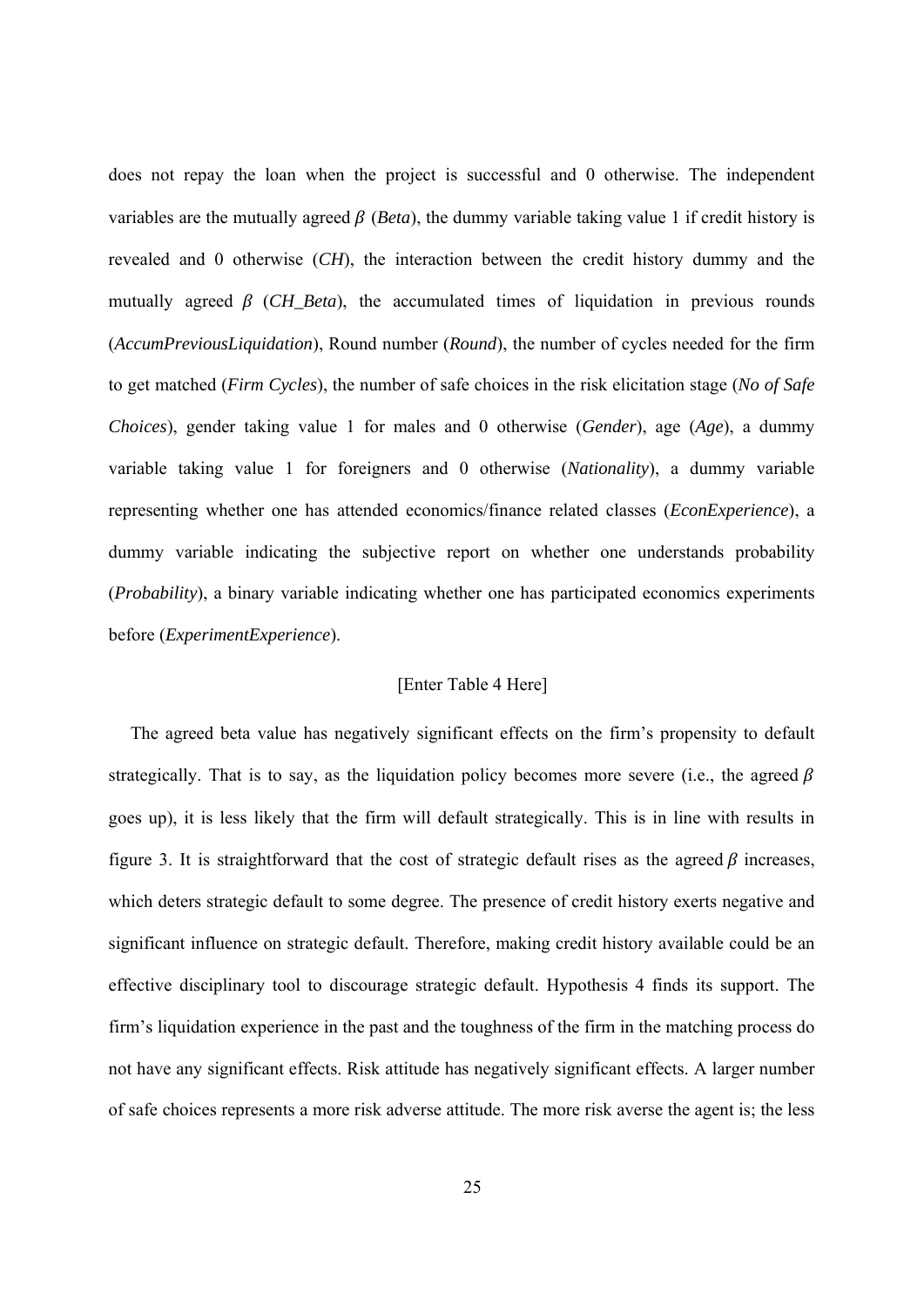likely strategic default will happen. This is intuitive as strategic default imposes the risk of the firm being liquidated. The more risk averse agents would be more reluctant to take such risks. The socio-demographic variables have no effects on strategic default.

### **5 Concluding Remarks**

In this paper, we present an experimental analysis of the impacts of bank liquidation policy and credit history information on borrowers' incentive to commit strategic default. Our experimental design is motivated by the Bolton and Scharfstein model of optimal liquidation policy in an incomplete contracting framework (Bolton and Scharfstein 1996). Bolton and Scharfstein (1996) show that the optimal financing contract is characterized by a probabilistic liquidation policy. Whenever the borrower fails to repay the loan—regardless of the reason—the borrower would be liquidated with some positive probability.

Our experimental setting incorporates the important elements of Bolton and Scharfstein (1996). There exists an equilibrium liquidation probability in the incomplete contracting setting. To investigate how credit history affects liquidation policy and strategic behavior, we vary the credit-history dimension. As a result, we have the no-credit-history and the credit-history treatments. Since we are also interested to know if the effects are sensitive to the equilibrium  $\beta$ value, we have the low beta and the high beta treatments.

The results show that credit history has different impacts on the agreed liquidation probability in the low beta and the high beta treatments. It tends to drive down the agreed liquidation probability when the equilibrium beta is low. It does not affect the agreed  $\beta$  when the equilibrium beta is high. In terms of the effects on strategic behavior, the availability of credit history deters strategic default. It is a more effective disciplinary tool when the liquidation policy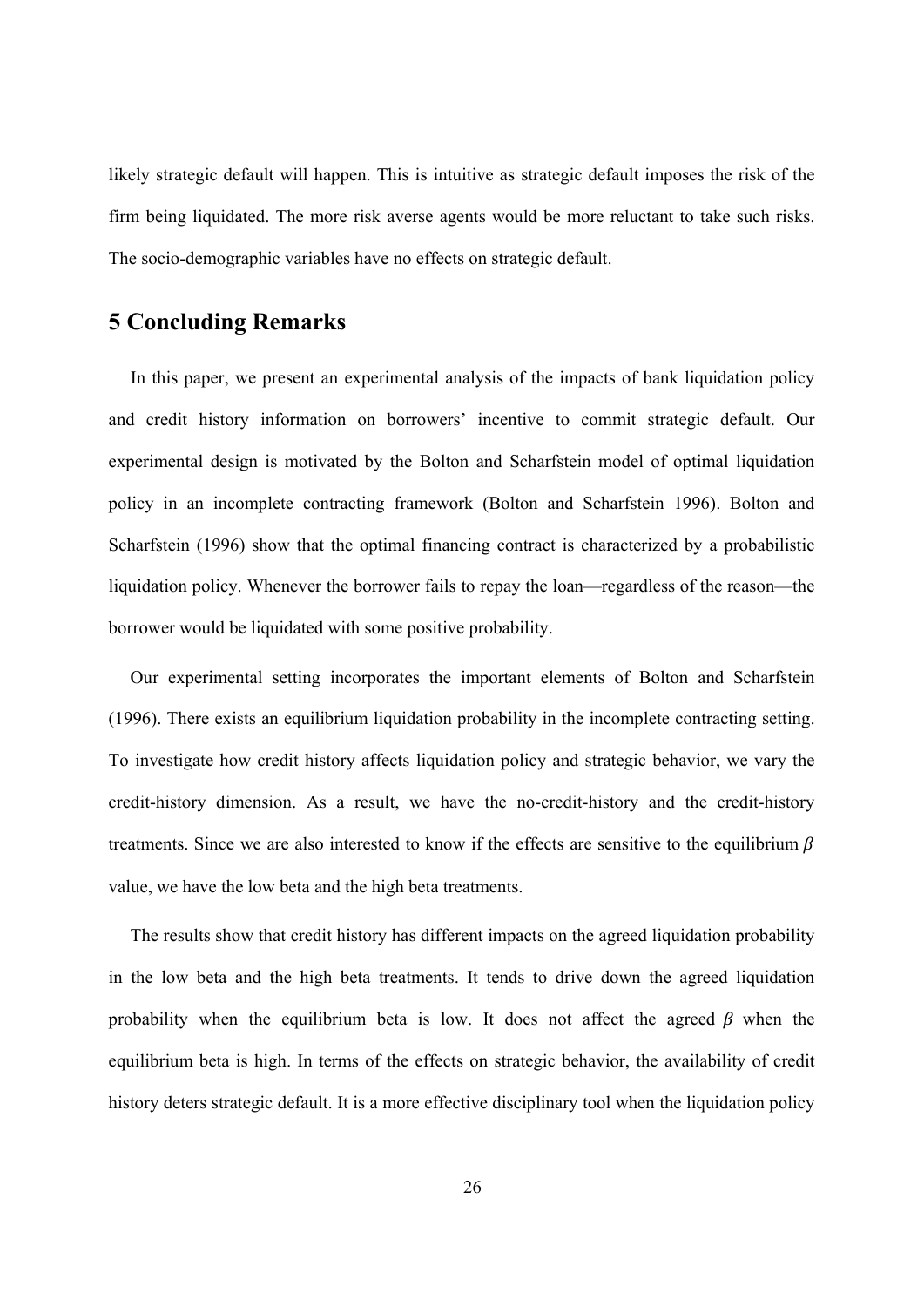is relatively lenient. This is universal regardless of the equilibrium beta value. The possibility of liquidation itself discourages strategic default. The more severe the liquidation policy is, the less likely the firm misbehaves.

This paper sheds light on the effects of credit history on liquidation policy and on strategic behavior. It adds to the burgeoning literature on credit information sharing in financial contracting settings. We find some interesting results in our experiments. That being said, there is still much to be explored. For example, the agreed  $\beta$  deviates from the equilibrium  $\beta$  in our experiments. One direction for possible future research would be to explore what the contributing factors are. The anchoring effect is one possible factor. Since the optimal liquidation probability is not so obvious, 0.5 becomes a salient point naturally. Another reason why 0.5 is attractive might be because people think it is a fair liquidation probability. Since the firm is subject to liquidation in the case of genuine liquidity constraints (i.e., the project fails), one may feel it is fair to liquidate the firm with 50% chance. In other words, social preferences could have implications on the selection of beta. In addition, we made major adjustments to the second period payoff and minor adjustments to the repayment amount to vary the theoretical beta value across treatments. The second period payoff only concerns the firm's payoff. It does not change the incentive structure for the bank side across treatments. This specific way of parameter specification might have contributed to the results as well. One could explore the contributing factors along those directions for future research. One could also study if changing the size of the matching cluster, the competitiveness among banks/firms and the matching process affect the results. Another line for future research could be comparing strategic behavior under endogenously decided  $\beta$  and exogenously decided  $\beta$ .  $\beta$  is endogenous in our study, it would be intriguing to study if firms behave differently when  $\beta$  is exogenously given.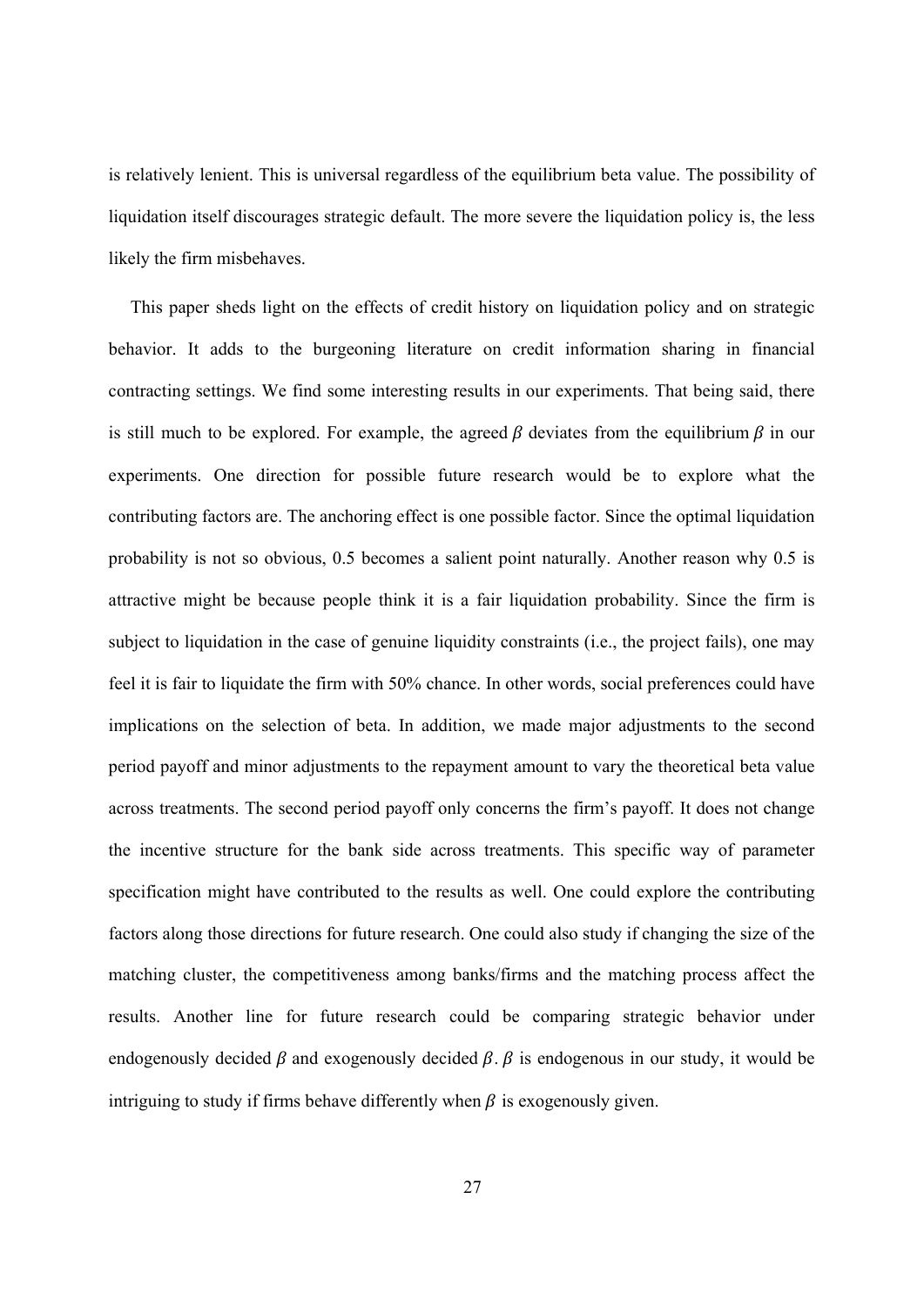#### **Acknowledgements**

We thank Bruno Biais, Dan Houser, Marie-Claire Villeval, William Neilson, Jason Shachat, Daniel Zizzo and participants of the Workshop in Behavioral and Decision Sciences held at NTU, the Singapore Economic Review conference (Singapore), the Experimental Finance 2015 conference (Nijmegen-the Netherlands), the BENC seminar at Durham University (England), the seminar at Korea University (Seoul-South Korea), the 2015 ESA North American Meeting (Dallas-U.S.A.),the seminar at Tinbergen Institute Amsterdam. We are grateful to Chen Feng, Li Li, Yang Wujun, Zhang Yaping, Zhang Ruike for their superb research assistance. This research benefitted from the NTU Start-Up research grant WBS:M4080370 awarded to Yohanes E. Riyanto.

# **References**

- Aghion, P., & Bolton, P. (1992). Incomplete Approach to Contracts Financial Contracting. *The Review of Economic Studies*, *59*(3), 473–494. https://doi.org/10.2307/2297860
- Altman, E. I., & Hotchkiss, E. (2011). *Corporate Financial Distress and Bankruptcy: Predict and Avoid Bankruptcy, Analyze and Invest in Distressed Debt* (3rd Edition). Hoboken, New Jersey: John Wiley & Sons, Inc.
- Berger, A. N., Frame, W. S., & Ioannidou, V. (2016). Reexamining the empirical relation between loan risk and collateral: The roles of collateral liquidity and types. *Journal of Financial Intermediation*, *26*, 28–46. https://doi.org/10.1016/j.jfi.2015.11.002
- Bolton, P., & Scharfstein, D. S. (1990). A Theory of Predation Based on Agency Problems in Financial Contracting. *American Economic Review*, *80*(1), 93–106.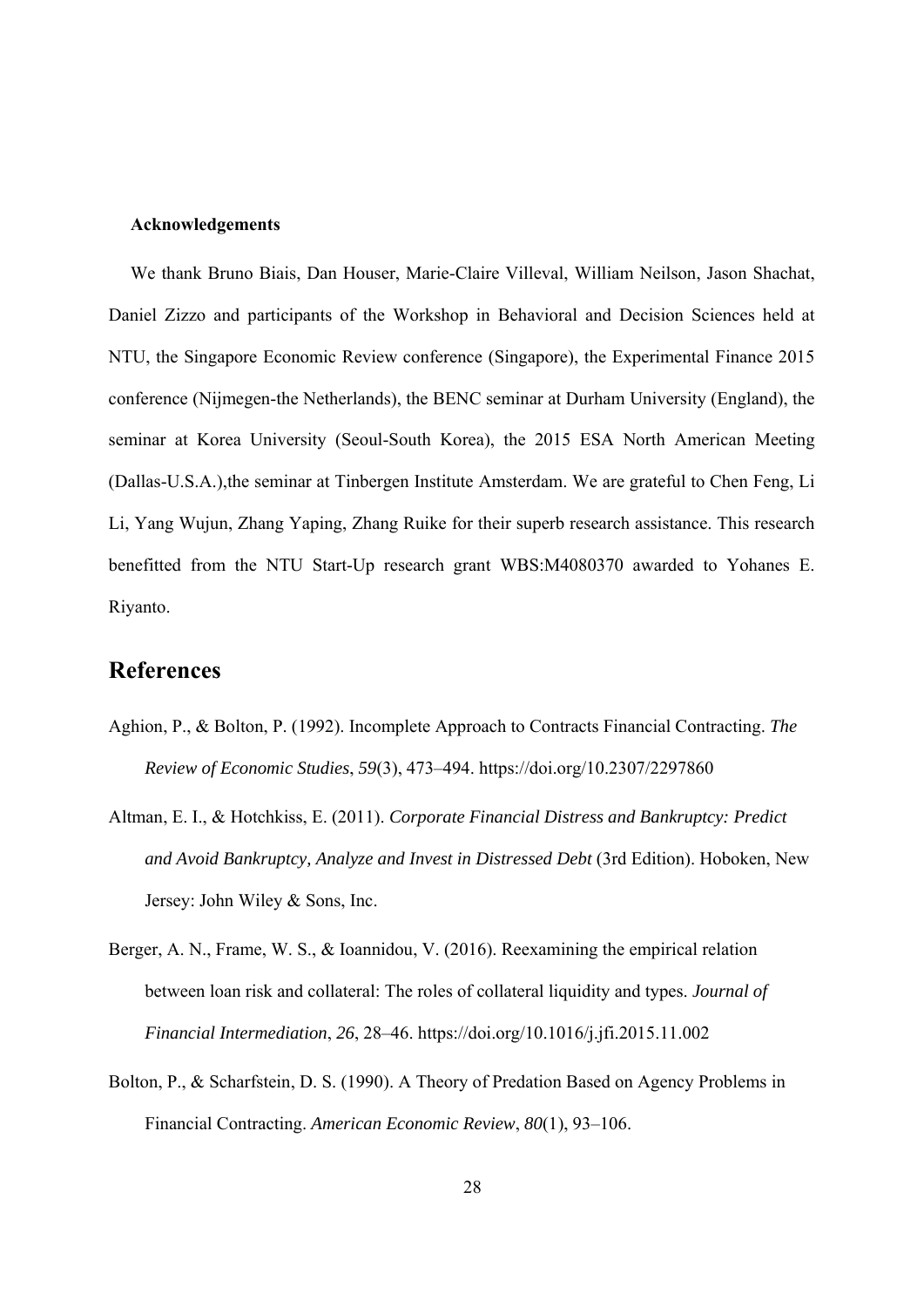- Bolton, P., & Scharfstein, D. S. (1996). Optimal Debt Structure and the Number of Creditors. *Journal of Political Economy*, *104*(1), 1–25.
- Boot, A. W. A. (2000). Relationship Banking: What Do We Know? *Journal of Financial Intermediation*, *9*(1), 7–25. https://doi.org/10.1006/jfin.2000.0282
- Boot, A. W. A., & Thakor, A. V. (1994). Moral Hazard and Secured Lending in an Infinitely Repeated Credit Market Game. *International Economic Review*, *35*(4), 899–920.
- Bris, A., Welch, I., & Zhu, N. (2006). The costs of bankruptcy: Chapter 7 liquidation versus chapter 11 reorganization. *Journal of Finance*, *61*(3), 1253–1303. https://doi.org/10.1111/j.1540-6261.2006.00872.x
- Brown, M., Falk, A., & Fehr, E. (2004). Relational contracts and the nature of market interactions. *Econometrica*, *72*(3), 747–780. https://doi.org/10.1111/j.1468- 0262.2004.00511.x
- Brown, M., Jappelli, T., & Pagano, M. (2009). Information sharing and credit: Firm-level evidence from transition countries. *Journal of Financial Intermediation*, *18*(2), 151–172. https://doi.org/10.1016/j.jfi.2008.04.002
- Brown, M., & Serra-Garcia, M. (2017). The Threat of Exclusion and Implicit Contracting. *Management Science*, *63*(12), 4081–4100. https://doi.org/10.2139/ssrn.1665045
- Brown, M., & Zehnder, C. (2007). Credit Registries , Relationship Banking and Loan Repayment. *Journal of Money, Credit and Banking*, *39*(8), 1883–1918.
- Brown, M., & Zehnder, C. (2010). The emergence of information sharing in credit markets. *Journal of Financial Intermediation*, *19*(2), 255–278. https://doi.org/10.1016/j.jfi.2009.03.001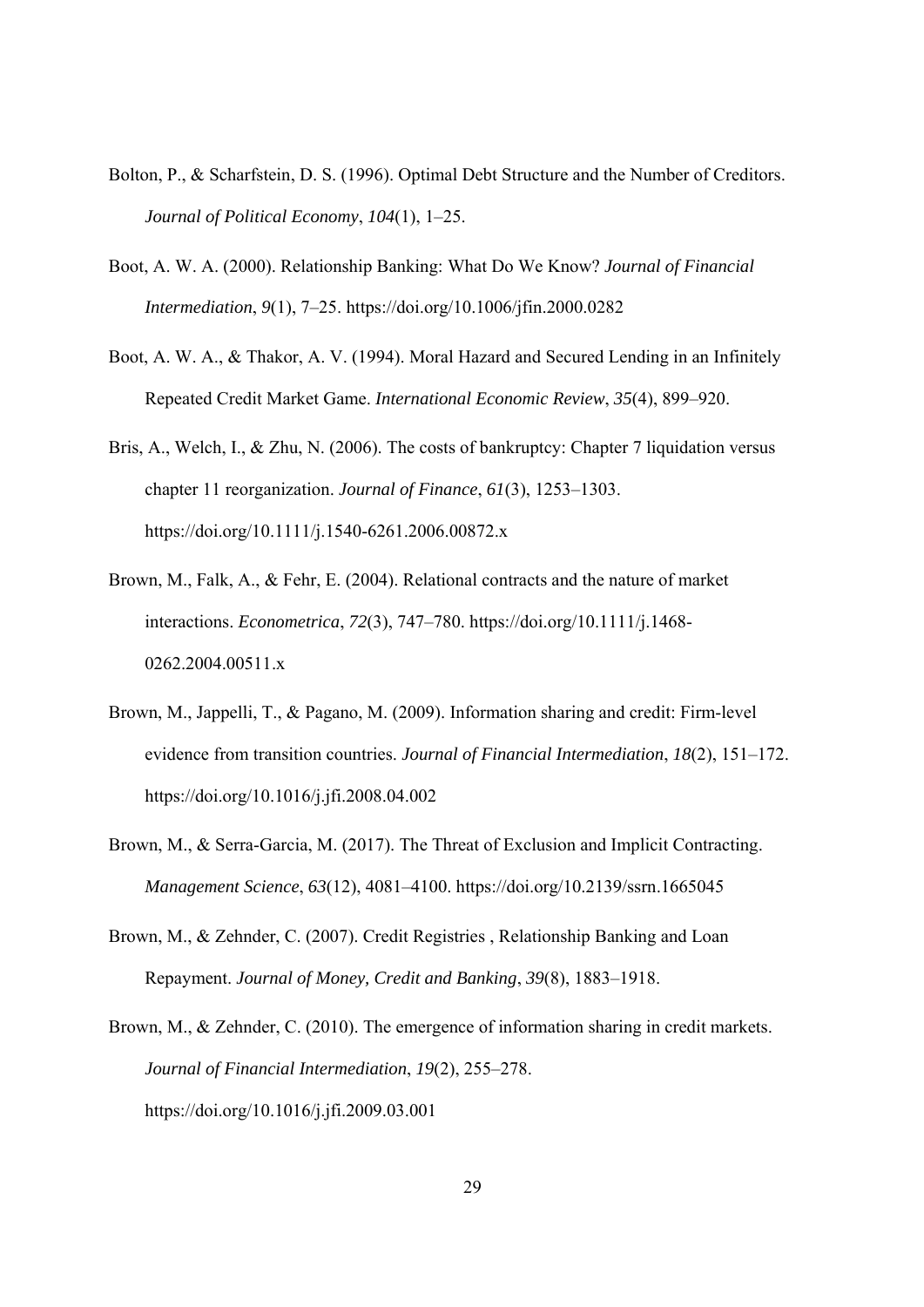- Charness, G., & Dufwenberg, M. (2006). Promises and Partnership. *Econometrica*, *74*(6), 1579– 1601. https://doi.org/10.1111/j.1468-0262.2006.00719.x
- Cleary, W. S., Povel, P., & Raith, M. (2007). The U-Shaped Investment Curve: Theory and Evidence. *Journal of Financial and Quantitative Analysis*, *42*(1), 1–39. https://doi.org/10.2139/ssrn.470921
- Cole, S., Kanz, M., & Klapper, L. (2015). Incentivizing Calculated Risk-Taking: Evidence from an Experiment with Commercial Bank Loan Officers. *Journal of Finance*, *70*(2), 537–575.
- Cornée, S., Masclet, D., & Thenet, G. (2012). Credit Relationships: Evidence from Experiments with Real Bankers. *Journal of Money, Credit and Banking*, *44*(5), 957–980. https://doi.org/10.1111/j.1538-4616.2012.00517.x
- Cox, J. C., Servátka, M., & Vadovič, R. (2010). Saliency of outside options in the lost wallet game. *Experimental Economics*, *13*(1), pp 66–74. https://doi.org/10.1007/s10683-009-9229- 5
- Croson, R., Boles, T., & Murnighan, J. K. (2003). Cheap talk in bargaining experiments: Lying and threats in ultimatum games. *Journal of Economic Behavior and Organization*, *51*(2), 143–159. https://doi.org/10.1016/S0167-2681(02)00092-6
- Davydenko, S. A., & Strebulaev, I. A. (2007). Strategic actions and credit spreads: An empirical investigation. *Journal of Finance*, *62*(6), 2633–2671. https://doi.org/10.1111/j.1540- 6261.2007.01288.x
- de Janvry, A., McIntosh, C., & Sadoulet, E. (2010). The supply- and demand-side impacts of credit market information. *Journal of Development Economics*, *93*(2), 173–188. https://doi.org/10.1016/j.jdeveco.2009.09.008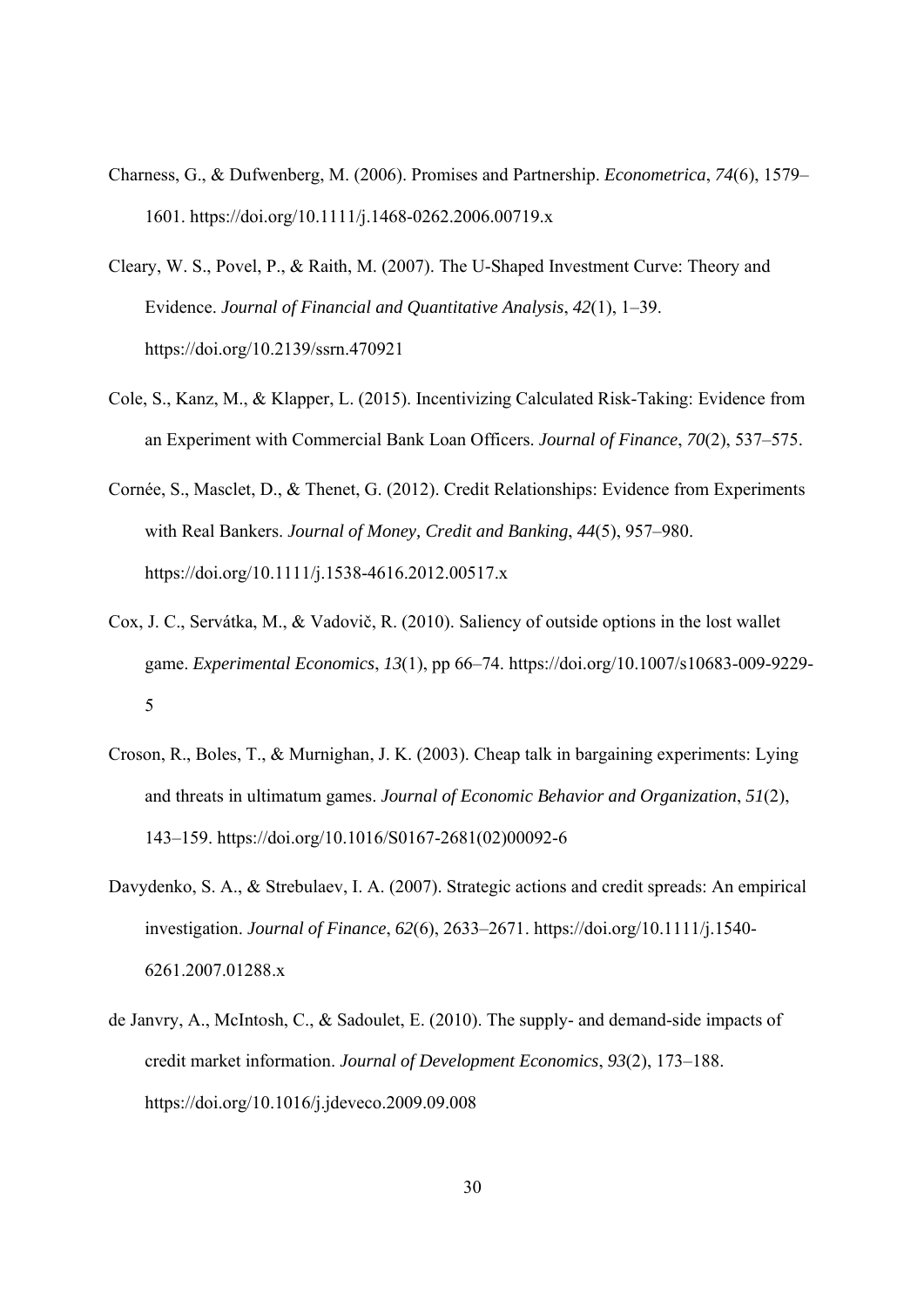- Degryse, H., Ioannidou, V., & von Schedvin, E. L. (2016). On the Non-Exclusivity of Loan Contracts: An Empirical Investigation. *Management Science*, *62*(12), 3510–3533. https://doi.org/10.2139/ssrn.2091185
- Dewatripont, M., & Tirole, J. (1994). A Theory of Debt and Equity: Diversity of Securities and Manager-Shareholder Congruence. *The Quarterly Journal of Economics*, *109*(4), 1027– 1054.
- Diamond, D. W. (1989). Reputation Acquisition in Debt Markets. *Journal of Political Economy*, *97*(4), 828–862. https://doi.org/10.1086/261630
- Djankov, S., McLiesh, C., & Shleifer, A. (2007). Private credit in 129 countries. *Journal of Financial Economics*, *84*(2), 299–329. https://doi.org/10.1016/j.jfineco.2006.03.004
- Doblas-Madrid, A., & Minetti, R. (2013). Sharing information in the credit market: Contractlevel evidence from U.S. firms. *Journal of Financial Economics*, *109*(1), 198–223. https://doi.org/10.1016/j.jfineco.2013.02.007
- Dufwenberg, M. (2015). Banking on experiments? *Journal of Economic Studies*, *42*(6), 943–971. https://doi.org/10.1108/JES-08-2015-0145
- Fay, B. S., Hurst, E., & White, M. J. (2002). The Household Bankruptcy Decision. *American Economic Review*, *92*(3), 706–718.
- Fehr, E., & Zehnder, C. (2009). Reputation and credit market formation: how relational incentives and legal contract enforcement interact. *IZA Discussion Paper No. 4351*.
- Fischbacher, U. (2007). Z-Tree: Zurich toolbox for ready-made economic experiments. *Experimental Economics*, *10*(2), 171–178. https://doi.org/10.1007/s10683-006-9159-4

Foote, C. L., Gerardi, K., & Willen, P. S. (2008). Negative equity and foreclosure: Theory and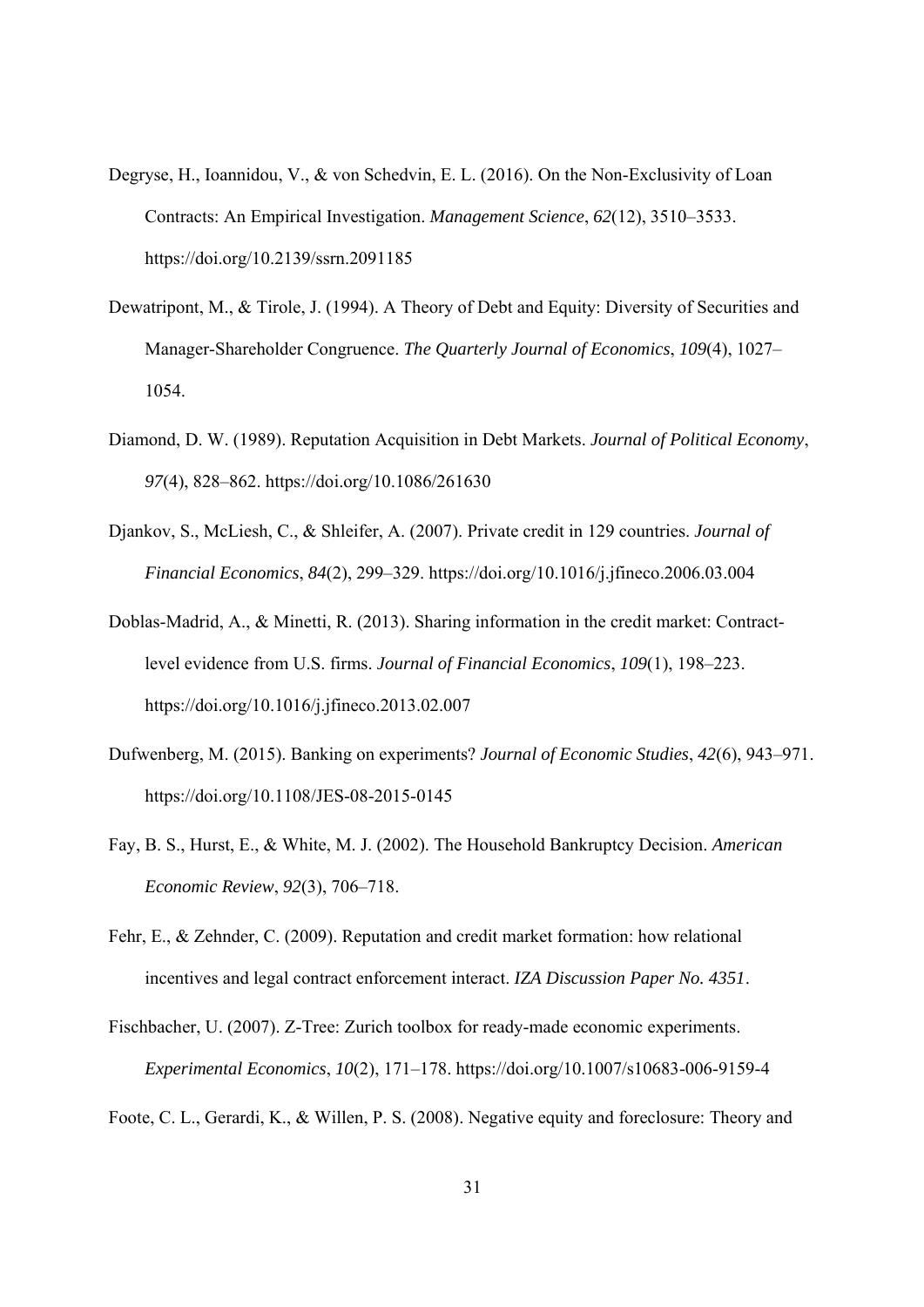evidence. *Journal of Urban Economics*, *64*(2), 234–245. https://doi.org/10.1016/j.jue.2008.07.006

- Gerardi, K., Lambie-Hanson, L., & Willen, P. S. (2013). Do borrower rights improve borrower outcomes? Evidence from the foreclosure process. *Journal of Urban Economics*, *73*(1), 1– 17. https://doi.org/10.1016/j.jue.2012.06.003
- Gerardi, K., Rosenblatt, E., Willen, P. S., & Yao, V. (2015). Foreclosure externalities: New evidence. *Journal of Urban Economics*, *87*, 42–56. https://doi.org/10.1016/j.jue.2015.02.004
- Gross, D. B., & Souleles, N. S. (2002). An Empirical Analysis of Personal Bankruptcy and Delinquency. *Review of Financial Studies, 15*(1), 319–347.
- Grossman, S. J., & Hart, O. D. (1986). The Costs and Benefits of Ownership: A Theory of Vertical and Lateral Integration. *Journal of Political Economy*, *94*(4), 691–719. https://doi.org/10.1086/261404
- Guiso, L., Sapienza, P., & Zingales, L. (2013). The determinants of attitudes toward strategic default on mortgages. *Journal of Finance*, *68*(4), 1473–1515. https://doi.org/10.1111/jofi.12044
- Hart, O., & Moore, J. (1990). Property Rights and the Nature of the Firm. *Journal of Political Economy*, *98*(6), 1119–1158.
- Hart, O., & Moore, J. (1998). Default and Renegotiation: A Dynamic Model of Debt. *The Quarterly Journal of Economics*, *113*(1), 1–41.
- Holt, C. A., & Laury, S. K. (2002). Risk Aversion and Incentive Effects. *American Economic Review*, *92*(5), 1644–1655. https://doi.org/10.1257/ 0002828054201459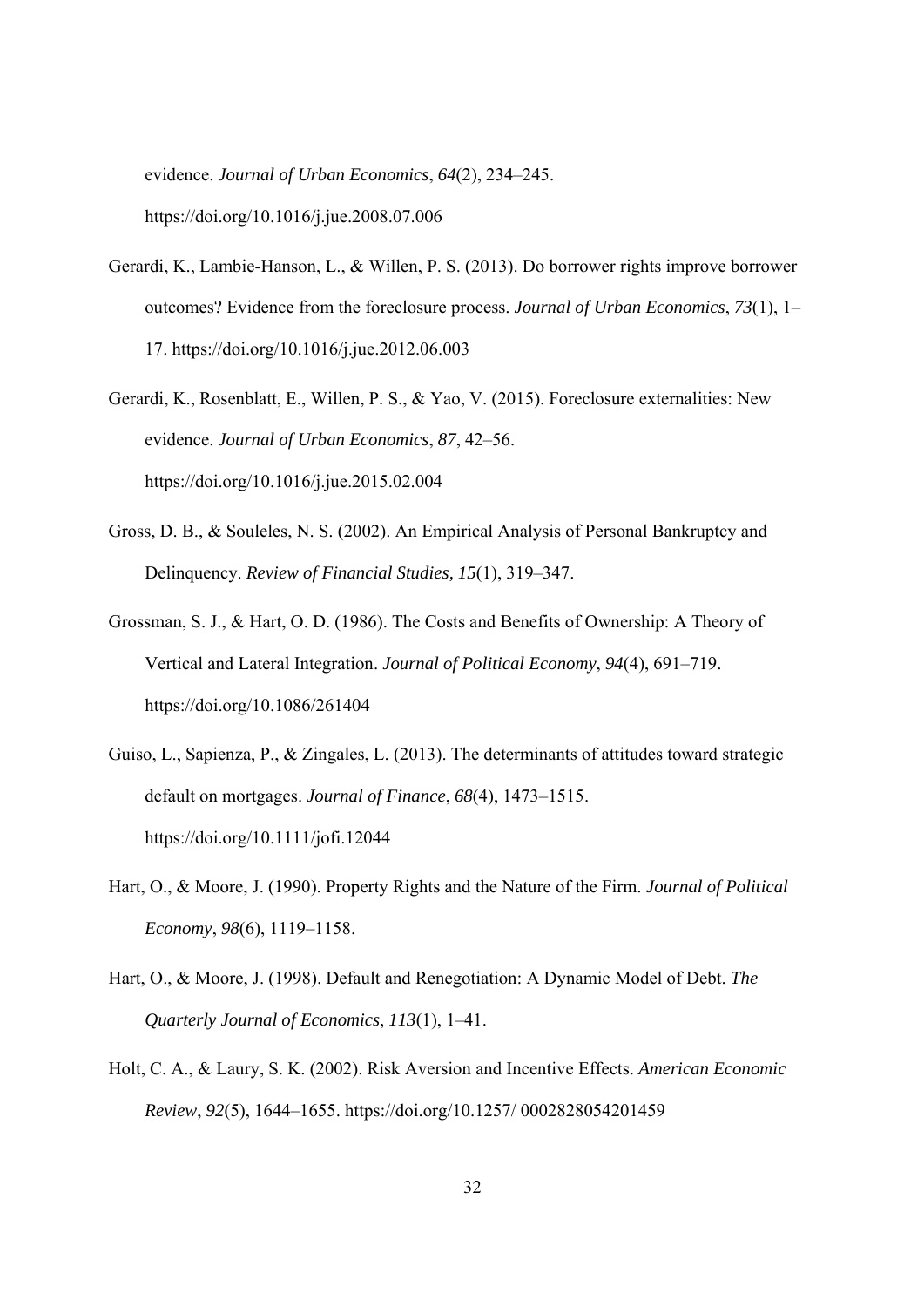- Hotchkiss, E. S., John, K., Mooradian, R. M., & Thorburn, K. S. (2008). Chapter 14 Bankruptcy and the Resolution of Financial Distress. In *Handbook of Empirical Corporate Finance* (Vol. 2, pp. 235–287). https://doi.org/10.1016/S1873-1503(06)01003-8
- Isaac, R. M., Schmidtz, D., & Walker, J. M. (1989). The assurance problem in a laboratory market. *Public Choice*, *62*(3), 217–236. https://doi.org/10.1007/BF02337743
- Jappelli, T., & Pagano, M. (2002). Information sharing, lending and defaults: Cross-country evidence. *Journal of Banking and Finance*, *26*(10), 2017–2045. https://doi.org/10.1016/S0378-4266(01)00185-6
- Jappelli, T., & Pagano, M. (2006). Role and effects of information sharing in credit markets. In G. Bertola, R. Disney, & C. Grant (Eds.), *The Economics of Consumer Credit: European Experience and Lessons from the U.S*. Cambridge: The MIT Press.
- Jiménez, G., & Saurina, J. (2004). Collateral, type of lender and relationship banking as determinants of credit risk. *Journal of Banking and Finance*, *28*(9), 2191–2212. https://doi.org/10.1016/j.jbankfin.2003.09.002
- Kahl, M. (2002). Economic distress, financial distress, and dynamic liquidation. *Journal of Finance*, *57*(1), 135–168. https://doi.org/10.1111/1540-6261.00418
- Karlan, D. S. (2005). Using Experimental Economics to Measure Social Capital and Predict Financial Decisions. *American Economic Review*, *95*(5), 1688–1699.
- Karlan, D., & Zinman, J. (2009). Observing Unobservables: Identifying Information Asymmetries With a Consumer Credit Field Experiment. *Econometrica*, *77*(6), 1993–2008. https://doi.org/10.3982/ECTA5781

Mayer, C., Morrison, E., Piskorski, T., & Gupta, A. (2014). Mortgage modification and strategic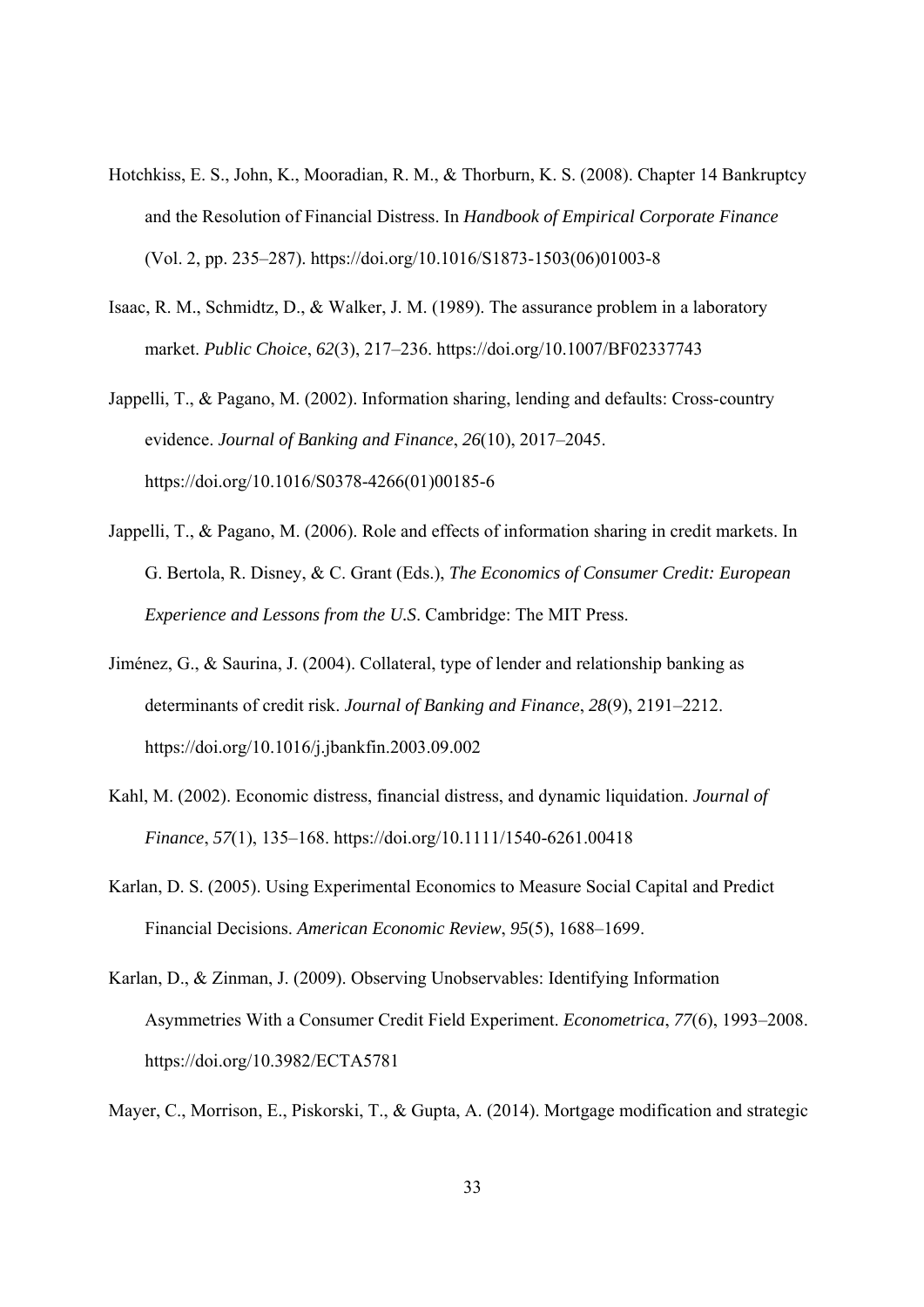behavior: Evidence from a legal settlement with countrywide. *American Economic Review*, *104*(9), 2830–2857. https://doi.org/10.1257/aer.104.9.2830

- Padilla, A. J., & Pagano, M. (1997). Endogenous Communication Among Lenders and Entrepreneurial Incentives. *Review of Financial Studies*, *10*(1), 205–236.
- Padilla, A. J., & Pagano, M. (2000). Sharing default information as a borrower discipline device. *European Economic Review*, *44*(10), 1951–1980. https://doi.org/10.1016/S0014- 2921(00)00055-6
- Pagano, M., & Jappelli, T. (1993). Information Sharing in Credit Markets. *Journal of Finance*, *48*(5), 1693–1718.
- Rapoport, a, Seale, D., & Winter, E. (2000). An experimental study of coordination and learning in iterated two-market entry games. *Economic Theory*, *16*(3), 661–687. Retrieved from http://link.springer.com/article/10.1007/PL00020947
- Rigdon, M. (2009). Trust and reciprocity in incentive contracting. *Journal of Economic Behavior and Organization*, *70*(1–2), 93–105. https://doi.org/10.1016/j.jebo.2009.01.006
- Schmitt, P. M. (2004). On perceptions of fairness: The role of valuations, outside options, and information in ultimatum bargaining games. *Experimental Economics*, *7*(1), 49–73. https://doi.org/10.1023/A:1026210021955
- Zwick, R., & Rapoport, A. (2002). Tacit Coordination in a Decentralized Market Entry Game with Fixed Capacity. *Experimental Economics*, *5*(3), 253–272. https://doi.org/10.2139/ssrn.287803

#### **Tables and Figures**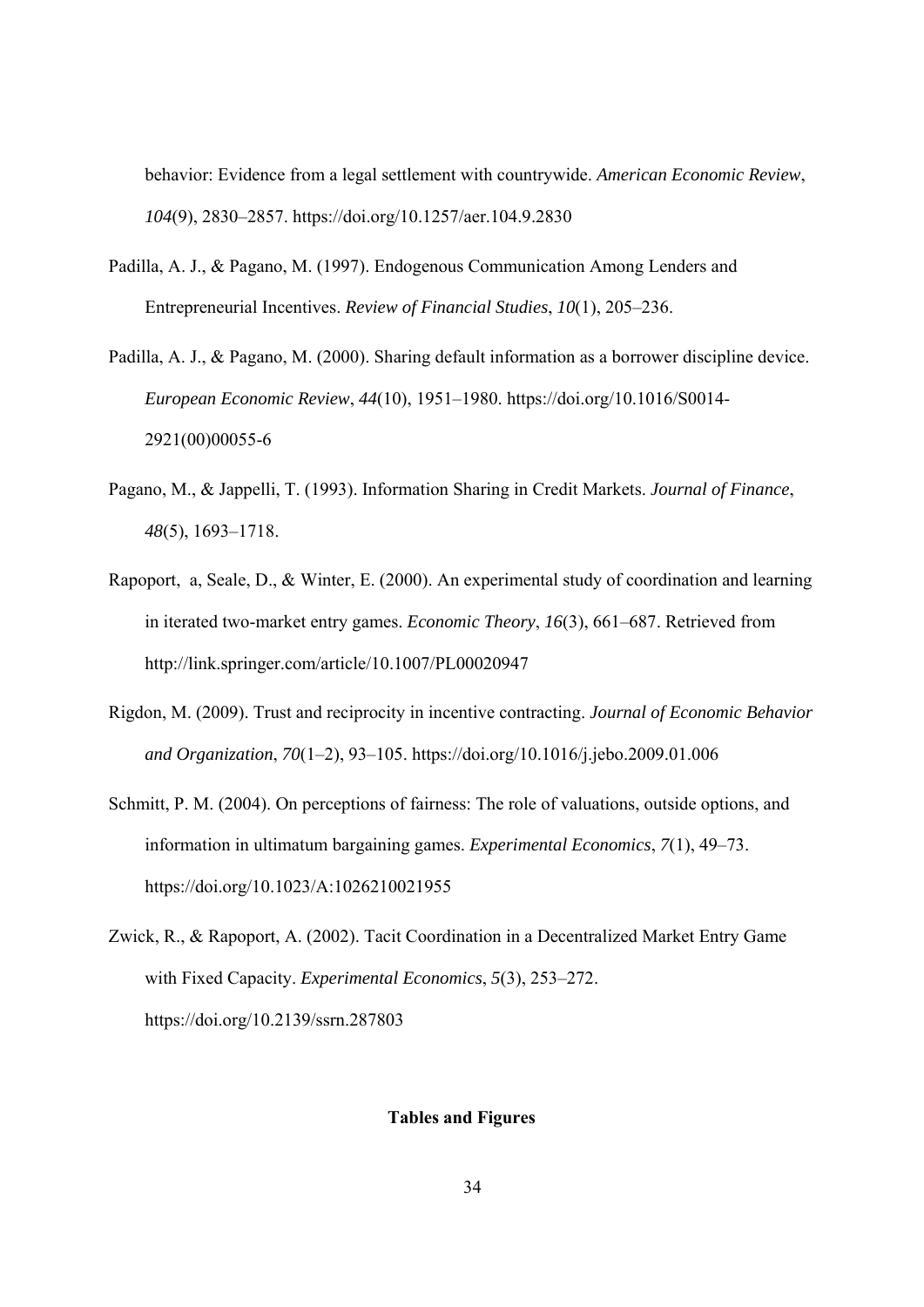

 $\,$  a Payoff in low beta / high beta treatments.

Figure 1. The game tree

|  |  | Table 1. Risk elicitation |  |
|--|--|---------------------------|--|
|--|--|---------------------------|--|

| Line           | Option A | Option B                    | Expected payoff difference |
|----------------|----------|-----------------------------|----------------------------|
| $\mathbf{1}$   | \$3      | 10% of \$5, 90% of \$0.1    | 2.41                       |
| $\overline{2}$ | \$3      | 20% of \$5, 80% of \$0.1    | 1.92                       |
| 3              | \$3      | 30% of \$5, 70% of \$0.1    | 1.43                       |
| $\overline{4}$ | \$3      | 40% of \$5, 60% of \$0.1    | 0.94                       |
| 5              | \$3      | 50% of \$5, 50% of \$0.1    | 0.45                       |
| 6              | \$3      | $60\%$ of \$5, 40% of \$0.1 | $-0.04$                    |
| 7              | \$3      | 70\% of \$5, 30\% of \$0.1  | $-0.53$                    |
| 8              | \$3      | 80% of \$5, 20% of \$0.1    | $-1.02$                    |
| 9              | \$3      | 90% of \$5, 10% of \$0.1    | $-1.51$                    |
| 10             | \$3      | 100% of \$5, 0% of \$0.1    | $-2$                       |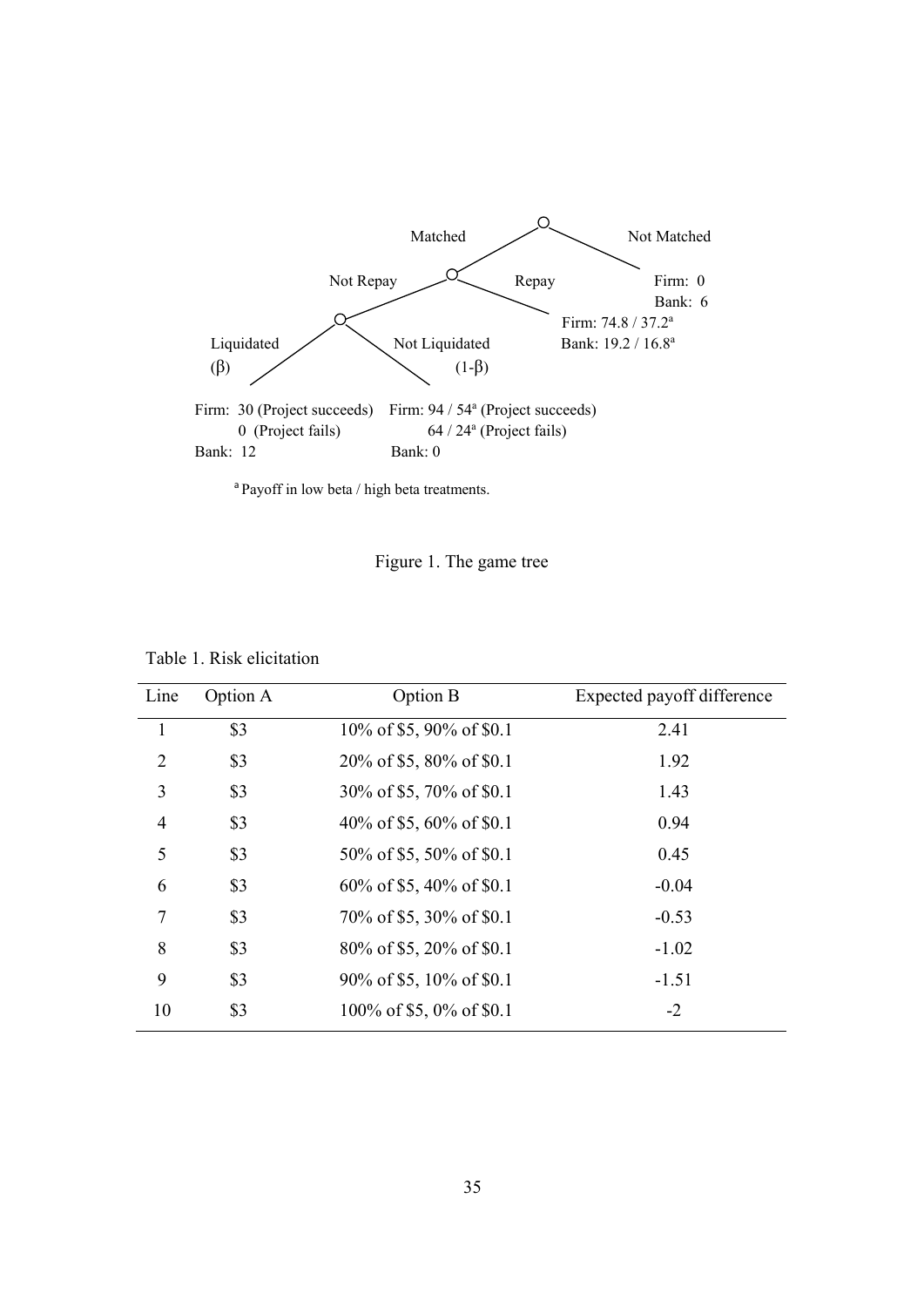| Treatment | Number of<br>matching<br>pairs <sup>a</sup> | Average $\beta$<br>(Std. Dev.) | Number of<br>successful<br>project | Number of<br>strategic<br>defaults | Propensity<br>to default<br>strategically |
|-----------|---------------------------------------------|--------------------------------|------------------------------------|------------------------------------|-------------------------------------------|
| Low NCH   | 264                                         | 0.45(0.15)                     | 175                                | 57                                 | 32.6%                                     |
| Low CH    | 266                                         | 0.4(0.20)                      | 177                                | 53                                 | 29.9%                                     |
| High NCH  | 263                                         | 0.48(0.16)                     | 184                                | 127                                | 69.0%                                     |
| High CH   | 256                                         | 0.49(0.19)                     | 170                                | 72                                 | 42.4%                                     |

Table 2. The Summary Statistics by Treatment

Notes: a. One pair with a valid agreed  $β$  is considered as 1 observation. Matching failure is excluded.



Figure 2. The average mutually agreed β across rounds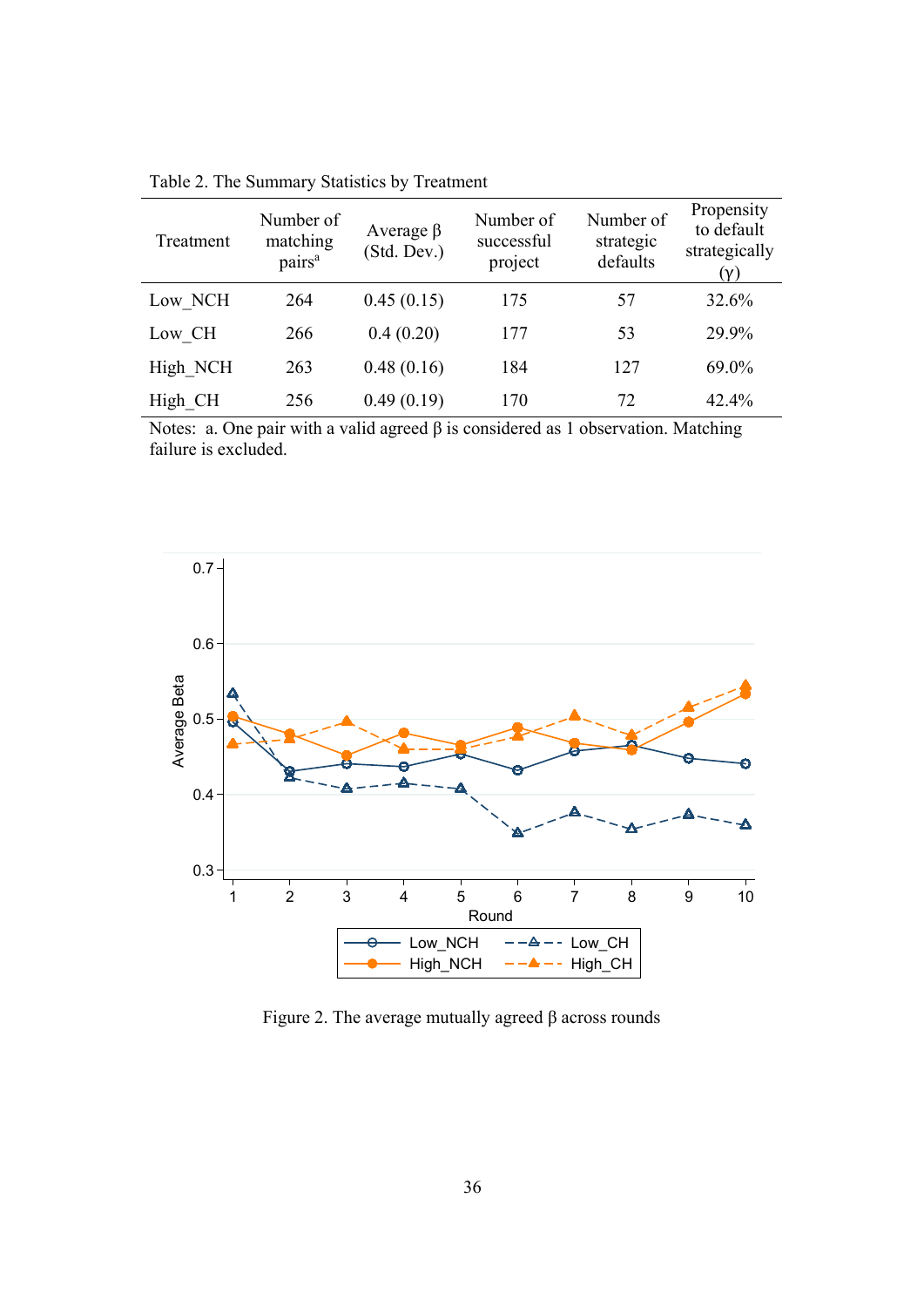|                                              | Dependent variable: the agreed $\beta$ |              |              |                   |
|----------------------------------------------|----------------------------------------|--------------|--------------|-------------------|
|                                              | Panel A Low Beta                       |              |              | Panel B High Beta |
|                                              | (1)                                    | (2)          | (3)          | (4)               |
| Low CH                                       | $-0.107**$                             | $-0.109**$   |              |                   |
|                                              | (0.0472)                               | (0.0496)     |              |                   |
| High CH                                      |                                        |              | $-0.0311$    | $-0.0582$         |
|                                              |                                        |              | (0.0456)     | (0.0404)          |
| Round                                        | $-0.00291$                             | $-0.00270$   | $0.00720**$  | $0.00663**$       |
|                                              | (0.00273)                              | (0.00264)    | (0.00305)    | (0.00284)         |
| Firm PreSdefault Percent                     | $-0.0959***$                           | $-0.119***$  | $-0.0455$    | $-0.0808**$       |
|                                              | (0.0346)                               | (0.0343)     | (0.0371)     | (0.0357)          |
| Low $CH \times Firm$<br>PreSdefault Percent  | $0.137***$                             | $0.153***$   |              |                   |
|                                              | (0.0467)                               | (0.0471)     |              |                   |
| High $CH \times Firm$<br>PreSdefault Percent |                                        |              | 0.0369       | $0.0812*$         |
|                                              |                                        |              | (0.0514)     | (0.0487)          |
| Firm Cycles (t-1)                            | $-0.0184***$                           | $-0.0174***$ | $-0.0226***$ | $-0.0186***$      |
|                                              | (0.00690)                              | (0.00672)    | (0.00742)    | (0.00699)         |
| No of Safe Choices                           | 0.00349                                | 0.00473      | $-0.00926*$  | $-0.0107**$       |
|                                              | (0.00547)                              | (0.00535)    | (0.00560)    | (0.00534)         |
| Gender Pair (Mix)                            |                                        | $0.0863***$  |              | $0.0453**$        |
|                                              |                                        | (0.0208)     |              | (0.0223)          |
| Gender Pair (Male)                           |                                        | $0.0765***$  |              | $0.0728***$       |
|                                              |                                        | (0.0233)     |              | (0.0259)          |
| Age Pair                                     |                                        | $-0.00576$   |              | 0.00837           |
|                                              |                                        | (0.00688)    |              | (0.00578)         |
| EconExperience Pair<br>(M)                   |                                        | 0.0166       |              | 0.0158            |
|                                              |                                        | (0.0219)     |              | (0.0267)          |
| EconExperience Pair (Y)                      |                                        | 0.0374       |              | $0.0606**$        |
|                                              |                                        | (0.0250)     |              | (0.0295)          |
| Probability Pair (Y)                         |                                        | $-0.0187$    |              | $0.165***$        |
|                                              |                                        | (0.0286)     |              | (0.0336)          |
| ExpExperience Pair (M)                       |                                        | 0.00127      |              | $-0.159***$       |
|                                              |                                        | (0.0341)     |              | (0.0248)          |
| ExpExperience Pair (Y)                       |                                        | $-0.0340$    |              | $-0.123***$       |
|                                              |                                        | (0.0346)     |              | (0.0282)          |
| Constant                                     | $0.507***$                             | $0.579***$   | $0.568***$   | $0.304**$         |
|                                              | (0.0532)                               | (0.164)      | (0.0491)     | (0.143)           |
| Observations                                 | 434                                    | 434          | 431          | 431               |

Table 3. Determinants of β: multilevel mixed-effects linear estimation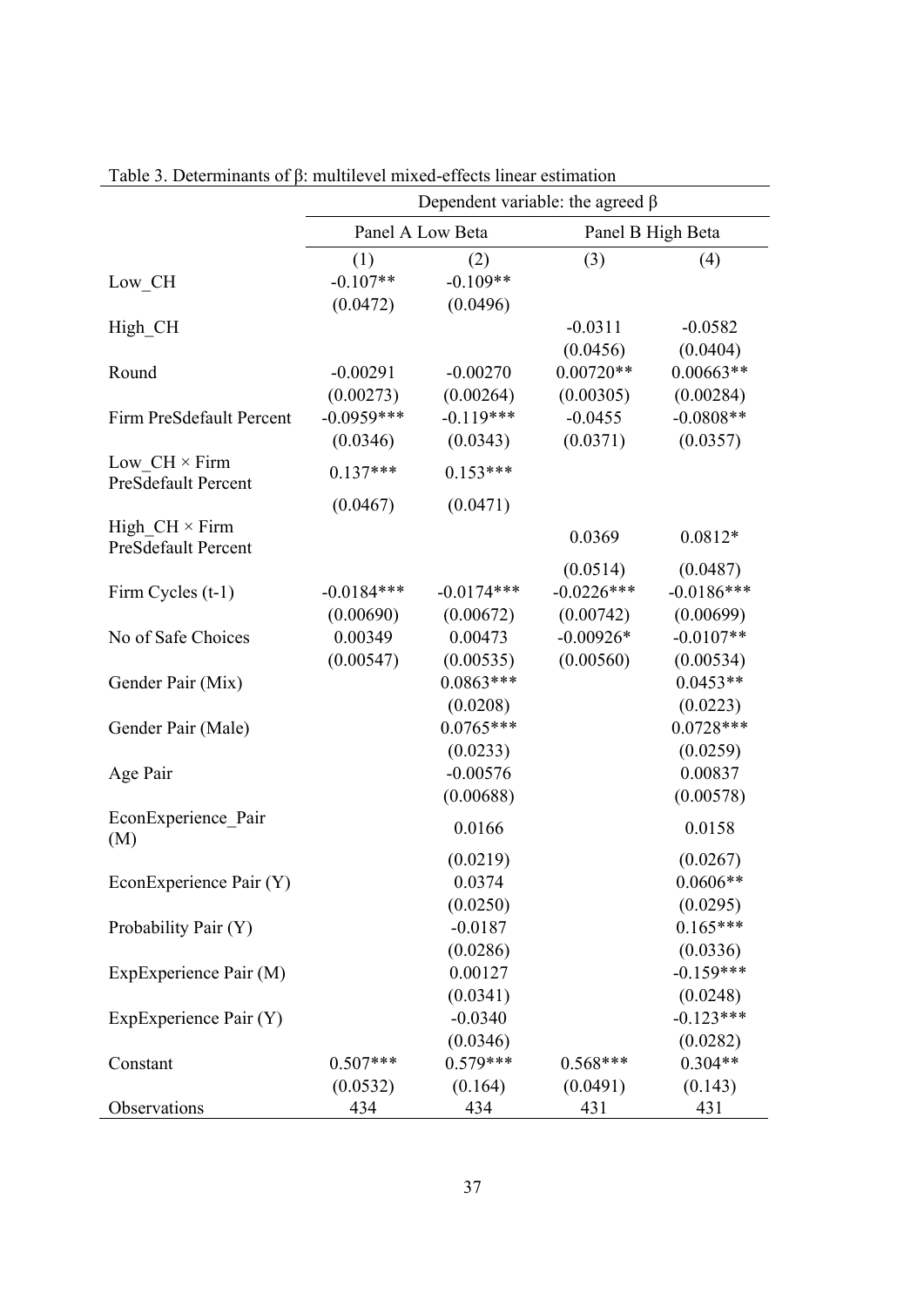\*\*\* Significant at the 1% level. \*\* Significant at the 5% level. \* Significant at the 10% level.



Figure 3. The strategic default rate conditional on the mutually agreed  $\beta$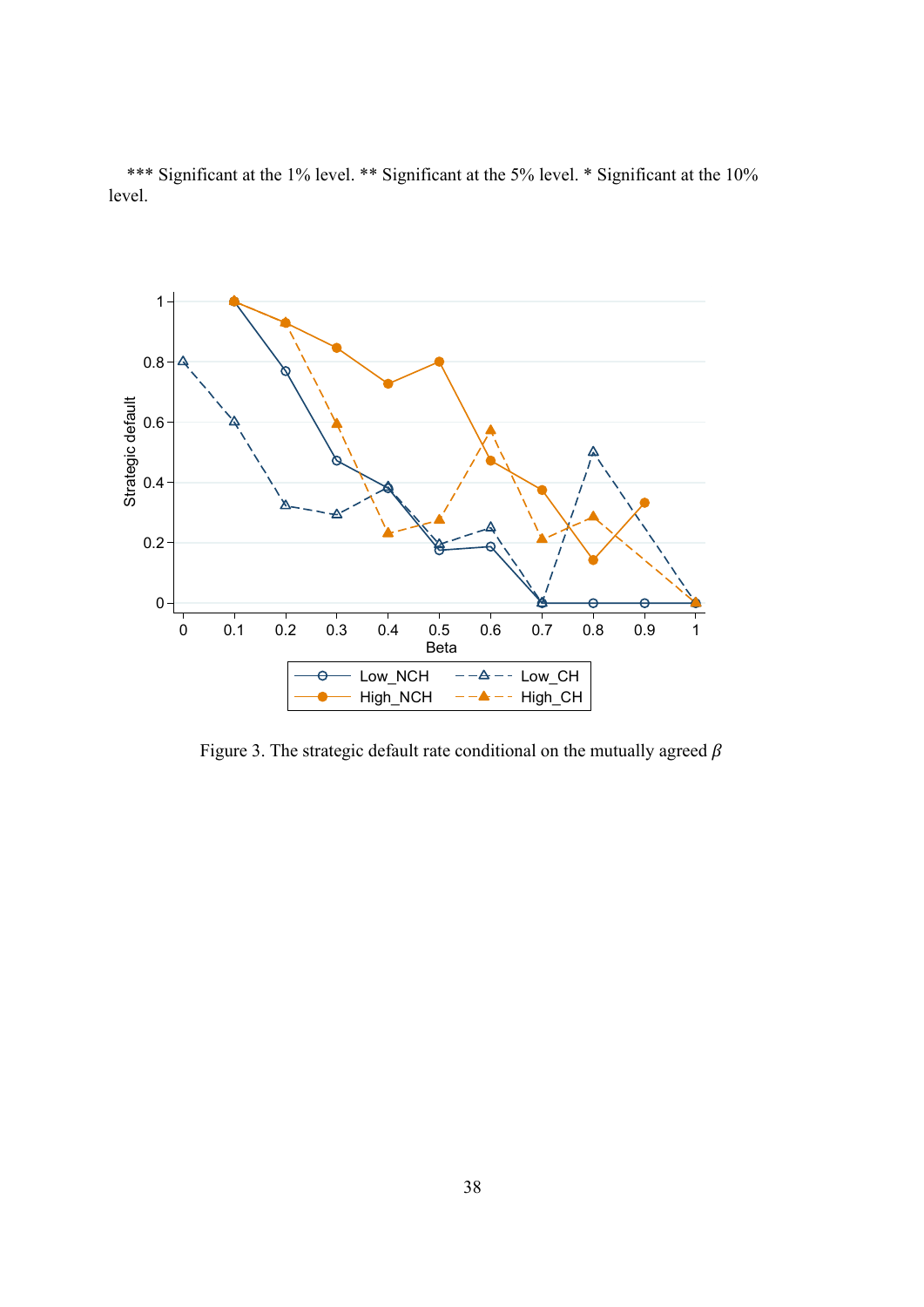|                          | Dependent variable: Strategic default |             |             |  |
|--------------------------|---------------------------------------|-------------|-------------|--|
|                          | (1)                                   | (2)         | (3)         |  |
| Beta                     | $-5.343***$                           | $-5.816***$ | $-5.852***$ |  |
|                          | (0.802)                               | (0.906)     | (0.908)     |  |
| <b>CH</b>                | $-1.421**$                            | $-1.660**$  | $-1.638**$  |  |
|                          | (0.604)                               | (0.658)     | (0.664)     |  |
| CH Beta                  | $1.761*$                              | $2.404**$   | $2.362**$   |  |
|                          | (1.016)                               | (1.097)     | (1.095)     |  |
| AccumPreviousLiquidation |                                       | 0.00371     | $-0.00572$  |  |
|                          |                                       | (0.0933)    | (0.0923)    |  |
| Round                    |                                       | $-0.00393$  | $-0.00279$  |  |
|                          |                                       | (0.0355)    | (0.0353)    |  |
| Firm Cycles              |                                       | 0.00310     | 0.00874     |  |
|                          |                                       | (0.0668)    | (0.0671)    |  |
| No of Safe Choices       |                                       | $-0.184**$  | $-0.192***$ |  |
|                          |                                       | (0.0727)    | (0.0717)    |  |
| Gender                   |                                       |             | 0.386       |  |
|                          |                                       |             | (0.256)     |  |
| Age                      |                                       |             | $-0.0212$   |  |
|                          |                                       |             | (0.0611)    |  |
| Nationality              |                                       |             | 0.350       |  |
|                          |                                       |             | (0.252)     |  |
| EconExperience           |                                       |             | 0.208       |  |
|                          |                                       |             | (0.272)     |  |
| Probability              |                                       |             | $-0.178$    |  |
|                          |                                       |             | (0.543)     |  |
| ExperimentExperience     |                                       |             | 0.0213      |  |
|                          |                                       |             | (0.284)     |  |
| Constant                 | 2.418***                              | 3.792***    | 3.944**     |  |
|                          | (0.461)                               | (0.722)     | (1.549)     |  |
| Observations             | 706                                   | 634         | 634         |  |

Table 4. Determinants of strategic default: multilevel mixed-effects probit estimation

\*\*\* Significant at the 1% level.

\*\* Significant at the 5% level.

\* Significant at the 10% level.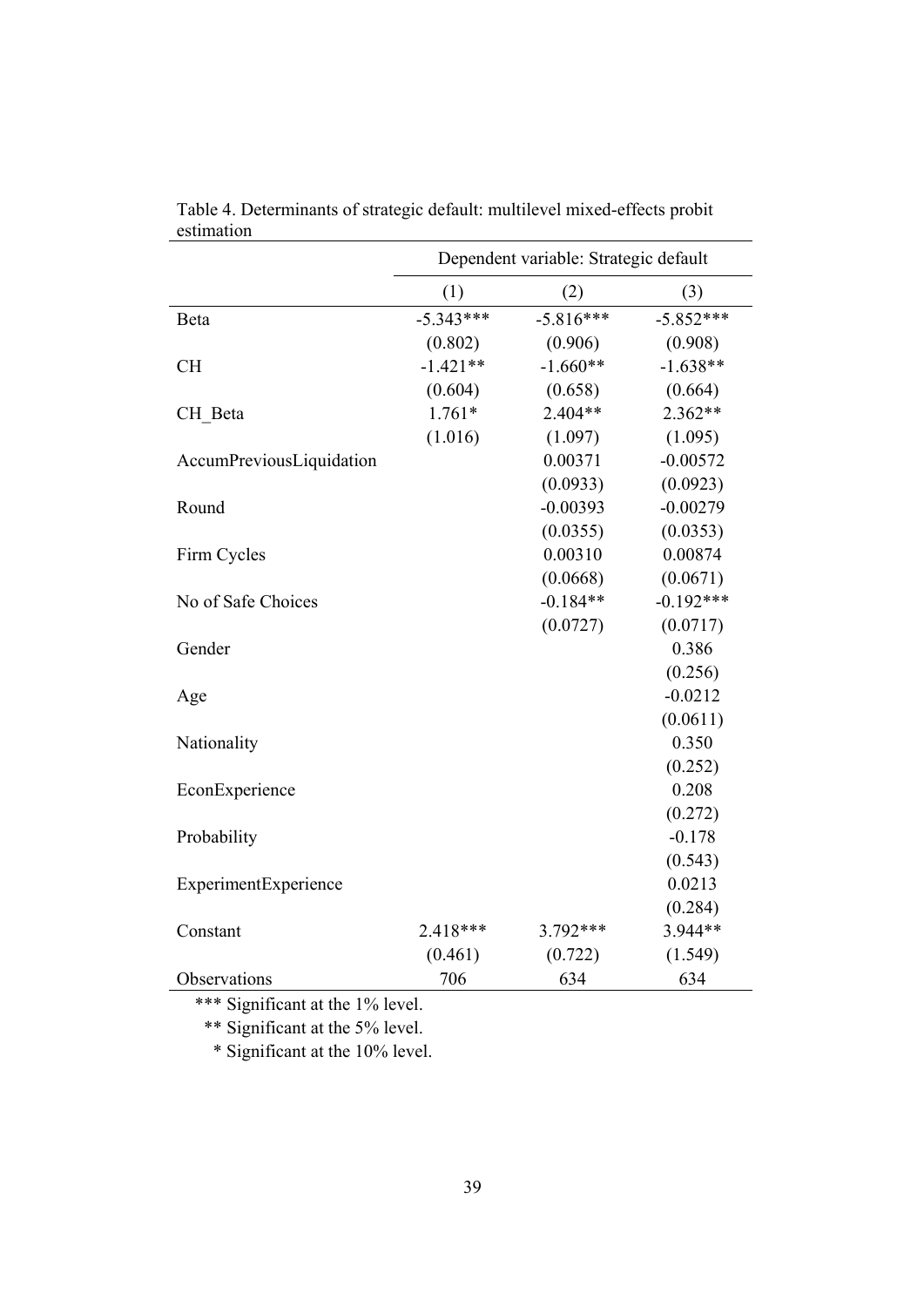

## **Appendix A. Additional results**

Figure A1. The average accepted beta across matching cycles

Notes: The number on the top of bars indicates the percentage of pairs who reach an agreement on the specified beta in that particular matching cycle.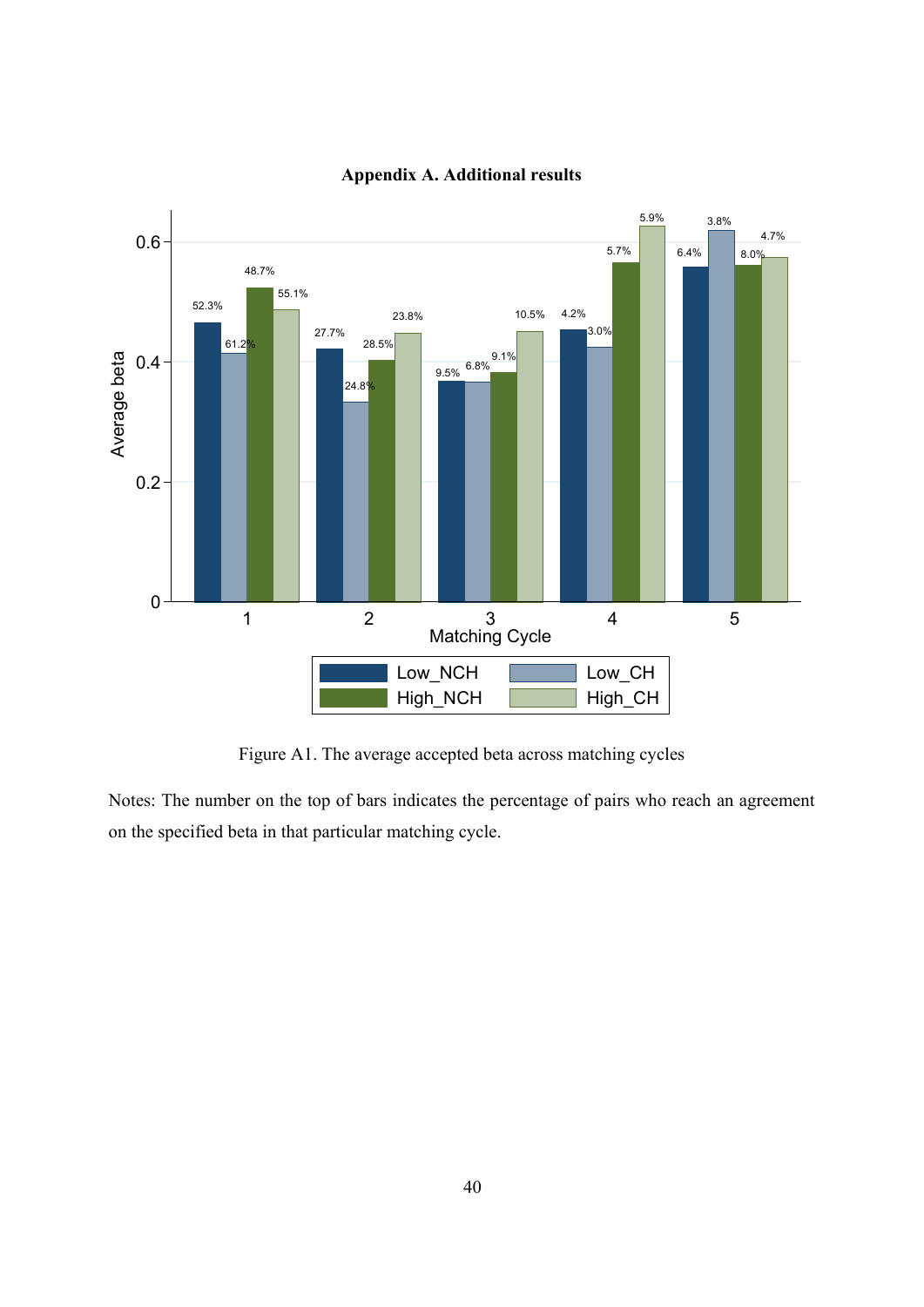

Figure A2. The percentage of successful matches over time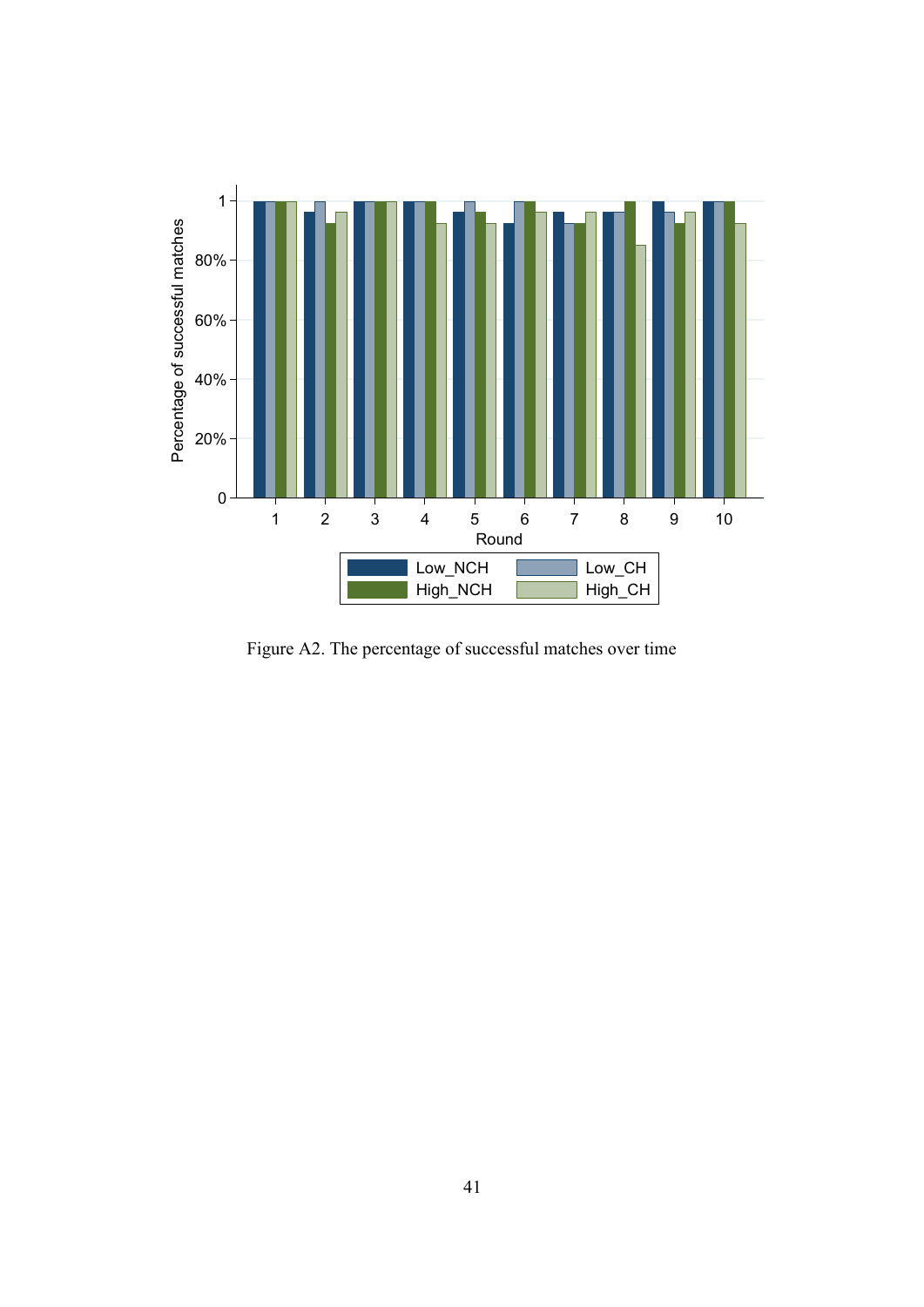

Figure A3. Histogram of the agreed beta in the low beta treatments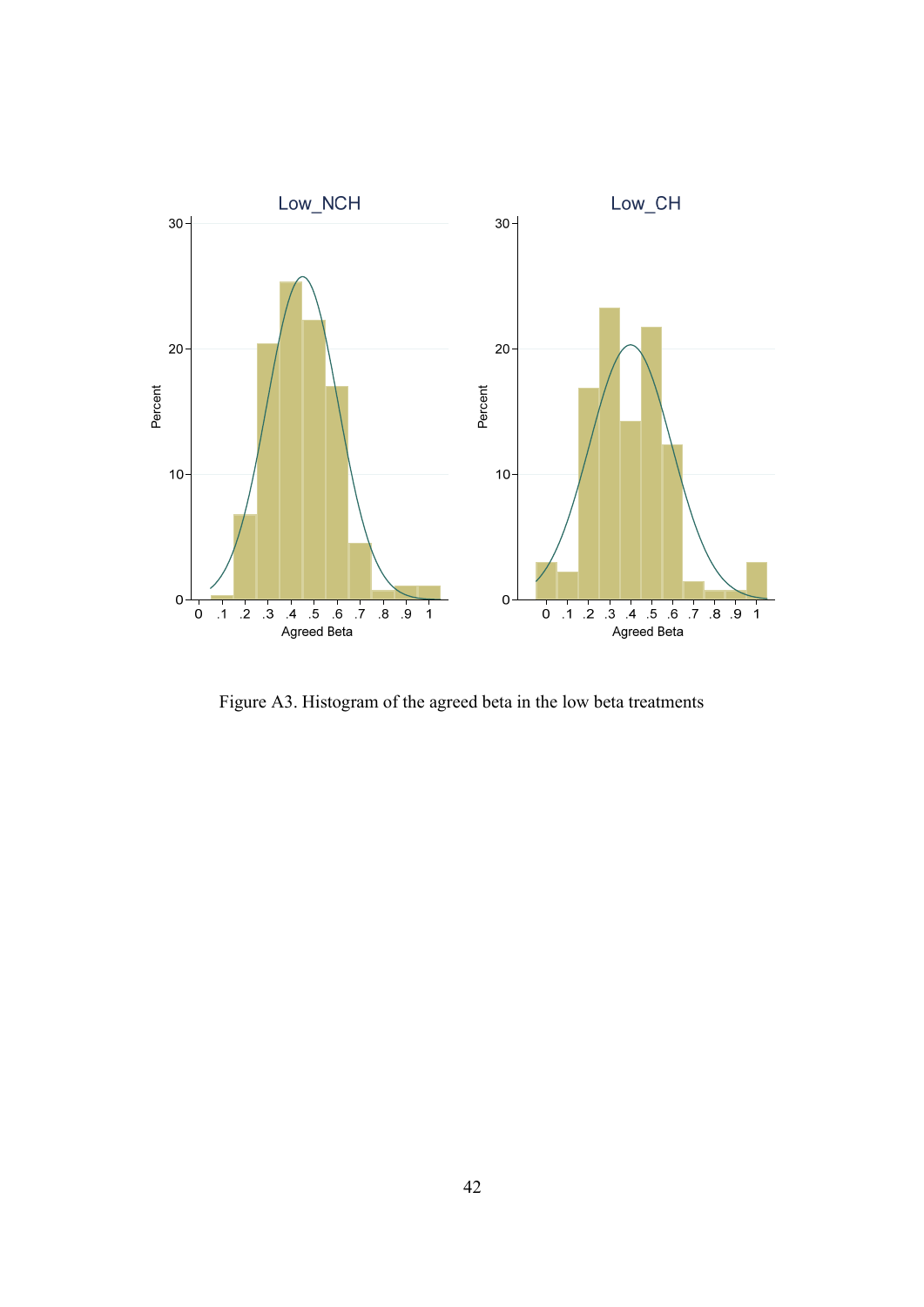

Figure A4. Histogram of the agreed beta in the high beta treatments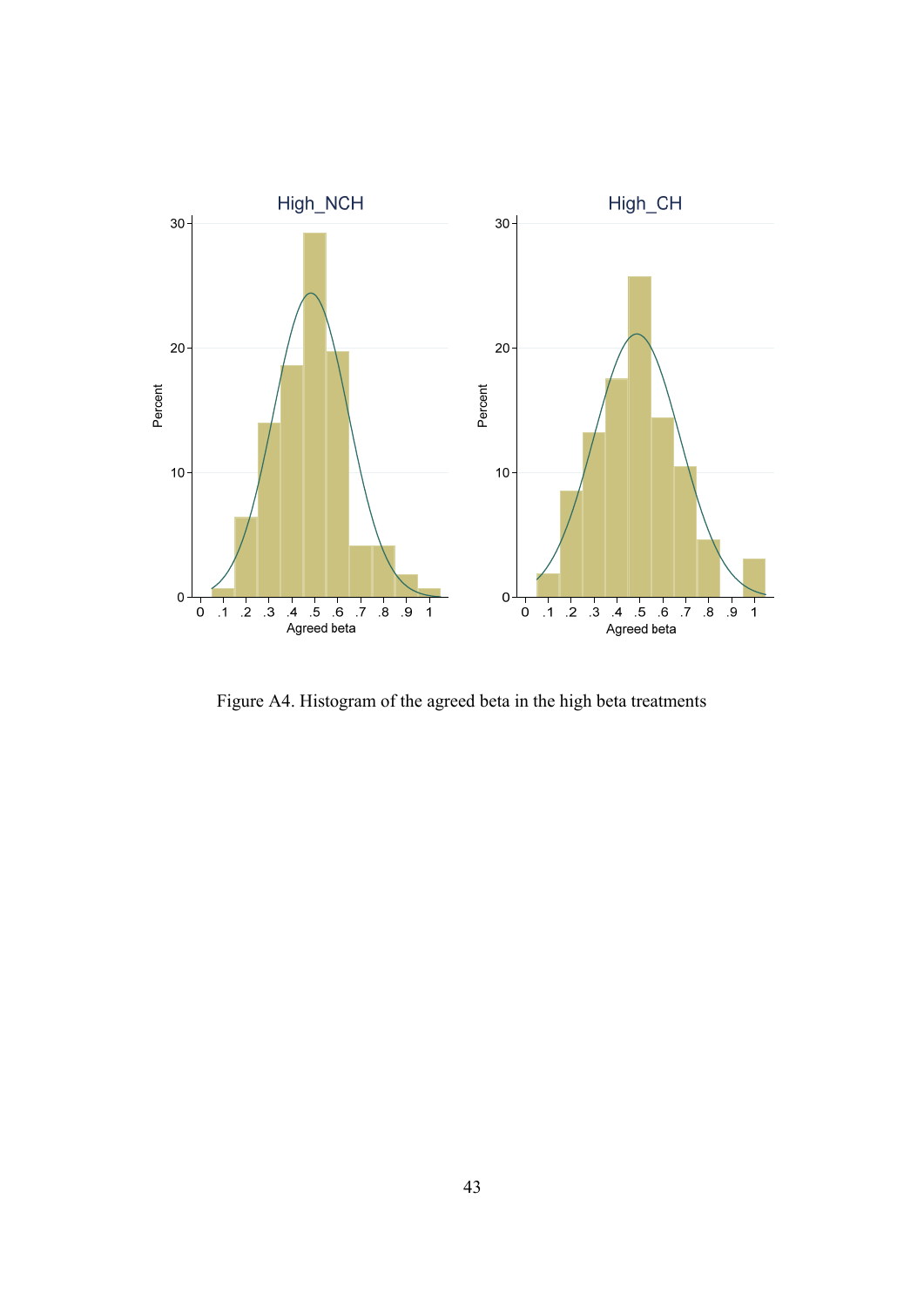

Figure A5. Distribution of firms' risk attitudes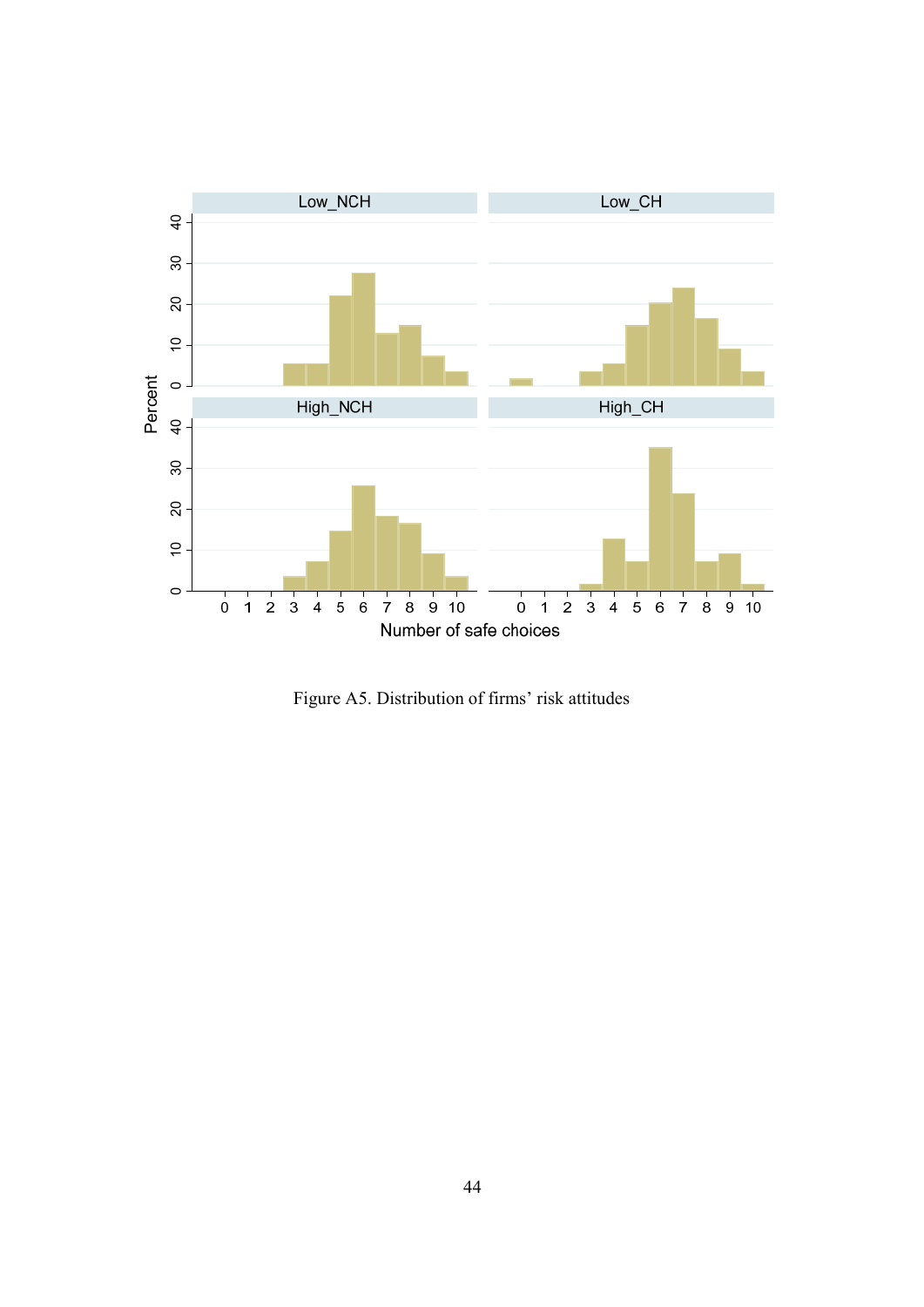|                           | Low NCH                       |                           | High NCH                      |                           |
|---------------------------|-------------------------------|---------------------------|-------------------------------|---------------------------|
| Number of safe<br>choices | percentage of<br>observations | Mean beta<br>(stat. dev.) | percentage of<br>observations | Mean beta<br>(stat. dev.) |
| $\boldsymbol{0}$          | $0.00\%$                      | <b>NA</b>                 | $0.00\%$                      | NA.                       |
| 1                         | $0.00\%$                      | <b>NA</b>                 | $0.00\%$                      | NA.                       |
| $\overline{2}$            | $0.00\%$                      | NA.                       | $0.00\%$                      | <b>NA</b>                 |
| 3                         | 7.20%                         | 0.34(0.16)                | 7.60%                         | 0.57(0.18)                |
| $\overline{4}$            | 7.58%                         | 0.38(0.06)                | 7.60%                         | 0.59(0.19)                |
| 5                         | 22.35%                        | 0.50(0.18)                | 11.41%                        | 0.57(0.09)                |
| 6                         | 29.17%                        | 0.41(0.14)                | 25.48%                        | 0.47(0.15)                |
| 7                         | 15.15%                        | 0.46(0.15)                | 14.83%                        | 0.46(0.18)                |
| 8                         | 11.36%                        | 0.44(0.07)                | 18.25%                        | 0.42(0.16)                |
| 9                         | 7.20%                         | 0.61(0.13)                | 11.03%                        | 0.41(0.13)                |
| 10                        | $0.00\%$                      | NA.                       | 3.80%                         | 0.56(0.14)                |

Table A1. Average beta by risk attitude in the no-credit-history treatments

Table A2. Average beta by risk attitude in the credit-history treatments

|                           | Low CH                        |                           | High CH                       |                           |
|---------------------------|-------------------------------|---------------------------|-------------------------------|---------------------------|
| Number of safe<br>choices | percentage of<br>observations | Mean beta<br>(stat. dev.) | percentage of<br>observations | Mean beta<br>(stat. dev.) |
| $\overline{0}$            | $0.00\%$                      | <b>NA</b>                 | $0.00\%$                      | NA                        |
| $\mathbf{1}$              | $0.00\%$                      | NA.                       | $0.00\%$                      | NA.                       |
| $\overline{2}$            | $0.00\%$                      | NA.                       | $0.00\%$                      | <b>NA</b>                 |
| 3                         | 3.76%                         | 0.25(0.07)                | $0.00\%$                      | NA.                       |
| $\overline{4}$            | 11.28%                        | 0.48(0.17)                | 14.45%                        | 0.49(0.20)                |
| 5                         | 22.18%                        | 0.49(0.18)                | 10.55%                        | 0.42(0.19)                |
| 6                         | $7.52\%$                      | 0.29(0.20)                | 48.44%                        | 0.50(0.18)                |
| 7                         | 14.66%                        | 0.42(0.30)                | 15.23%                        | 0.46(0.14)                |
| 8                         | 26.32%                        | 0.38(0.14)                | 3.52%                         | 0.54(0.19)                |
| 9                         | 10.53%                        | 0.33(0.13)                | 7.81%                         | 0.53(0.26)                |
| 10                        | 3.76%                         | 0.31(0.10)                | $0.00\%$                      | <b>NA</b>                 |